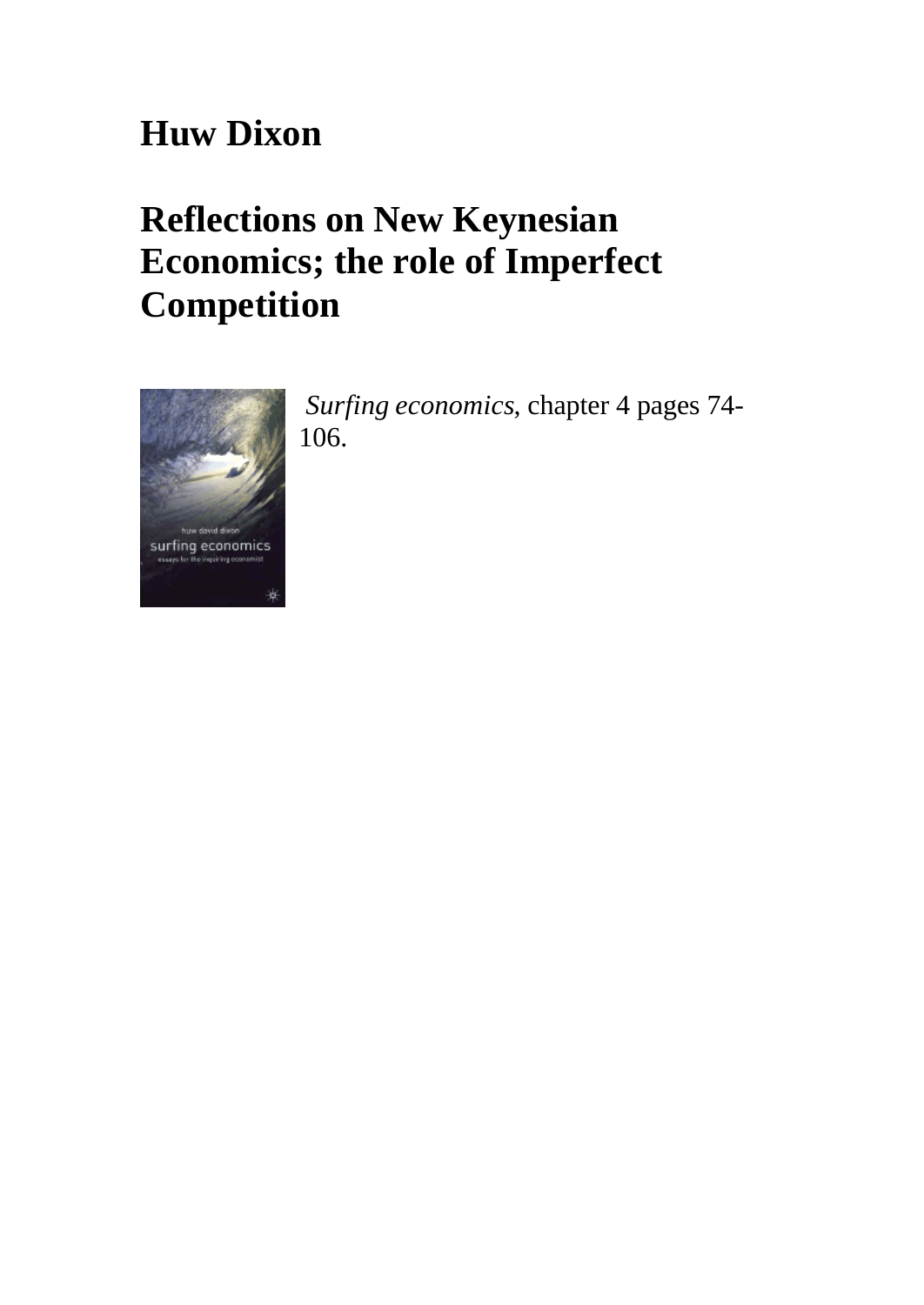### **Chater 4. The Role of imperfect competition in new Keynesian economics**

#### **4.1 Introduction**

The adjective 'new Keynesian' was introduced in the mid-1980s and refers to a body of work which was published over a period beginning in the mid-1970s. Whilst the term clearly applies to papers written since 1980, it has also been applied retrospectively to some work written before that. Much of this material is gathered together in a two volume collection of reprinted papers edited by Mankiw and Romer (1991), although the coverage of this volume is somewhat parochial in that only American based authors are included. There are other more recent surveys, most notably Silvestre (1993) and Dixon and Rankin  $(1994)^1$ . In order to understand the phenomenon of new Keynesian macroeconomics, it is essential to set it in an historical context.

#### **4.2 What's new pussy cat?**

The epithet 'new' has been used many times in economics, particularly in recent times. Thus, for example, the 'new' industrial economics; the 'new' trade theory; the 'new' economic geography; are all labels that have come into use since 1980. In these cases the adjective 'new' designates some degree of a break with the 'old', but also some degree of continuity. For example, the 'new' in the new industrial economics literature represents the use of contemporary game theory in the analysis of oligopoly; see for example Vickers (1985), Dixon (1988) and of course the seminal graduate textbook by Tirole (1990). The 'new' in recent international trade literature represents the introduction of imperfect competition into the heart of trade theory.

Of course, new theories and ideas are always coming into being: economists come up with new ideas both from the incentive of theoretical invention, and the need to explain or attempt to understand contemporary economic phenomena. However, the adjective 'new' is introduced when there appears to be a shift in the approach by several economists at around the same time. In effect, a new school of thought or group of people with a common approach comes into being. However, if we look at the history of thought, the epithet 'new' has been used many times. In an academic environment where many people still had an education in Latin, the Latin 'neo' was preferred to the plain English 'new'. For example, the phrase 'neo-classical' refers not only to an architectural style, or the musical idiom of Stravinsky, but also to the integration of perfectly competitive economics both with general equilibrium theory, and with macroeconomics. Well, perhaps it is time to drop the general discussion of the word 'new' , and to focus on what we mean by using the word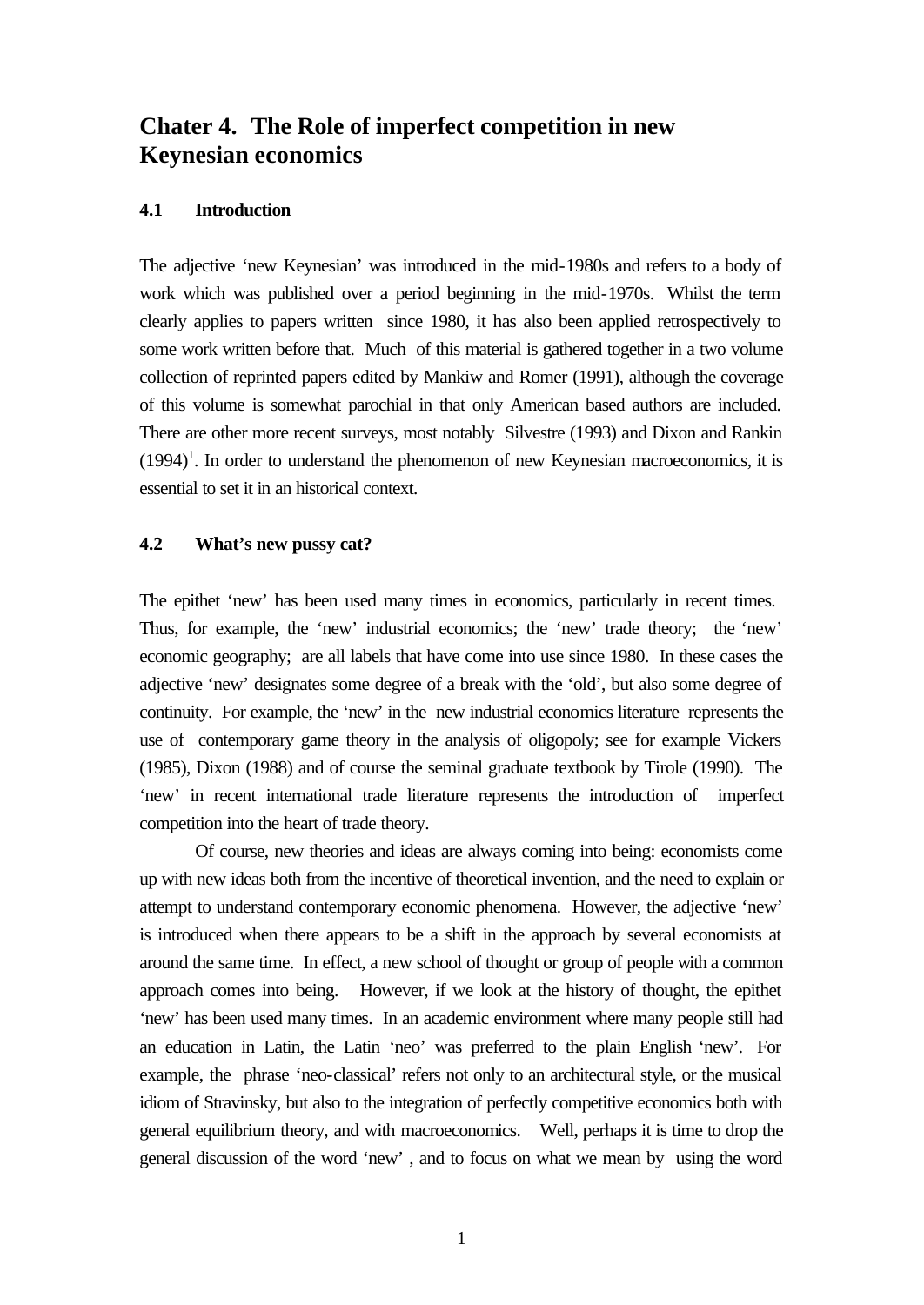'Keynesian' after new. Let's take a look back in History to Britain, and more specifically Cambridge in the 1930's.

In this chapter I shall argue that the fundamental 'new' idea behind new Keynesian models is that of imperfect competion. All of the major innovations of the new Keynesian school are made possible or worthwhile only because of imperfect competition. This is the key feature that differentiates the 'new' from the 'old' Keynesians: it differentiates the new from Keynes himself: it differentiates the 'new Keynesian' from the 'new classical' economists. Imperfect competition at its basic level means that agents (firms, households) are not price-takers: they have the power to set prices or wages. Even if all wages and prices are flexible, the presence of imperfect competition in itself means that the economy will be different in a fundamental way from a perfectly competitive economy. Before exploring the story of imperfect competition in the macro context, let us just remind ourselves how special the assumption of perfect competition is, and how it differs from imperfect competition. The fundamental idea can be illustrated within a simple microeconomic framework. The macroeconomic implications will commence after the interlude.

#### **4.3 Imperfect competition for beginners: a microeconomic interlude**

There are different ways of defining perfect competition<sup>2</sup>: however, for our purposes in this chapter, we can pick out two important features:

- (a) all agents are price takers,
- (b) prices adjust to equate desired supply and demand.

When we say that agents are price takers, we mean that they treat the 'market price' as given, they believe that they have no ability to influence the market price. Thus, when perfectly competitive firms decide how much output to produce, they treat the price as given and choose the output that equates supply with demand. This decision defines their supply function, which tells us how much they wish to supply at different prices. Similarly with consumers in deciding demand. When we say that prices adjust to equate supply and demand, we mean that the market price is determined (somehow!), at the point where the supply and demand curves intersect at point E in

Figure 4.1a, at price  $p^*$  and quantity  $x^*$ . One of the most important points to note about the competitive equilibrium is that it is in some senses a socially optimal outcome (in the absence of externalities etc.). In particular, we can say that it maximize s the sum of consumer and producer surplus<sup>3</sup>, or more simply maximize s total surplus. To see this, note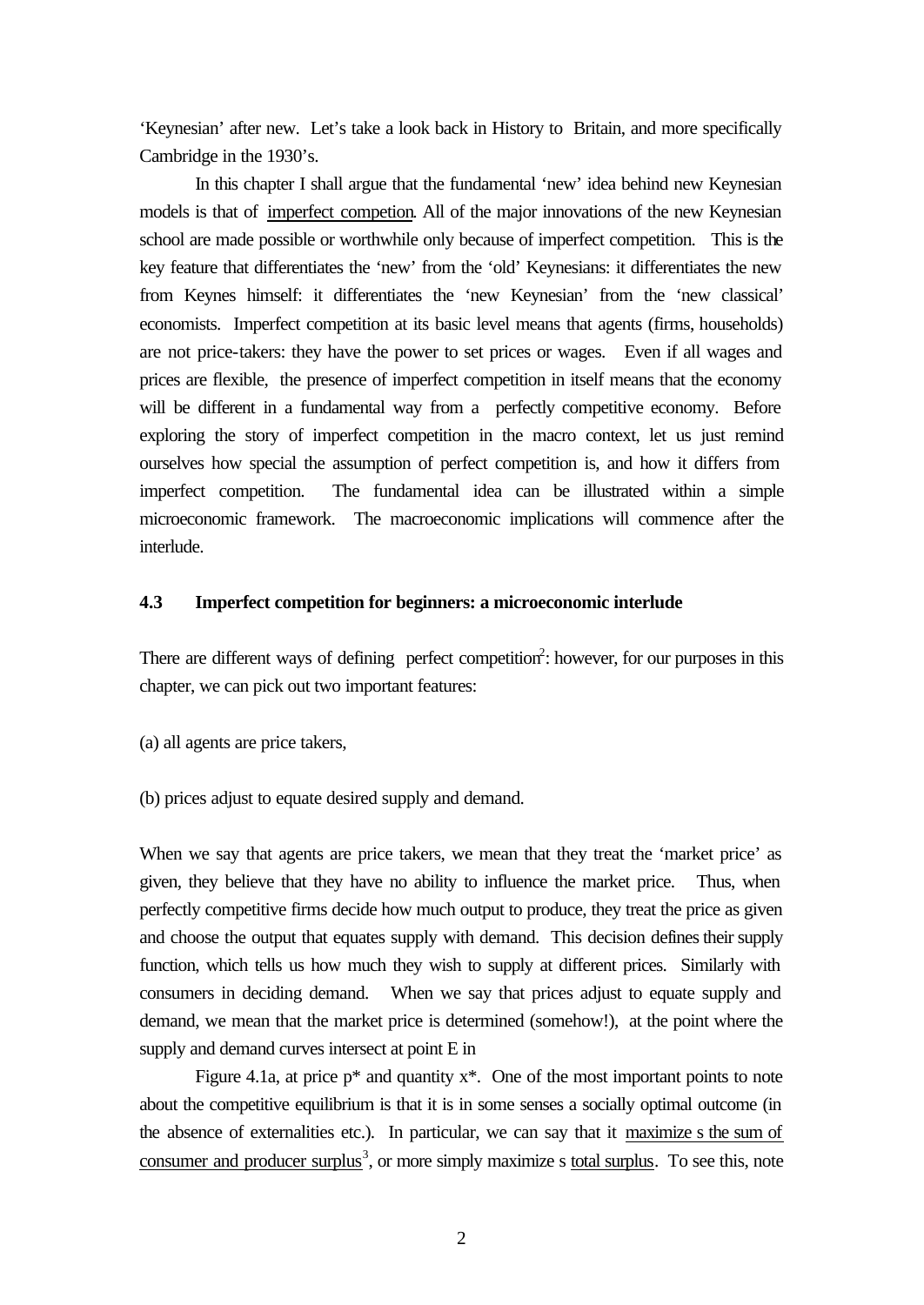that if we consider the competitive equilibrium in Figure 4.1a, the producer surplus, which is best thought of as profits, is given by the area between the horizontal price line  $p=p^*$  and the supply curve, represented by the triangle between points ABE. This is because the supply curve is simply the marginal cost curve of the firms supplying the market: thus the additional profit of producing one more unit is the difference between price and marginal cost at the current output. The consumer surplus is given by the triangle ACE, the area between the demand curve and the horizontal price line p=p\*. Total surplus is then the triangle BEC. Note that if the output was below  $x^*$ , for example at point  $x_a$  as in Figure 4.1b, then total surplus will be less: producer surplus is now given by the unshaded area below the price line, and consumer surplus by the shaded area above the price line. From the point of view of social welfare, the net gain to an additional unit of output is the vertical distance or 'gap' at that output between the demand curve (which represents the marginal value of output) and the marginal cost curve (which represents the marginal cost of output): at  $x_a$  this gap is GF. The total loss in surplus when we compare  $x_a$  to  $x^*$  is the triangle GEF. If output exceeds the competitive level as at point  $x<sub>b</sub>$ , then this also reduces welfare, since now the marginal cost of output exceeds the marginal value: the loss is given by the triangle EIH.

The lesson of this illustration is that the competitive equilibrium is in a Pareto optimal outcome that maximize s the sum of producer and consumer surplus (the total surplus). Any deviation from that output, whether it be an increase or a decrease, will tend to reduce the total surplus.

Now let us consider an imperfectly competitive equilibrium, for example a monopoly. A monopolist will set its price as some mark-up over marginal cost. For example, in Figure 4.2, assume the profit maximizing price of the monopolist is  $p^m$ , with resultant output  $x^m$ . As can be seen if we compare Figure 4.1a and Figure 4.2, the monopoly outcome involves a loss in total surplus as compared to the competitive outcome: the net gain in producer surplus to the monopolist is more than offset by the loss of consumer surplus. The total loss is the triangle GEF in Figure 4.2a, which is often called the 'social cost of monopoly'. Thus if we compare the monopoly outcome to the competitive outcome, we observe that in comparison to the competitive outcome (a ) the level of economic activity is lower, and (b) the level of welfare is lower. However the difference does not end there: if for some reason the output is increased beyond  $x^m$ , then of course total surplus will increase. For example, if output increases to  $x^1$  in figure 4.2b, then the gain in total surplus will be the shaded area GFKJ. Thus if we start from an imperfectly competitive equilibrium, then an increase in output will increase welfare.

Hence we can see that there are two fundamental differences between the perfectly competitive equilibrium and the monopolistic equilibrium. First, the monopolistic equilibrium involves a lower level of welfare than the perfectly competitive equilibrium. Second starting from the monopolistic equilibrium, an increase in output increases welfare, a reduction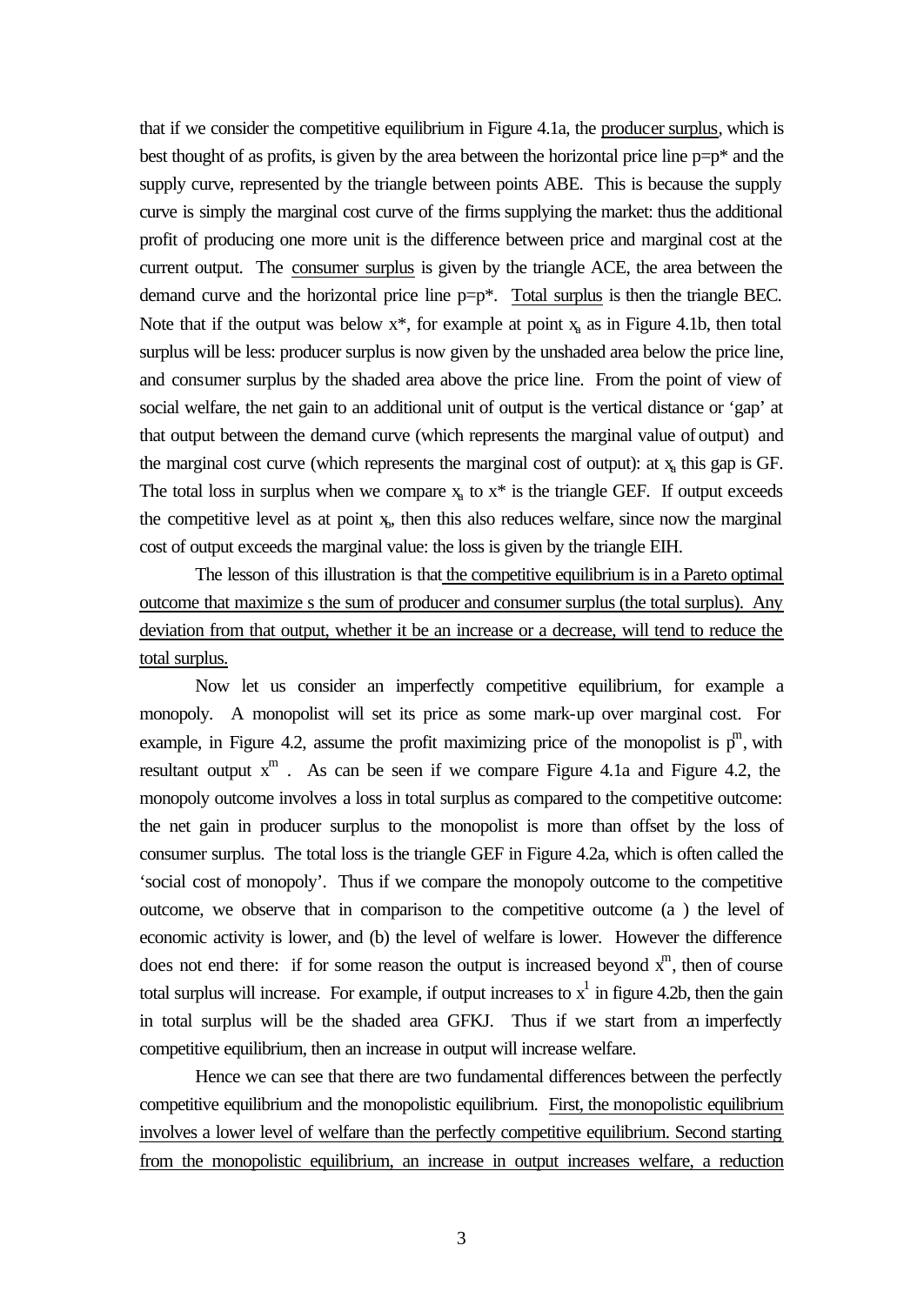reduces welfare. This contrasts with the competitive equilibrium where any deviation of output reduces welfare. Although the above analysis was in terms of an output market, we could think in exactly the same way about a labour market, with p being the real wage, and x the level of employment.

Whilst the analysis of this section has been cast in terms of simple microeconomics, its lessons will carry over into macroeconomics. The extra dimension added in macroeconomics is that the approach is general equilibrium: we have to consider equilibrium of all of the markets in the economy, and how they interact.

Well, perhaps it is time to drop the general discussion of the word 'new' , and to focus on what we mean by using the word 'Keynesian' after new. Let's take a look back in History to Britain, and more specifically Cambridge in the 1930s.

#### **4.4 Of Keynes and the Keynesians**

When Keynes first wrote the General Theory (Keynes, 1936) in the mid-30s, he in effect gave birth to macroeconomics as a discipline. Before that, the study of large scale aggregate phenomena such as employment and national income was based on a predominantly microeconomic and partial equilibrium perspective. Even the notion of national income and the measurement of macroeconomic phenomena was not at all developed in a coherent or useful way. Much of Keynes's contribution and that of the earliest macroeconomists was in providing a consistent and useful framework for national income statistics, and founding the accounting conventions that have now become standard.

However, whilst Keynes developed a new theory and new ideas, he was unable to develop a fully integrated framework which was clearly related to the existing approach of 'price theory', or standard supply and demand analysis in either its partial equilibrium version, or its general equilibrium version as developed by Walras. Keynes designated this corpus of theory as 'classical', and he was clear that his theory marked a definite departure from this classical approach. Thus for example, he starts off the General Theory by stating two of the postulates of classical economics. These he defined as:

- I. The wage is equal to the marginal product of labour*.*
- II. The utility of the wage when a given volume of labour is employed is equal to the marginal disutility of that amount of employment. Keynes (1936, p.5).

Postulate I states that the labour market outcome is on the (competitive) labour demand curve; postulate II which which Keynes rejected states that the labour market outcome is on the labour supply curve. Clearly, the rejection of postulate II introduces the possibility of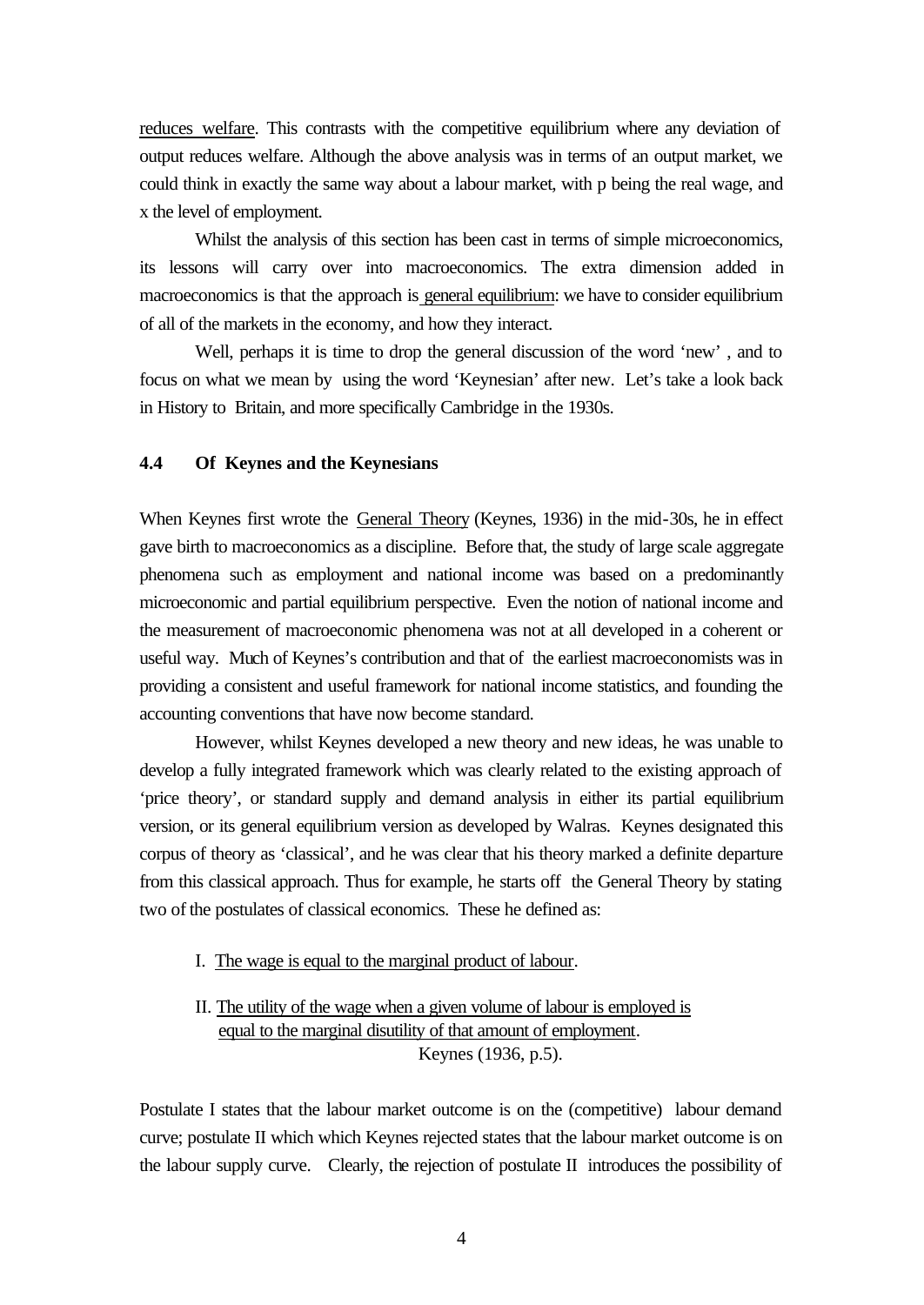involuntary unemployment*,* in that if the 'utility of the wage' exceeds the 'marginal disutility of work', then individuals will be willing to work more than they are able to at the prevailing wage. We will discuss this in more detail below.

However, this rejection of classical economics led to a tension within the post-war neoclassical synthesis. On the one hand, in much of microeconomics and subjects such as trade theory, the 'classical' approach largely dominated: agents were assumed to be price takers; prices (and wages) adjusted so that markets cleared. Agents maximized something subject to some constraint. However, in macroeconomics, this approach was not taken. Rather, a series of separate assumptions were made as necessary. For example, Keynes had been willing to assume that consumption was determined by a basic psychological law: he had either not seen it as necessary, or simply did not have the time to tinker with this aspect of his theory so as to show how it was related to the classical case.

The phrase ad hoc has often been used to describe this style of macroeconomics: wages were (for example) assumed to be downwardly inflexible, but upwardly mobile. The most significant development in post-war Keynesian economics was probably the discovery of the Phillips curve (1958), and its integration into macroeconomic models with little or no theoretical underpinning; with the notable exception of Lipsey (1960). Of course, although the phrase ad hoc has usually been used perjoratively, there is nothing in principle wrong with ad hocery where it is better than the best non ad hoc alternative. Thus Keynes himself was in my opinion quite right to freely develop a model of unemployment which was not fully worked out in the traditional sense when the next best alternative was a model for which unemployment was largely assumed away at a time during the 1930s when mass unemployment was'the'major policy issue.

Be that as it may, there was nevertheless a tension between macroeconomics as commonly practised and microeconomics. The success of Keynes's vision of macroeconomics brought to peoples'awareness the need to resolve this tension, and to somehow integrate it with the maximizing behaviour which formed the basis of traditional microeconomics. At a more fundamental level, the notion of maximizing subject to a constraint is fundamental to the enterprise of explanation by economists<sup>4</sup>.

There have been several different attempts to undertake this synthesis. In order to understand the distinctive features of new Keynesian thought, it is essential to understand something of these previous attempts at integrating microeconomics and macroeconomics.

#### **4.5 Little and Large: micro and macro**

Macroeconomics studies the behaviour of the macroeconomic system, of macroeconomic aggregates. Clearly, there is a relationship between the behaviour of the parts of the system (households, firms, the government) and the behaviour of the aggregates which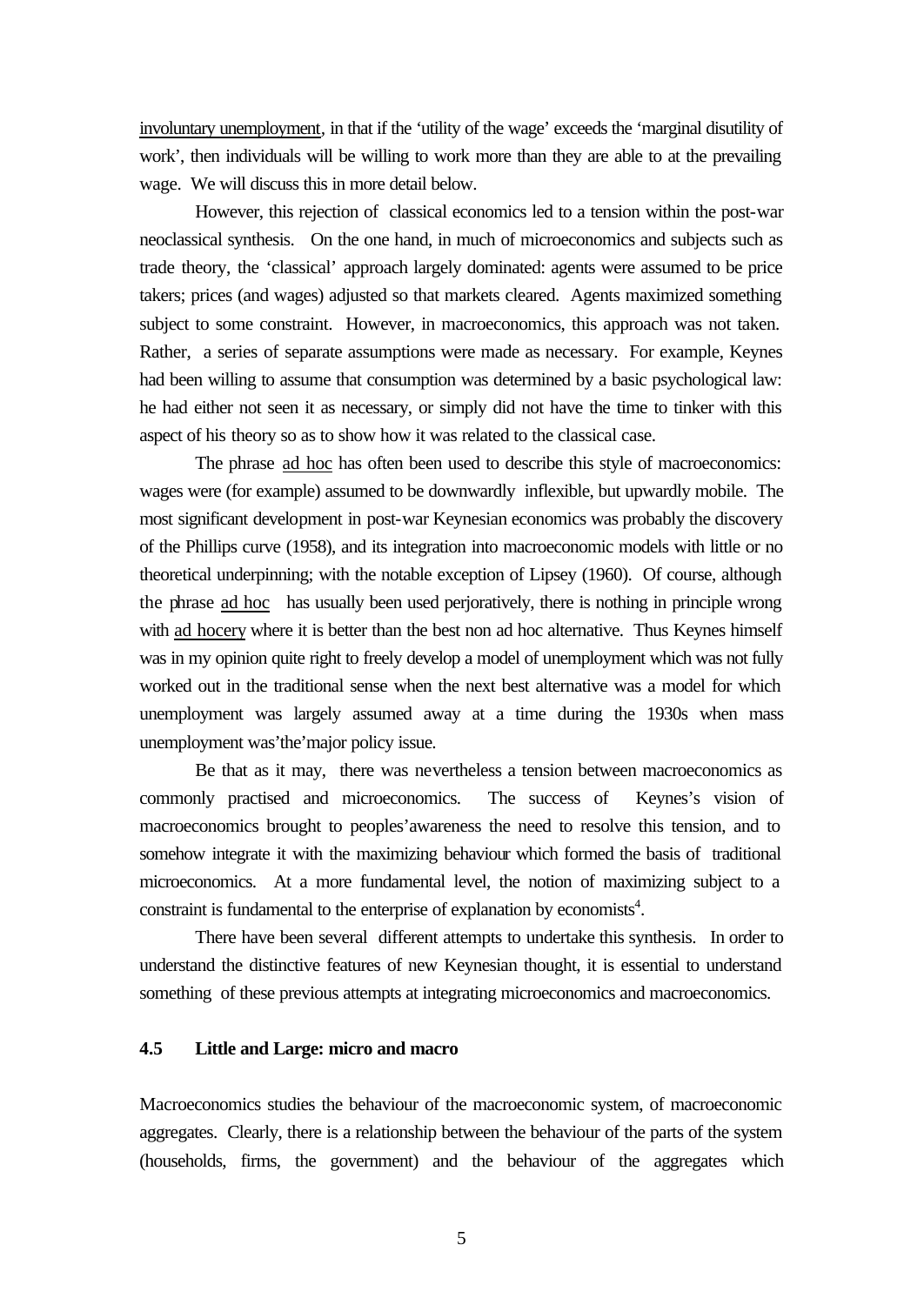macroeconomics studies. This relationship is not at all simple. For example in Physics and Chemistry it is not always thought of as useful or possible to attempt to derive everything from Quantum mechanics. However, in theoretical economics at least, it should be possible to trace through the relationship between the behaviour of the individual agents at the micro level in the economy and the behaviour of the economic system at the macro level, even if only in a stylised form. The attempt to do this was conceived as a search for the microfoundations of macroeconomics*.* However, this label indicates that the search is oneway: you do not need to consider macroeconomic aspects to get the micro level correct. This is of course not correct: there is a two-way street here, and the behaviour of the economic system at the macroeconomic level can of course influence what the microeconomics needs to be. There is in a sense a need for a macrofoundation of microeconomics. Thus when we think of an approach to macroeconomics such as the new Keynesian, we need to think of two levels of theory: the microeconomics of the firm/household/government, and the macroeconomics which corresponds to it. For the theory to be coherent, these two levels need to be consistent.

#### **4.6 Walrasian microeconomics and macroeconomics**

Leon Walras, a French economist, developed a vision of what we now call a 'general equilibrium system': that is the concept that all markets are linked through the price mechanism, and that in order to balance supply and demand in all markets, it is necessary to have all prices adjust at the same time. Demand for each good in principle depends on the prices of all goods, however indirectly. In his time, Walras was something of a visionary. There are certainly assumptions which underlie the Walrasian model, which is the general equilibrium version of the standard supply and demand model. At the microeconomic level, it is assumed that agents (firms or households) are price-takers. This means that they believe that they can sell or buy as much as they want to at the prevailing market price. This is usually justified by the notion that agents are 'small', too small to affect the market price (although recent work suggests that you can have competitive outcomes with only a few agents). This is a microeconomic assumption. However, in order for this microeconomic assumption to make sense, you also need to assume that all markets clear in the sense that prices are in place which equate planned demand with planned supply in all markets. When planned demand equals supply, and only then, can agents on both sides of every market trade as much as they want to at the going prices. This is in effect the macroeconomic assumption needed to underpin the microeconomic model.

To see why you need a global vision, consider what would happen if for some reason the price deviates from that at which demand equals supply. This is depicted in Figure 4.3, where the price p is above the equilibrium price  $p^*$ . In this case the desired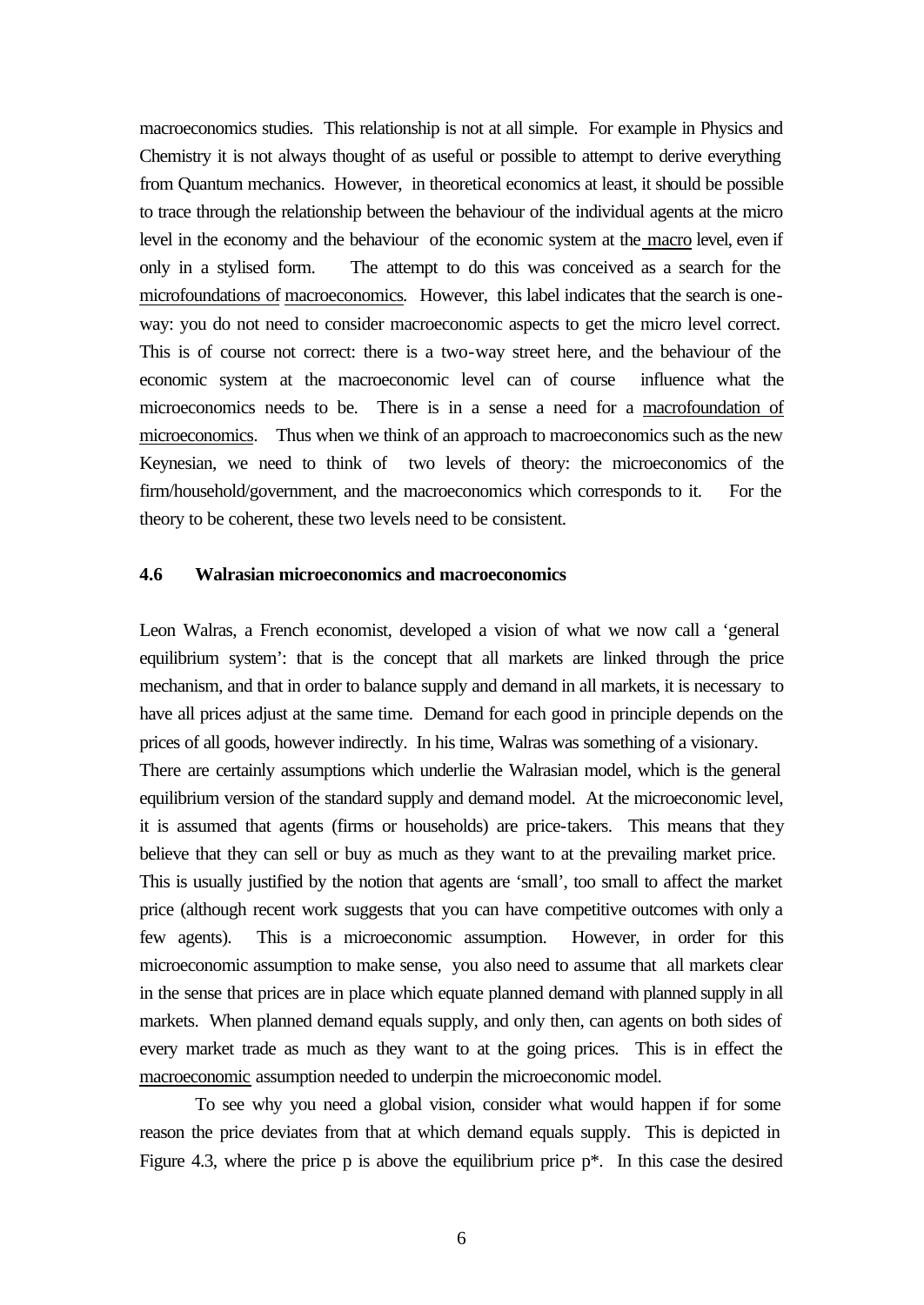trades by agents do not match up: agents who are suppliers want to sell more than those demanding the good want to buy. In this framework, we can interpret this market as any market: for example, the 'price' of the 'good' could be the real wage, and the situation of excess supply corresponds to involuntary unemployment, In this case the labour that households wish to supply exceeds the quantity demanded by firms. Unemployment in this sense is seen as involuntary in that households are willing to supply more labour than is demanded. However we interpret this market, we can see that the offers by agents to trade (demands and supplies) are inconsistent: whatever happens, all agents cannot realise their planned transactions. Hence in this case to assume that agents behave as if they can buy and sell as much as they want to is hardly satisfactory. This contrasts with the case where the price is continuously at its competitive equilibrium value p\*: in that situation, agents are able to trade as much as they want to.

Before we go on to look at other microeconomic set-ups, let us consider one of the fundamental conceptual problems associated with the Walrasian equilibrium. All agents are assumed to be price-takers, yet prices are assumed to instantaneously adjust to the level where supply equals demand. This is Arrow's paradox, named after Ken Arrow, the Nobel Laureate who pointed this out in his famous article published in 1959. Leon Walras was also aware of this problem. Walras was familiar with the operations of the market makers in the Paris Bourse (the stock exchange which still stands near Les Halles in Paris). These market makers used to set the price of the various stocks and shares in the Paris Bourse. Leon Walras used the example of this market which he knew well and invented the 'auctioneer' for the whole general equilibrium system. This auctioneer was supposed to determine all prices in the economy (including the factors of production such as labour) so as to equate supply with demand. In a sense, this fictitious auctioneer is a central part of the macroeconomics of the Walrasian system.

#### **4.7 Non-Walrasian microeconomics: Neo-Keynesian macroeconomics**

What happens if prices do not instantaneously clear markets? What happens if people trade at prices other than the competitive or Walrasian prices? Whilst this is a subject that had been thought about by several economists previously, it was not until the 1970s that the subject was examined in full technical detail by the 'neo-Keynesian' economists, most notably Barro and Grossman (1971) and B, nassy (1973, 1975). Let us be clear why the term 'neo-Keynesian' was used in this context.

In the 1960s there was the 'reappraisal' of Keynes, primarily in the works of Clower (1965) and Leijonhufvud (1968). The full story of this reappraisal lies beyond the scope of this chapter. However, without doing it full justice I will simply say that two tenets were central to it: first, it was claimed that underlying Keynes's theory was a disequilibrium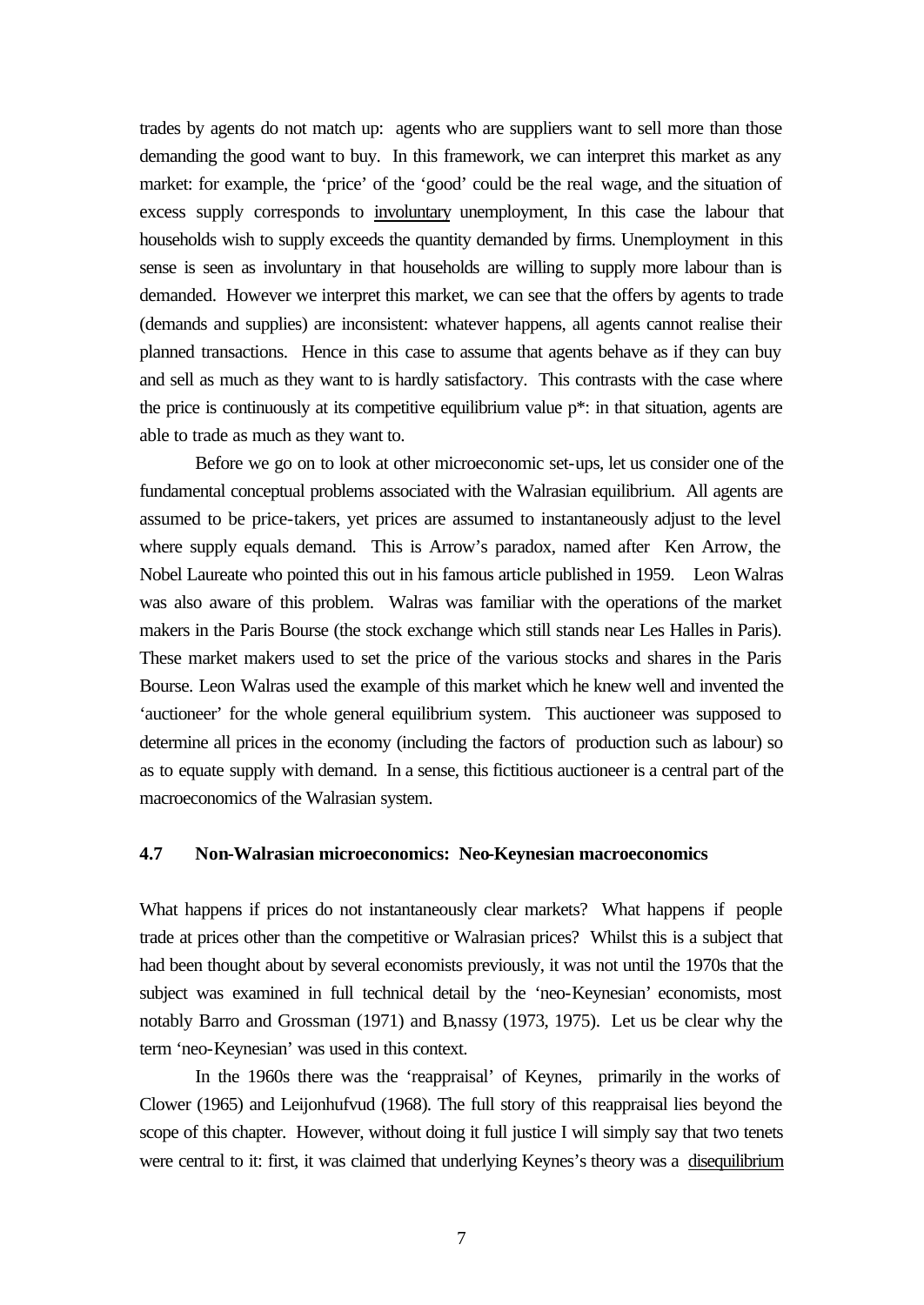story; secondly, underlying this theory was a coherent if imperfectly articulated microfoundation. The implication of this work was that traditional Keynesian analysis of the 'then' orthodoxy had in effect emasculated Keynes's original insights, and put them in a world of ad hocery.

Whatever the details of this phase, the result was the emergence of the neo-Keynesian school in the 1970s. The phrase 'neo-Keynesian' is not a universally accepted term, but it is one used by the main contributor during this phase: namely Jean-Pascal B, nassy. B, nassy studied at Berkeley in California under Gerard Debreu whose The Theory of Value (1959) ranks as the main classic in the Walrasian tradition (along with John Hicks' Value and capital, (1939)). The result was Jean-Pascal Brassy's Thesis (1973), from which came three papers (1975, 1976, 1978) which defined the neo-Keynesian approach. The first contributions in this phase came from Barro and Grossman (1971, 1976). There is much in common between the work os these authors and B, nassy. There is, however, also a big difference: whereas B,nassy adopted a primarily general equilibrium approach, the work of Barro and Grossman was primarily macroeconomic. This difference is one of perspective: Both Barro and Grossman on the one hand, and B'nassy on the other, were trying to develop general equilibrium macromodels i.e. microfounded macroeconomics. However, the emphasis was different: whereas B nassy allowed for many commodities and looked at esoteric issues such as existence, Barro and Grossman adopted the standard aggregation of macroeconomic models, and had just three goods (consumption, leisure and money). The neo-Keynesian approach was popularised by Edmond Malinvaud's (1977) book The Theory Of Unemployment Reconsidered, which made these ideas known and accessible to a general audience; also Muellbauer and Portes (1978) also developed a simple textbook representation which was soon after included in William Branson's (1980) graduate macroeconomics textbook.

What was the essence of the neo-Keynesian school? In the Walrasian framework, all agents are price-takers, and an auctioneer is assumed to ensure that prices instantaneously clear markets, so that demand equals supply in every market. The microeconomics of this had been fully developed in a general equilibrium framework by Debreu and Hicks. The neo-Keynesian school kept the assumption that agents were pricetakers, but dropped the assumption that prices adjusted to clear markets. What defines the approach of the neo-Keynesians is the assumption that wages and prices are fixed, or at least are treated as exogenous*.* 

If the assumption that prices adjust to equate supply and demand is dropped, it then follows that the Walrasian model of firms and households needs to be modified, since it is based on the notion that agents can buy and sell as much as they want to. In general this is only true in a competitive equilibrium. The neo-Keynesian school developed the theory of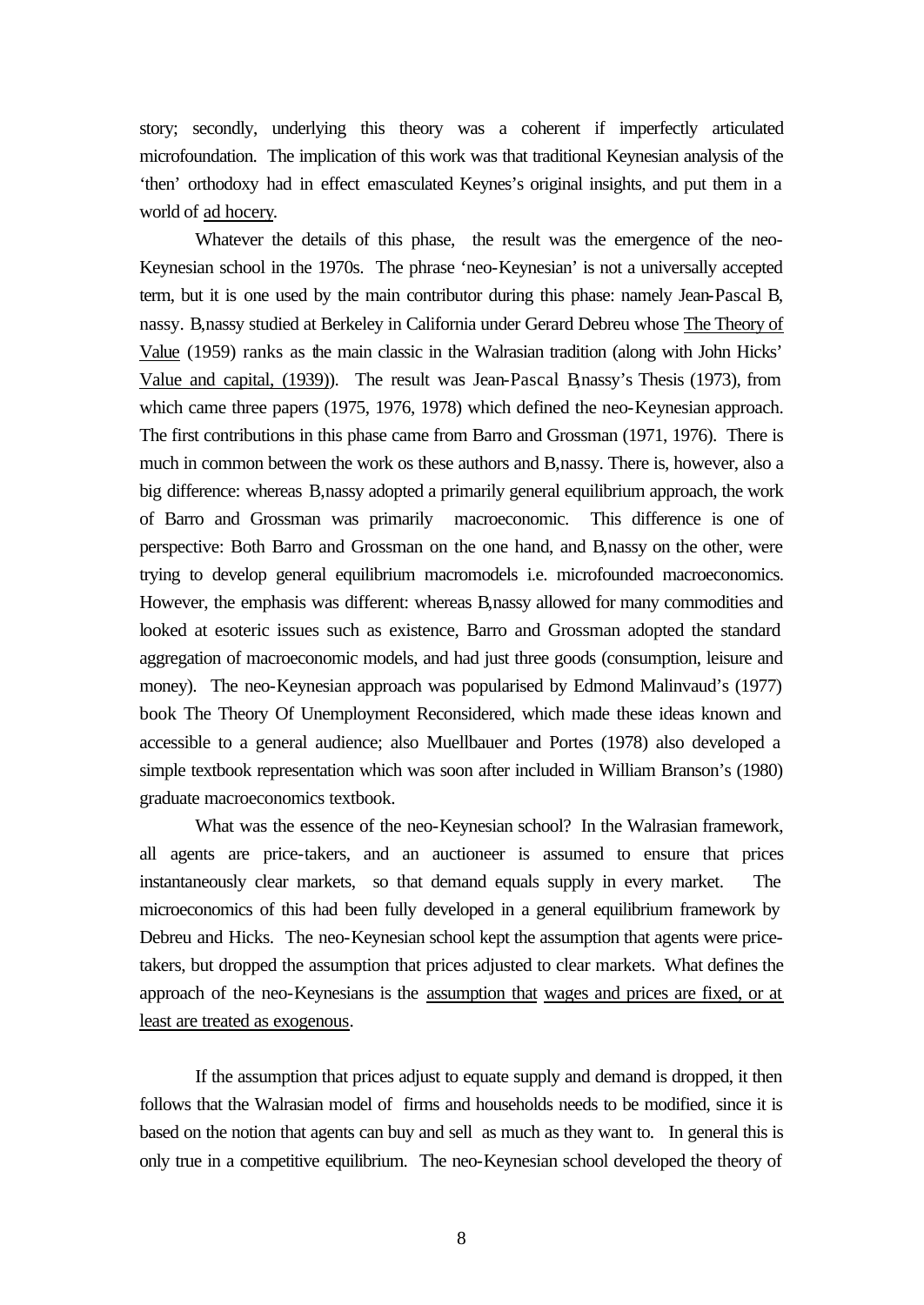how households and firms would behave if they faced limits on how much they could buy or sell. These models were referred to as quantity constrainted or rationing models (see Levacic and Rebmann, 1982 chapters 16 & 17).

However, let us start from the beginning. Looking back at figure 4.3, we need to consider what will happen in a situation where the price is fixed at a level where supply exceeds demand, as at price p. The first step is to establish what trades will take place. In this situation, it is argued that the 'min condition' holds: that is, where supply (S) and demand (D) are different, then the amount actually traded is the minimum (i.e. the smaller) of the two. In Figure 4.3 at price p, supply exceeds demand. Thus the min condition tells us that actual trading will be equal to demand D. This is depicted in Figure 4.4. For prices below the competitive price p\*, supply is less than demand (there is excess demand), so that actual trades equal the quantity supplied; for prices above the competitive price, demand is the smaller of the two, so that trades are demand determined. The notion underlying the min condition is simple enough: you cannot force people to trade more or less than they want to: trading is a voluntary activity. Thus, there is no way that the suppliers of a good can be forced to supply more than they want to if demand exceeds supply, and vice versa. In mathematical terms the min condition can be written as the quantity traded x is:

#### $x = min$  [S,D]

Now, recall that in this approach, we treat the price as a exogenous variable, as something fixed. We then trace through the consequences of this. If the price is not equal to the competitive price, then the planned or desired trades of agents are not consistent: they cannot both be realised. Thus one side of the market must have their plans frustrated. This is in contrast to the Walrasian or perfectly competitive price at which supply equals demand. Here both sides of the market are able to realise their desired trades.

How will agents respond to finding that they are unable to trade as much as they would like to at the prevailing price level? If someone is unable to buy/sell as much as they want to , then we say that they are rationed or quantity constrained. A new theory of the firm and household needed to be developed, in which agents faced not only the standard budget constraint, but also possible quantity constraints (also called rationing constraints). Let us see very briefly how this theory developed, since it is crucial to understanding how the subsequent new Keynesian developments arose.

Traditional consumer theory assumes that the household maximize s a utility function subject to a budget constraint. In a macroeconomic context, the utility function might have utility depending on consumption C and leisure L: the budget constraint might have total expenditure on consumption at price P being less than labour income and profits Π less tax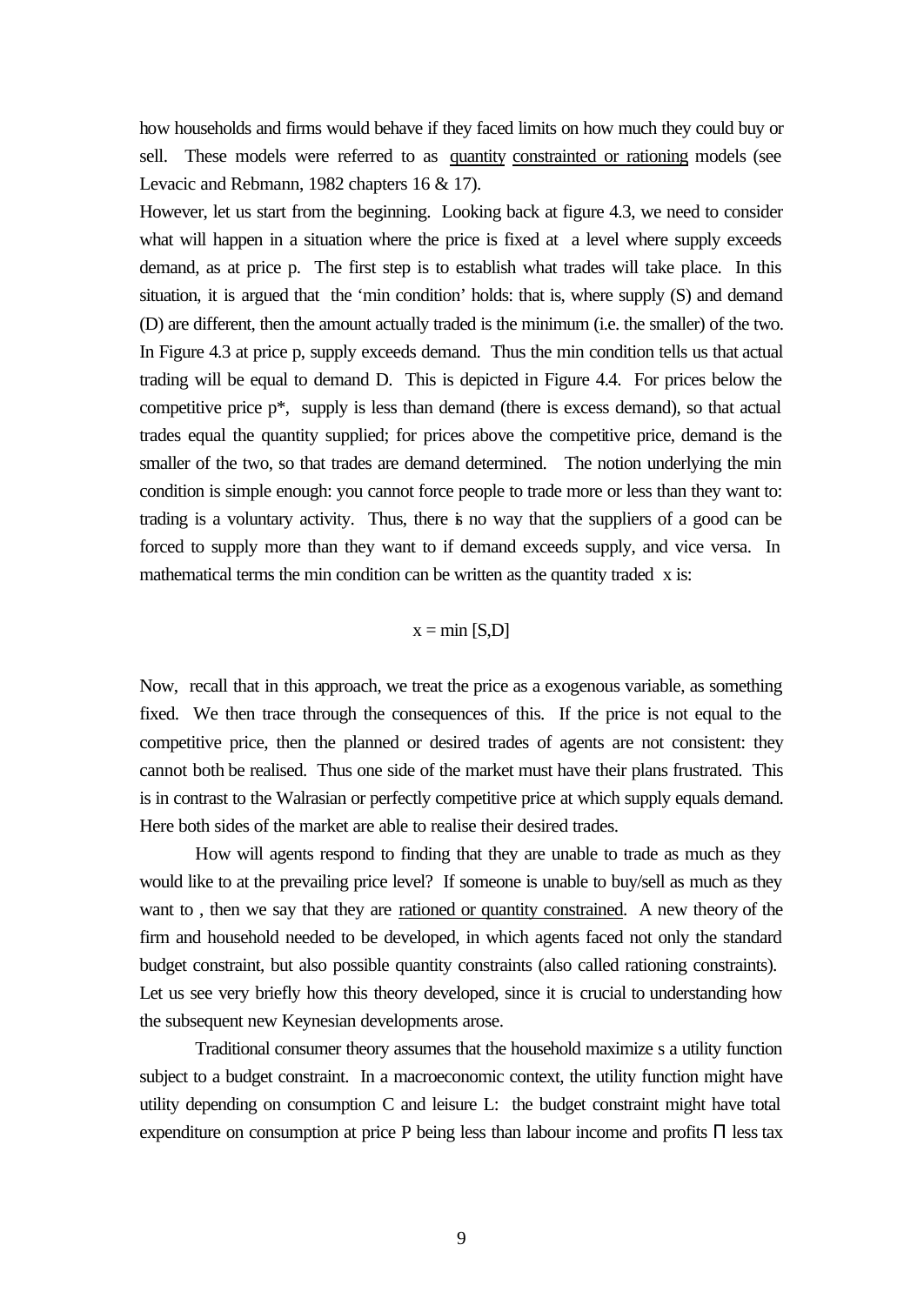etc. Ignoring taxes for now, and noting that work supplied N equals time endowment (set at 1) less leisure  $N = 1 - L$ , we can write the household's maximization problem as:

max U(C,L) (1)  
s.t. P.C = W.(1-L) + 
$$
\Pi
$$
 (2)

The budget line (2) is written in such a way that there is no constraint on the amount of C and L except the 'technological' ones (consumption C has to be non-negative; leisure L has to be less than or equal to the total time endowment 1, and cannot be negative). It is simply a straight line: when there is all play and no work  $(L=1)$ , consumption cannot exceed the non-labour (profit) income of the household; the slope of the budget line is the real wage, since for every unit of leisure it gives up it can buy W/P units of the consumption good.

The solution to this problem is represented in Fig 4.5a: it is the standard tangency condition: utility is maximized at point A  $(C^*,L^*)$ , where the slope of the indifference curve (the marginal rate of substitution between consumption and leisure) equals the slope of the budget line (-W/P). Now suppose that the household faces a 'quantity constraint' in the labour market: it is unable to supply as much work as it wishes to. In economist speak, this means that the household is forced to consume more leisure than it wants to. This will occur if the 'price' in the labour market (W) is above the competitive price, and there is a situation of excess supply of labour. Mathematically, we can add to the consumer's problem an additional constraint, called the rationing constraint: so, when the household maximizes (1), it faces not only the budget constraint (2), but in addition there is a maximum amount of labour which it can sell,  $N^R$  so that:

$$
(1-L) \le N^R \tag{3}
$$

The situation of the household can is represented in Figure 4.5b, where the segment of the budget line which involves the household selling more labour than  $N<sup>R</sup>$  is nowunshaded. The previous optimum (A) given this additional constraint,  $N<sup>R</sup>$ , is now infeasible. In effect, rather the consumption/leisure possibilities are represented not by the area between the origin and the budget line (called the 'budget set'), but rather the shaded area in the bottom right hand corner of the budget set. The maximum utility that the household can attain is now represented by the point along the budget line which involves the household selling up to its constraint, at point B. This must mean a fall in utility from the unconstrained maximum  $u^*$  to  $u^R$ . This is of course a general result in mathematics: if you impose more constraints, it cannot make you better off!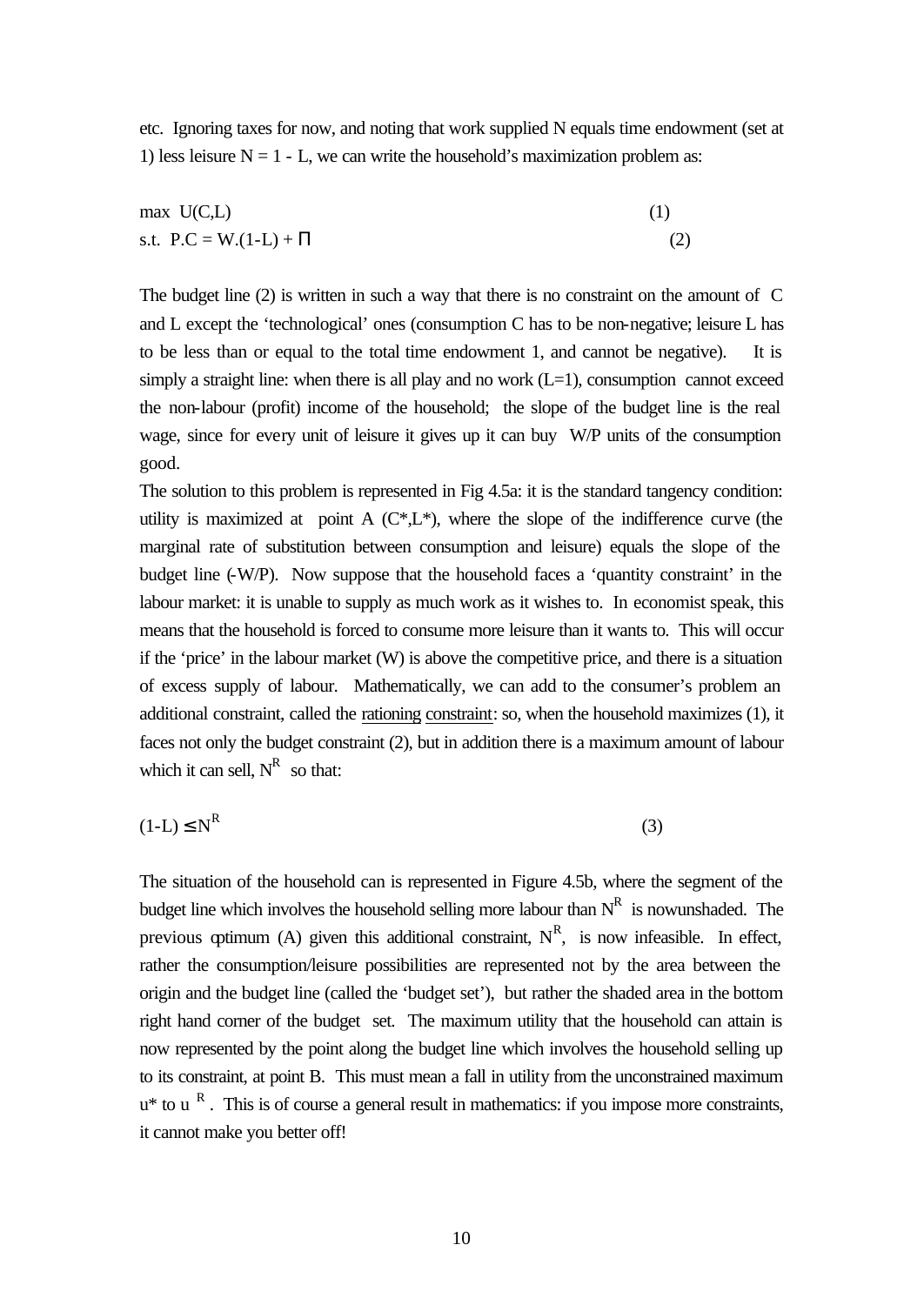If we compare the new quantity constrained optimum, we can see that the limit on the amount of labour supplied has not only reduced the labour supply (leisure has risen from  $L^*$  to  $L^R$  : it has also reduced consumption from  $C^*$  to  $C^R$ , although there was no direct constraint on consumption itself. This is of course common sense: if you are unable to work as much as you want to, it will mean that you are unable to afford to buy as much as you would like. This is often called a spillover effect from the labour market (where the household is constrained) to the output (consumption) market. This is in effect what can happen to the involuntary unemployed. The involuntary unemployed are people who would like to work more than they do at present for the same wage. If they were allowed to work more, then they would have more labour income, and thus be able to consume more. They would move along their budget line from point B towards point A.

We can make a similar analysis of the firm. In the Walrasian analysis, the firm is assumed to choose output and employment to maximize profits: no explicit constraint is put on the levels of output and employment that can be chosen. Suppose that the firm has a standard production function where output y is a function of employment N,  $y = f(N)$ . Then its profit maximization problem can be written as one of choosing N (and hence y) to maximize profits:

$$
\max \ P \cdot y - W \cdot N \tag{4}
$$
  
s.t.  $y = f(N)$  \tag{5}

The solution to this problem is the standard one that the firm maximizes profits by employing the labour up to the point where the marginal product of labour (MPL) equals the real wage:

$$
\frac{W}{P} = f'(N) \tag{6}
$$

Thus the demand for labour curve is represented by the MPL curve, which is assumed to be decreasing (due to the diminishing marginal product of labour). From (5), we can also determine the desired supply of output by the firm: to the level of employment  $N^*$  that solves (5) there corresponds the level of output  $y^* = f(N^*)$ . Clearly, the lower the real wage, the greater the amount of labour the firm will want to employ, and the greater the amount of output it wants to supply. Hence we can write both the demand for labour and the supply of output as functions of the real wage: both are decreasing in W/P:

$$
y = y^{s} \left(\frac{W}{P}\right)
$$
  

$$
N = N^{d} \left(\frac{W}{P}\right)
$$
 (7)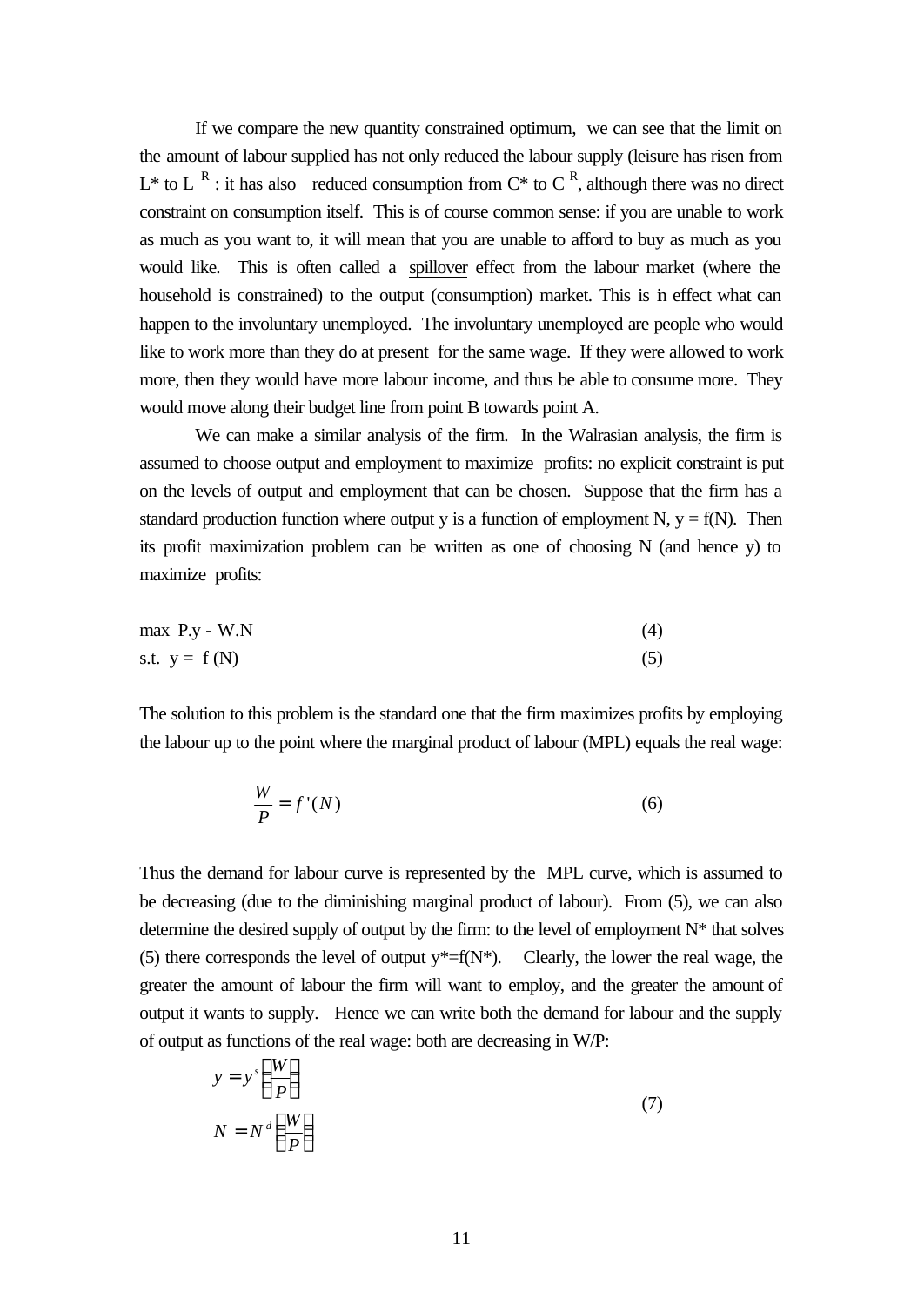Now, suppose that the firm is rationed in the output market, and faces a quantity constraint on the amount of output it can sell. When the firm maximizes its profits (4), it faces not just the technological constraint (5), but also the additional constraint:

$$
y \le y^R \tag{8}
$$

where  $y^R$  is the 'ration' on output that can be sold. The solution to maximizing (4) subject to both (5) and (8) depends on whether the constraint (8) is 'binding': that is, whether the firm wants to sell more or less output than  $y^R$ . If the constraint is <u>non-binding</u>, then the amount that the firm wishes to sell is less than the quantity constraint  $y^R$ . In this case, output and employment by the firm are determined by the output supply function  $y<sup>s</sup>$  and the labour demand function  $N^d$  given by (7). However, suppose instead that the firm wishes to sell more than  $y^R$ : in this case the firm will want to sell right up to the constraint, so that  $y = y^R$ . Since the amount the firm would like to sell is determined by the real wage, we can say that actual output y is determined by the following condition:

$$
y = \min[y^s \left(\frac{W}{P}\right), y^R]
$$
 (9)

What equation (9) tells us is that actual output y is the minimum (that is to say the smaller) of the amount that the firm would like to sell, given by the output supply function  $y^s$ *p s* l I  $\lambda$  $\overline{1}$ | and the demand constraint  $y<sup>R</sup>$ . We can represent this in Figure 4.6a: on the vertical axis, we have the real wage, and output is on the horizontal axis; the function  $y^s$ *p s* l I  $\lambda$  $\overline{1}$ is downward

sloping (a higher real wage means the firm wants to supply less output): the vertical line  $y =$ y<sup>R</sup> represents the demand constraint. The actual level of output depends on the real wage: if this is high, as at point a, the firm desires to supply less than  $y<sup>R</sup>$ , so that output is given by the output supply curve  $y^s$ . However, at a point like b, where the real wage is low, the firm desires to sell more than the quantity constraint. In this case, we say that the firm is demand constrained. In Figure 4.6b, we can see how the constraint in the output market affects the firm's demand in the labour market. The employment level  $N<sup>R</sup>$  is the exact amount of labour needed to produce  $y^R$ :  $y^R = f(N^R)$ . At high wage levels, such as point a, there is no spillover from the quantity constraint in the output market to the labour market, and employment is determined by the usual labour demand curve.

There is thus an important potential spillover effect operating between rationing constraints in one market (in this example the labour market) and the behaviour of the household in another market (in this example the output or consumption good market). This link is crucial at the macroeconomic level, and forms the foundation for Keynes's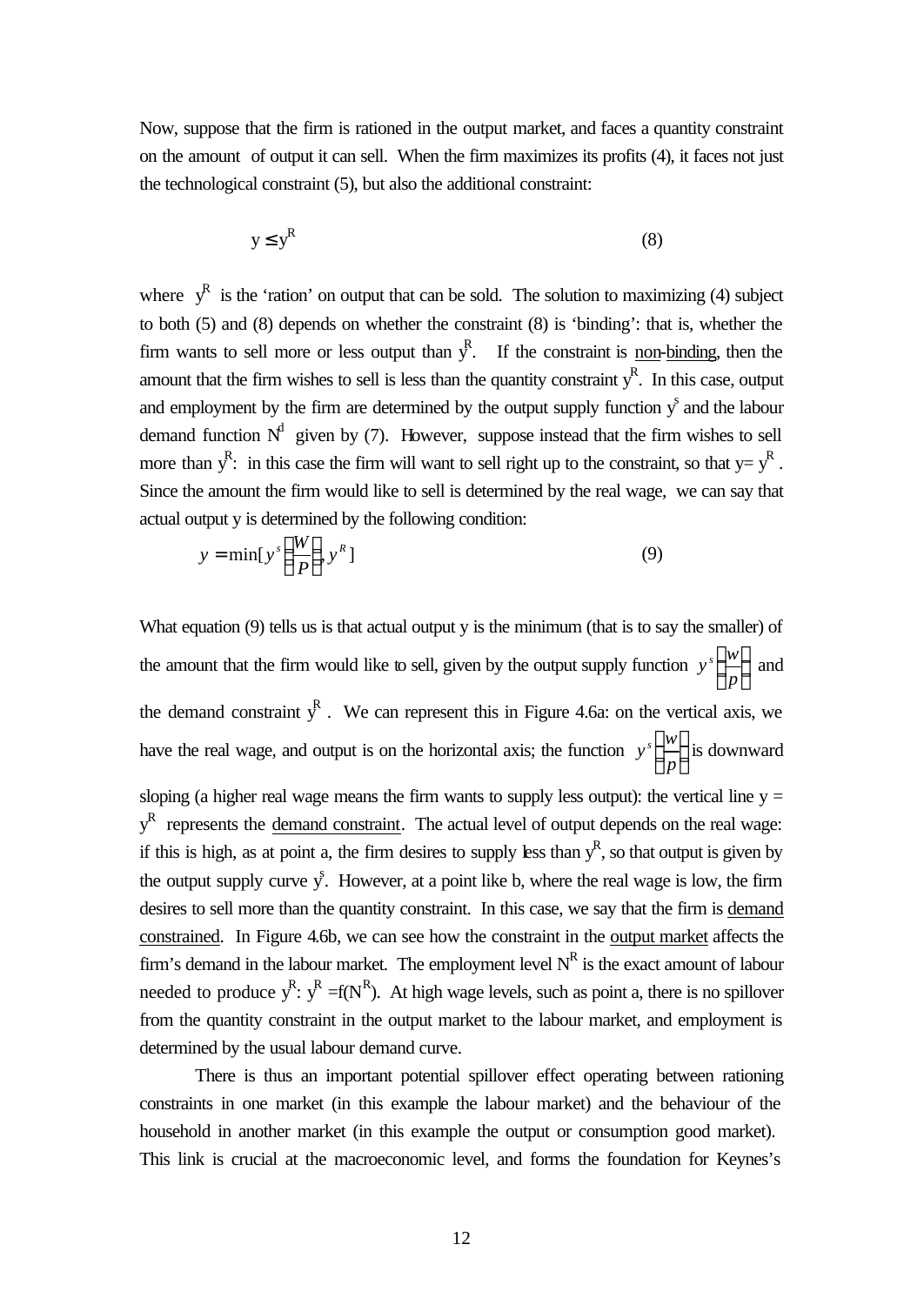theory of effective demand and the multiplier. Before we look at this a little more formally, let us consider the argument intuitively. From our example, the optimal consumption decision of households depends not only on wages and prices (the factors which along with the profit income determine the position of the budget line represented by (5)), but also on the employment decision of firms, which determines the quantity constraint that the household faces. Hence we can get a feedback effect to operate, giving what is usually called the multiplier*.* If someone (e.g. the government) spends more on the output of firms, this will relax the quantity constraint that firms face: they will thus decide to hire more people in the labour market. If firms hire more people in the labour market, then the rationing constraint of the household is relaxed: it is able to supply more labour, which has the effect of increasing wage income and hence consumption. If consumer demand rises, then firms will increase employment; if firms increase employment then consumers will consume more, thereby increasing demand for firm's output......This is a feedback process, by which the initial first round injection of demand into the economy is magnified. Now of course, there are various details here that need to be satisfied: both the household and the firm need to be rationed, the firm in the output market, the household in the labour market. When this happens, the economy is said to be in the Keynesian unemployment regime (Malinvaud, 1977).

A necessary condition for the firm to be rationed in the output market is that price exceeds marginal cost. To see why, note that the marginal profit from increasing output equals price less marginal cost: if the price is 6 and the MC of an extra unit is 4, the net profit from selling an extra unit at that price is 2 (since 2=6-4). Similarly, if we look at the household, for the rationing constraint to be binding in the labour market, there must be involuntary unemployment*,* by which we mean that the household is willing to work more than it can at (or even slightly below) the current real wage. One way in which this is often described in the literature is that 'the real wage exceeds the disutility of labour'. By this is meant that the slope of the budget line in (C,L) space - i.e.the real wage- is less than the MRS between C and L (i.e. the budget line cuts the indifference curve). This is exactly the situation where the second postulate of classical economics identified by Keynes is violated (see above). In this situation, as output and employment increase during the multiplier process, the profits of the firm increase, as does utility of the household. Everyone is better off, and hence there is a Pareto improvement.

We can formalise this a little further. For those readers who are allergic to mathematics, I would advise you to have a first attempt to read the following couple of paragraphs: however, if your head begins to spin, jump straight to the next section. Usually, we write that consumption is a function of the real wage, and non-labour income ( profits  $\Pi$ less taxes T for example). However, in the presence of a binding rationing constraint on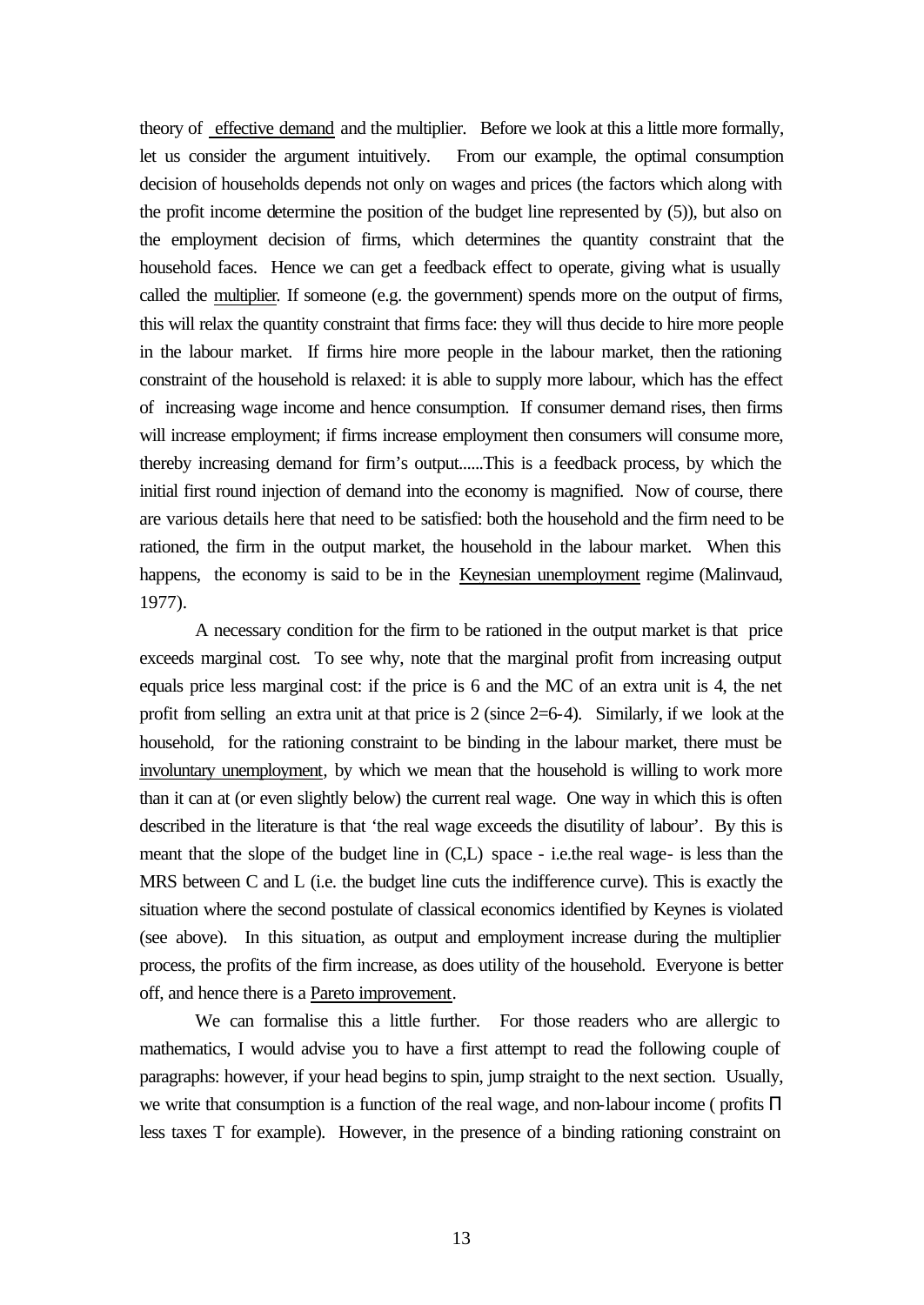labour supply, this quantity  $N<sup>R</sup>$  enters into the consumption function, representing the spillover from the unemployment in the labour market to consumption:

$$
C = C(\frac{W}{P}, \frac{\Pi - T}{P}, N^R)
$$
 (10)

All three derivatives are positive. Let us assume that the firm's technology takes a particular form: one unit of labour is used to produce one unit of output, so that output equals  $employment<sup>5</sup>$ . In this case we have  $y = N$ . We will now introduce the government into the picture: the government purchases g units of output, and pays for it by raising a lumpsum tax on the households T, or running down some asset. Given that, equilibrium in the economy can be written as:

$$
N = C(W, \Pi - T, N) + g.
$$
 (11)

In order to write (11), we have assumed that the output price is the numeraire (i.e. we have set P=1)<sup>6</sup>. We have also assumed that in the output market  $y=y^R = C+g$ , and in the labour market,  $N = N<sup>R</sup>$ : using these we have substituted out the rationing constraints and expressed everything in terms of employment N. It is easiest to see what C(W,Π-g,N) looks like if we take an example, for example Cobb-Douglas preferences U(C,L)=C ${}^{\textstyle\alpha}\text{L}^{(1-\alpha)}$ ). The 'unconstrained' consumption function<sup>7</sup> is then:

$$
C = \alpha(W + \Pi - T) \tag{12}
$$

whereas the constrained demand when labour supply is limited to  $N<sup>R</sup>$  is:

$$
C = \alpha(WN + \Pi - T)
$$
 (13)

An obvious interpretation of  $\alpha$  is the 'marginal propensity to consume', since the household with Cobb-Douglas preferences consumes a proportion  $\alpha$  of its income. Now, WN is total labour income, and Π is total profit income. The firm's budget constraint says that total revenue y must be divided between costs (labour is the only factor of production here, so costs equal wage costs equal W.N) and profits  $\Pi$ : that is  $y = W.N + \Pi$ . Hence, using the firm's budget constraint we can write (13) as:

$$
C = \alpha(y - T) \tag{14}
$$

Now, what happens if g increases? Using (14) and noting that because of the firm's technology y=N, we have:

$$
N = \alpha(N-T) + g \tag{15}
$$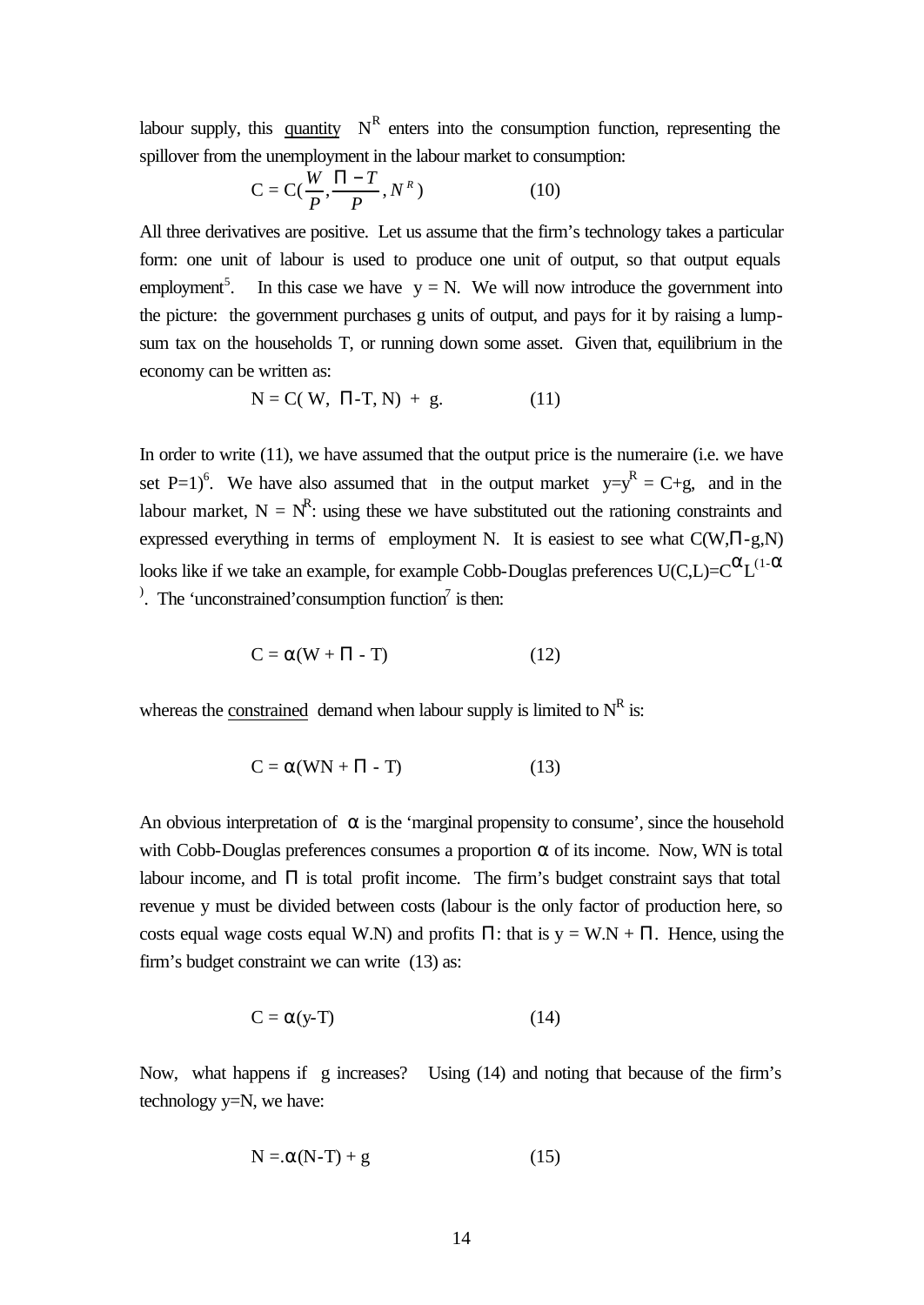Differentiating (15) with respect to g, yields (in two steps):

$$
dN = \alpha(dN \text{-} dT) + dg
$$

If  $dT=0$ , and the expenditure is not tax financed, then

$$
\frac{dN}{dg} = \frac{1}{1 - a} = \frac{1}{1 - mpc} > 1
$$
 (16)

This is the classic Keynesian multiplier: the initial stimulus dg is magnified by the feedback process between employment decisions of firms and the consumption decision of households.

Has there been an increase in the welfare of everyone in this process? The simple answer is yes, there must have been. We can tell that from the fact that firms were willing to respond to the increase in the demand by increasing output, and also that the households were willing to supply more labour. Given that there is voluntary trade, any increase in output in this position must lead to an increase in welfare of the household and profits of the firm. In general, how can we tell when this will be the case. This turns out to be quite simple. In order to have a Keynesian multiplier like this, one need to start off from an initial position in which two conditions are satisfied:

- (i) There is an excess supply of output: P>MC
- (ii) There is an excess supply of labour:  $W/P >$  disutility of labour.

In order to understand (i), this simply says that the firm would like to sell more at the prevailing price P: a firm will always want to sell more so long as its marginal cost is less than price. Condition (i) simply says that the firm is quantity constrained or rationed in the amount of output it can sell, and hence its profits will increase if it can sell more. A similar observation applies to condition (ii) for households: as in Figure 4.5b, if the household can increase employment (reduce leisure), it can increase utility by moving from B towards A. Note that condition (i) corresponds to the relaxation of Keynes's Classical Postulate I, and (ii) to the relaxation of Classical Postulate II.

There is thus the question: under what assumptions will we be in an initial position where both (i) and (ii) are satisfied? Here is the crucial link to new Keynesian economics. In brief the answer is that imperfectly competitive price/wage setting agents will ensure that (i) and (ii) are satisfied. Turning first to (i): if firms are price setters, and face a non-perfectly elastic demand curve, then they will set their price as a mark-up over marginal cost: a monopolist, monopolistic firm or oligopolist will set the price above marginal cost as a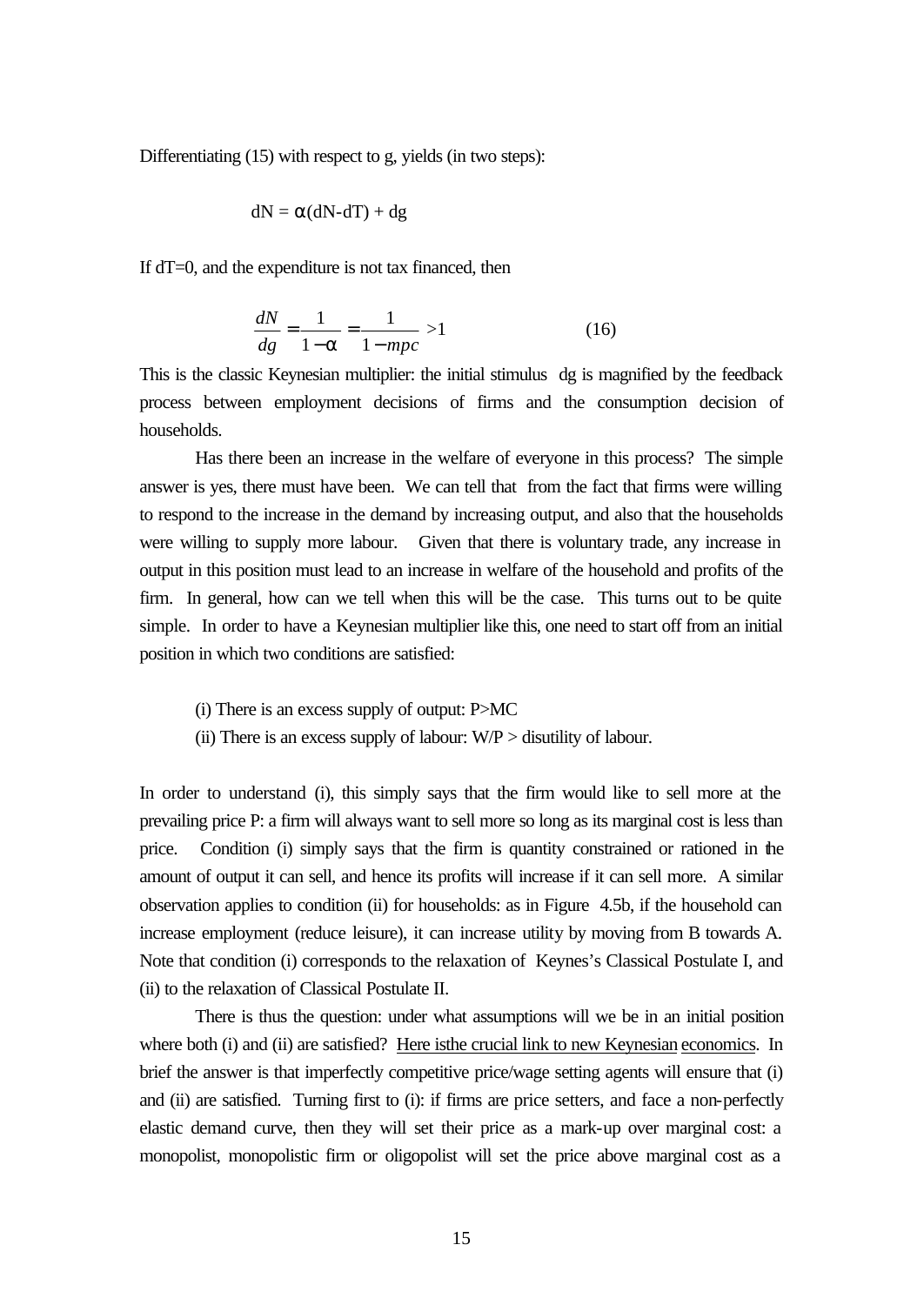consequence of profit maximization. Turning to (ii) there are a variety of different stories. However, if we suppose that the labour market is unionised as in Blanchard and Kiyotaki (1987), then the union will aim to set the real wage above the competitive real wage, and hence to a position where the real wage exceeds the marginal disutility of forgone leisure. The argument is entirely analogous to the firm. Thus, imperfect competition is crucial in creating the initial condition that households would like to sell more labour, and that firms would like to sell more output at the equilibrium prices. That is, that both households and firms are demand constrained.

However, the mere fact that the initial condition is satisfied is not enough to obtain a Keynesian multiplier: you also need to have rigid prices. This is the second key step taken by the new Keynesians: nominal price rigidity is more likely when there is imperfect competition*.* It is to this step that we now turn.

#### **4.8 Nominal rigidity**

As we have seen in the previous section, if there is nominal rigidity (fixed wages or prices), then this can give rise to changes in nominal demand having real output and employment effects. One of the basic insights of new Keynesian economics was to link this idea to that of imperfect competition. This link was made by Michael Parkin (1986), George Akerlof and Janet Yellen (1985a, 1985b), and Greg Mankiw (1985) in what has become known as the 'menu cost' theory.

However, before we go into the details of the menu cost theory, it is useful to briefly review another powerful idea: that of staggered contracts. The original new classical neutrality result of Sargent and Wallace (1975) showed that if prices adjusted instantaneously and agents held rational expectations, then only unanticipated changes in nominal demand could have an effect on real variables such as output and employment, and furthermore that these effects could only last one period. The reason for the transience of the effect was that agents with rational expectations will immediately update their beliefs and expectations in response to the information embodied in the shock. An early response to this was the Fischer (1977) and Taylor (1979) theory of overlapping or 'staggered' contracts: that is they took the basic Sargent and Wallace model, but added the real world assumption that firms/unions<sup>8</sup> do not all adjust prices/wages at once: rather the adjustment of nominal prices is usually spread over the year due to overlapping or staggered contracts. The key result of the staggered wage setting model is that the effects of shocks are no longer limited to the period in which they occur. For example, suppose that 50 per cent of firms/unions adjust prices in a particular period (there are two groups who have two-period contracts, one group changes each period). Then when a shock occurs only those whose contracts are up for renewal are able to adjust their contracts: the other 50 per cent are still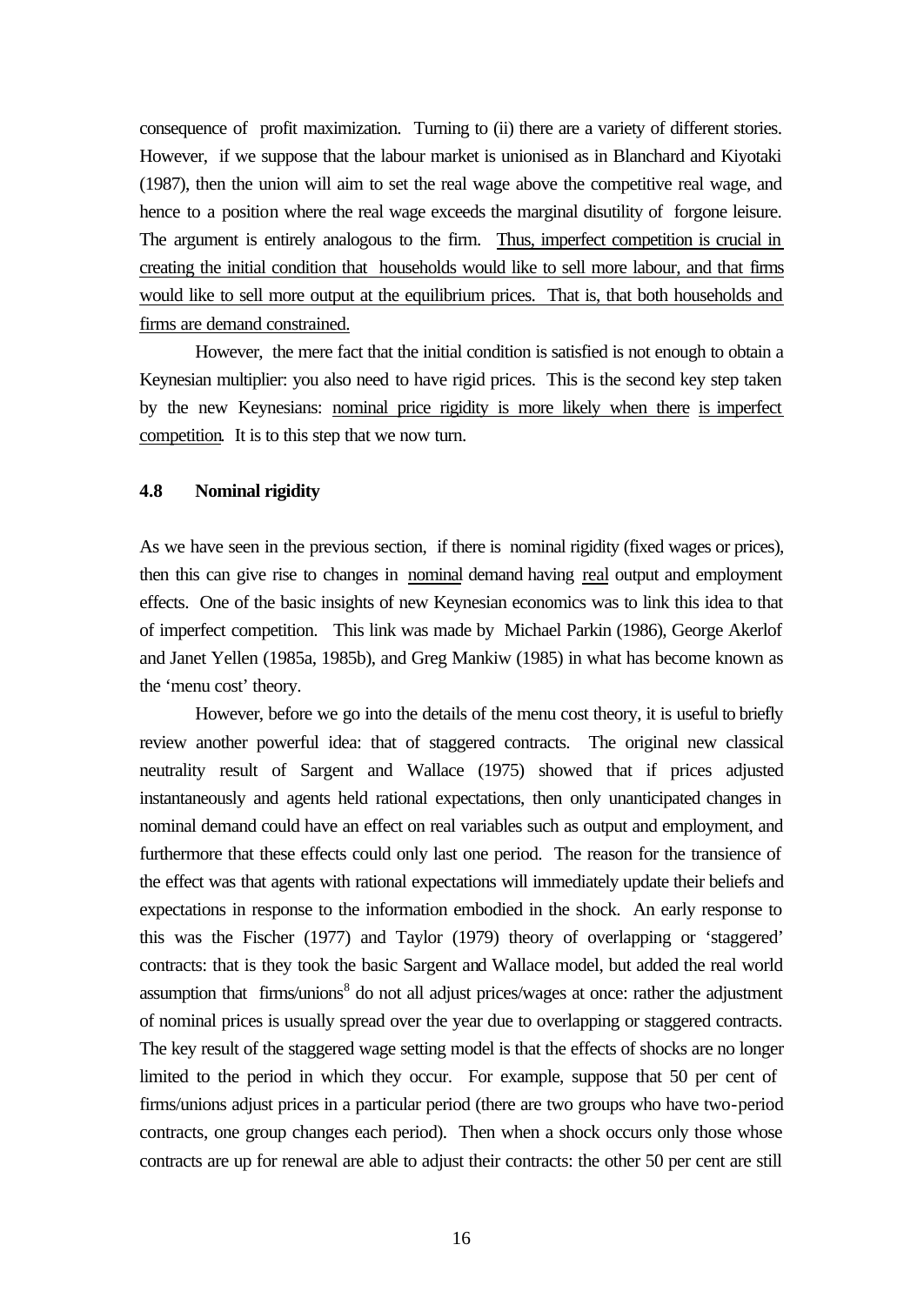locked into their old contract. Thus the effect of an unanticipated change in nominal demand will last for at least two periods, and there will be what is technically referred to as 'serial correlation'in output: a positive shock will lead to high output for a couple of periods, and a negative shock to low output. However, the early work of Fischer and Taylor, while tracing out the real effects of nominal rigidities, did not provide any explanation of the structure of nominal wage and price setting. What was needed was a theory of why nominal rigidities persist through time.

#### **4.9 Envelopes, menu costs and nominal rigidity**

One of the key new Keynesian ideas was the notion that with price setting firms, it was possible that nominal prices were more likely to be rigid. The argument is very simple. Suppose that we have a monopolist who sets the price for his good. If he maximize s profits, we have the familiar first-order condition that marginal revenue equals marginal cost. Now, of course, at the optimal or profit maximizing price, a small change in price will not lead to much change in profits. This is the meaning of the first order condition, that the derivative of profits with respect to price is equal to

zero. To see why, let us consider Figure 4.7, which a visual representation of the relationship between price (on the horizontal axis) and profit (on the vertical). We can see that at a low price (zero, say), profits are zero, and that at a high price (above) the  $\bar{p}$ , the same is true. In between  $0$  and  $p$ , however, profits are positive, and we have the 'profit \_ hill'. As we set off from a zero price, profits at first increase: we are walking up the slope of the profit hill. However, as we get near to the top, the slope becomes flatter and flatter, until we reach the top. At the top, the hill must be flat: if it had an upward slope, we could not be at the top, since we could get higher by walking up the slope $\degree$ . In mathematical terms, the derivative of profits with respect to price measures the slope: and the first order condition for a maximum states that at the highest level of profits (the summit), profits are flat as we change price (the derivative is zero). Now, this is of course just the intuitive explanation for the first order conditions for a maximum.

However, it has some powerful economic implications, and forms the basis for the 'menu cost'argument for nominal price rigidity. Different authors (Parkin (1986), Akerlof and Yellen (1985) and Mankiw (1985)) all saw that if there were some costs to changing prices, then even quite small costs could lead to significant price rigidity. The reason is very simple: suppose that you are near the top of the profit hill, say at point A in Figure 4.7. Furthermore, suppose that it costs a certain amount  $\gamma$  to change the price. In this case, you will only incur the cost of changing price if the benefit you derive in terms of extra profits is larger than γ. Now as you can see, if you are at A, the benefit is less than γ: on the vertical axis the maximum profit is  $\Pi^*$ , and the profits at point A are  $\Pi$ a, which is greater than  $\Pi^*$ -γ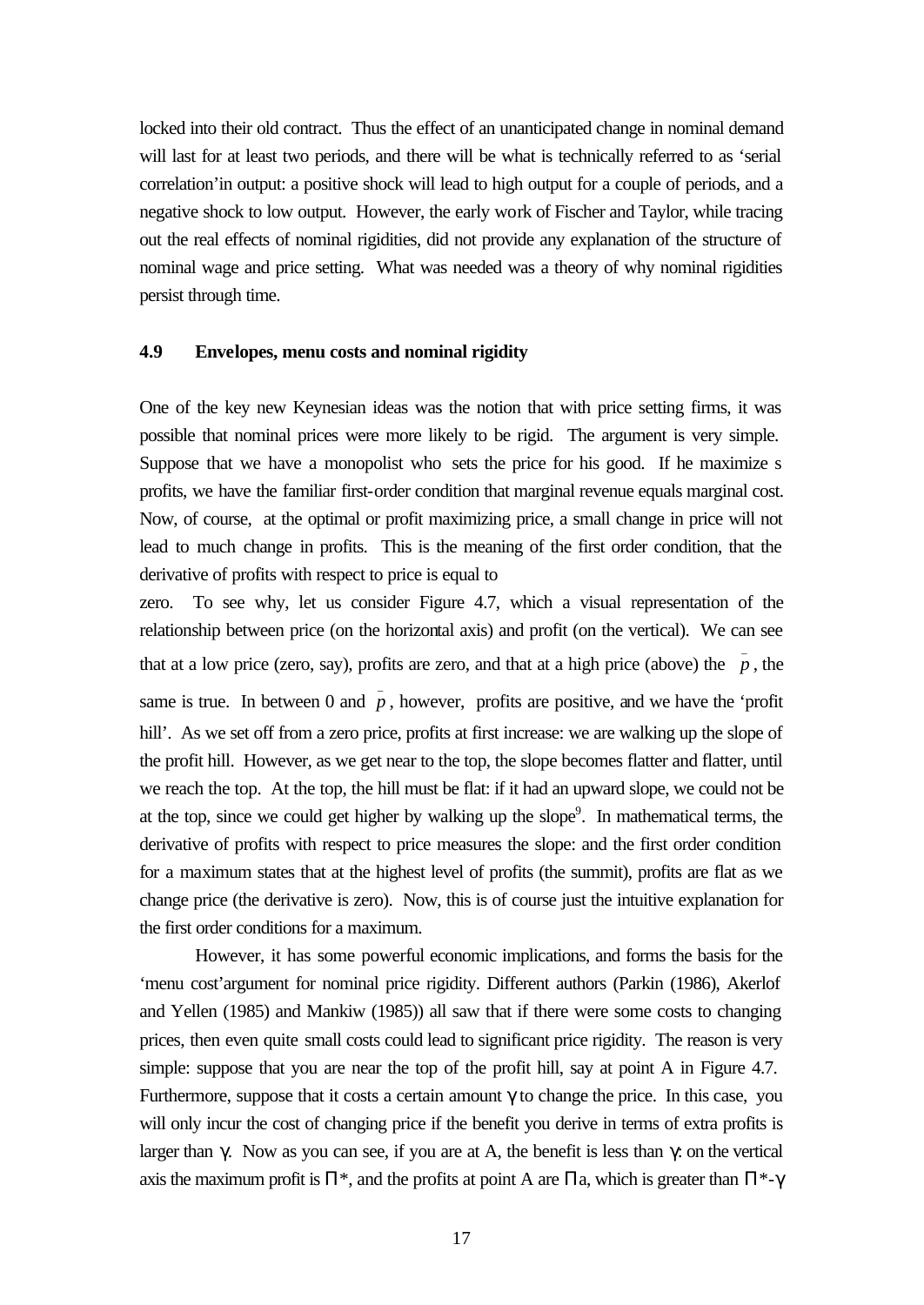. Indeed, the fact that the hill is flat near to the top means that although you are not far from the top, in terms of profits (the vertical height) the price might be quite far away from the optimal price  $p^*$  (the horizontal distance  $p_a-p^*$ ). There is in fact a 'band of inertia' around the optimal price, representing all of those prices like  $p_a$  where the cost of changing price outweighs the benefits: this band is represented in Figure 4.7 by the range of prices on the horizontal axis between s and S; the reason for this notation will become clearer below, when we discuss  $(s, S)$  rules.

Whilst this all sounds as if it has more to do with geography than macroeconomics, that is not so. Suppose that there is a change in demand, for example the demand curve shifts. In terms of Figure 4.7, the mountain would move, or at least the profit hill would shift in some way: suppose that the whole thing might move to the right. Now rather than drawing the situation 'before'and 'after'the mountain moved, we can simply reinterpret Figure 4.7:  $p_a$  is the old optimal price before the mountain moved, and  $p^*$  is the new optimal price, and the profit hill drawn is the 'after'one. We can now see that if there is not a big move in the mountain (i.e. demand does not change too much), then the gain from adjusting your price (increasing profits from  $\Pi$ a to  $\Pi^*$  will not be very much, since the old optimal price  $p_a$  is still near to the top of the hill, and the slope of the hill is flat. This mathematical result is known as the Envelope Theorem<sup>10</sup>

What conclusion can we draw from this analysis? If a price setting monopolist has some costs of adjusting price, then if there is a small change in demand (the mountain only moves a little bit), then he will not change price. Even quite small menu costs can lead to significant price rigidity. Indeed, it has long been observed that there is significant price rigidity in imperfectly competitive markets, and this is a possible explanation. However, whilst the menu costs might be quite small, as we have seen the welfare benefits of an increase in demand can be large. We know that a monopolist will mark up price over marginal cost: the more inelastic demand, the higher the gap between price and marginal cost. In terms of social welfare, the market price of the output exceeds the social costs of production (which will be equal to marginal cost if the factor markets are perfectly competitive). The increase in welfare is shown in Figure 4.8. The demand curve Da is the initial demand curve corresponding to the optimal price  $p_a$  (you can link together Figure 4.7 and Figure 4.8): demand increases to Db, and the optimal price 'after'is p\*. However, suppose that the change in demand is small<sup>11</sup>, so that the potential gain in profits  $\Pi$ a to  $\Pi^*$ from changing price from  $p_a$  to  $p^*$  is less than  $\gamma$ , so that the price remains fixed at  $p_a$  and output will have increased from  $x_a$  to  $x_a$ <sup>1</sup>. In this case there is a gain in total welfare: for each extra unit of output produced, the marginal value of this output to consumers (represented by the market price p<sup>a</sup> ) exceeds the social cost of production (represented by the marginal cost MC, here given). Note that the firm will of course earn more profits: the marginal profit on each extra unit sold is the difference between MC and price, the total increase in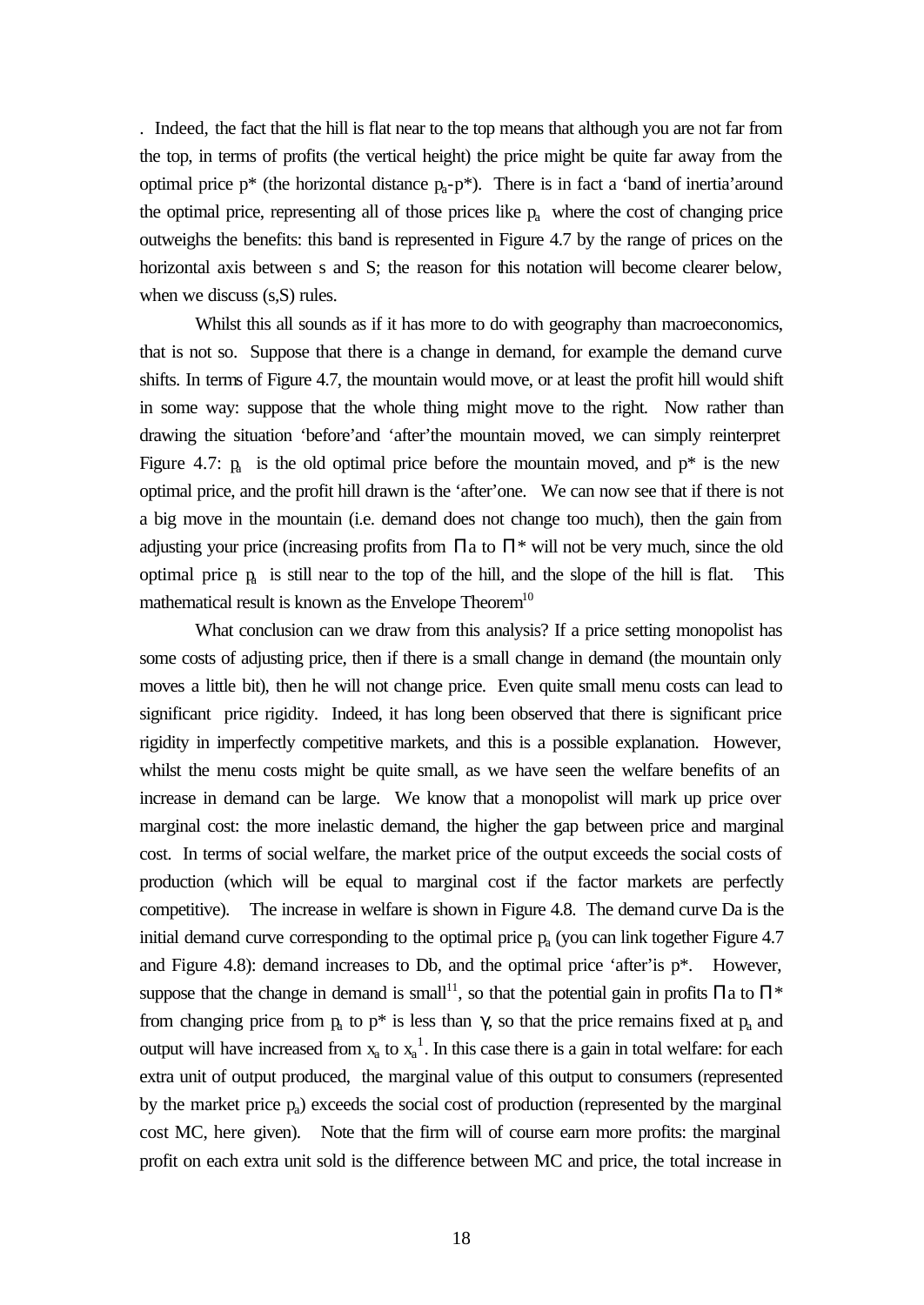profits being represented by the shaded area  $\Delta \Pi$ . Furthermore, there is an increase in consumer surplus, the shaded area ΔCS (the whole area between the demand curves above the horizontal line  $p_a$ . Hence, if demand increases and the price is rigid due to menu costs, then there can be a Pareto improvement - consumers and the owners of firms are both made better off. Of course, the firm's shareholders would be even better off if there were no menu costs and the firm could raise its price to  $p^*$ : but the point remains that nominal rigidity of prices means that an increase in nominal demand can lead to a Pareto improvement whereby everyone is better off. This is obviously a very Keynesian result: if we interpret the increase in demand as being due to a tax cut or an increase in the nominal money supply, or a money financed increase in government expenditure, then when there are menu costs this sort of policy can lead to 'Keynesian'multiplier effects (since prices are rigid), and also 'Keynesian'welfare effects, since there is a Pareto improvement.

Now, all of this argument rests on the importance or size of the so called 'menu costs'. If menu costs are extremely small, then they will not cause much nominal rigidity. In terms of the band of inertia in Figure 4.7, the range s,S will be quite small. This means the ability of the government to take advantage of the rigidity is quite limited. There are three explanations of menu costs. Firstly, there is the literal cost of printing new price lists and informing customers of a price change. For a restaurant, this can be quite trivial. However, for some types of organization this alone can be quite significant: for example, large banks and other institutions that provide variable interest home loans may have millions of customers. The cost of sending a letter to each one of these to inform them of a change in the loan interest rate (which they are required to do by law) is in itself very large (printing and postage costs). However, with a few specific exceptions, not many people think that these narrowly defined menu costs are what counts. Rather there are two other types of argument which are really different ways of looking at the same thing. Firstly, there is the argument of bounded rationality (this was the original argument of Akerlof and Yellen (1985)): people do not really maximize , but they adopt 'near rationality', in the sense of taking actions which tend to get them close to the optimum. Why should they behave in this way? This brings us to the second argument, which is that there are costs to decisions; you need to gather information, process it, decide what to do, and then implement your decision. These 'decision costs'mean that firms often adopt 'rules of thumb', guidelines for such activities as price setting that seem to work. Indeed, one can put together the two arguments and say that bounded rationality is really full rationality but with decision costs taken into account<sup>12</sup>. Indeed, there has been a long tradition of literature which has argued that firms adopt simple 'rules of thumb'in their pricing decisions (see for example Hall and Hitch (1939), and for a more recent and explicitly macroeconomic approach, see Naish (1993)). Certainly, there is strong empirical evidence that for variety of reasons some firms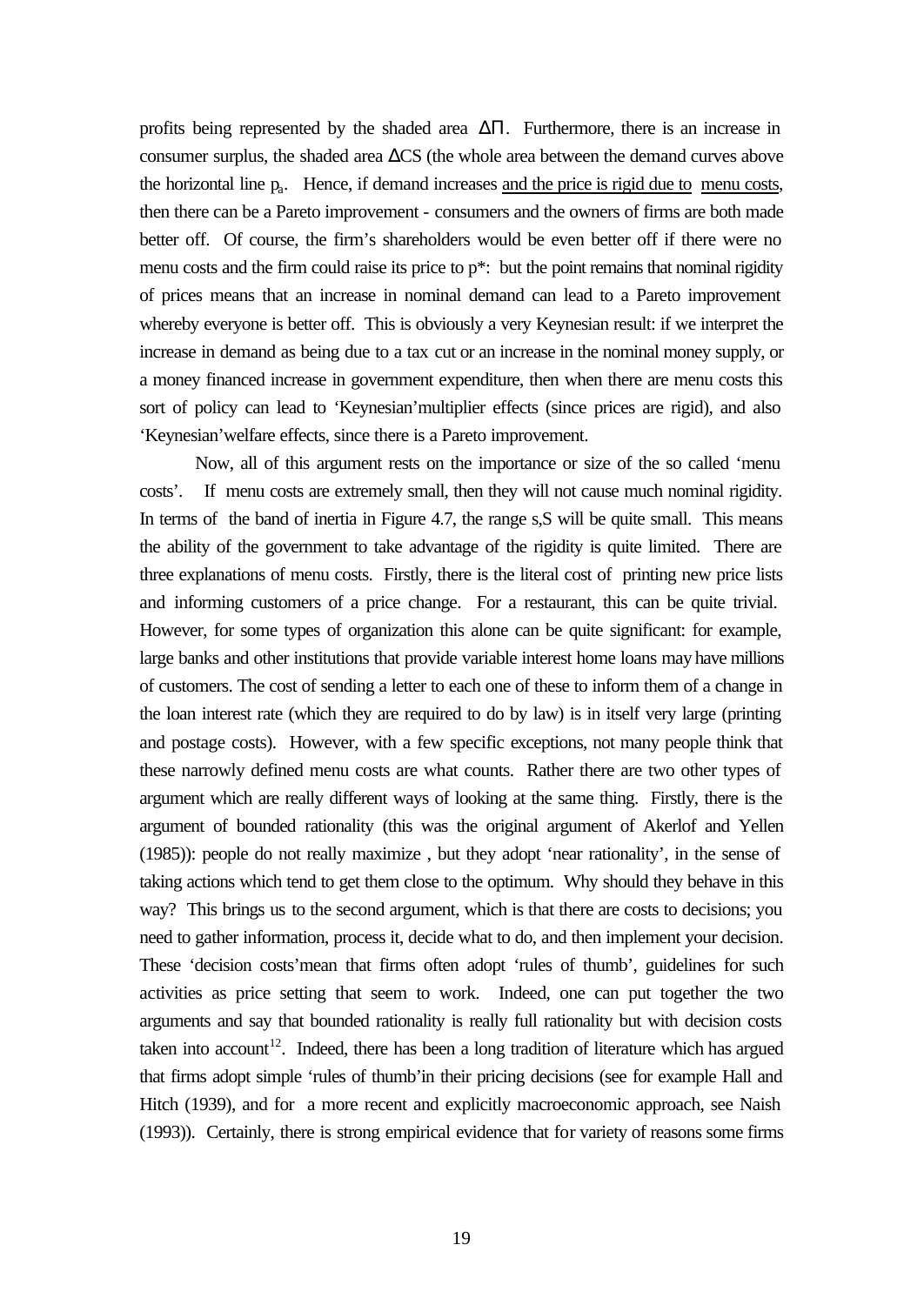do not change their prices all that often (indeed, it is rare to find restaurants that vary prices frequently, despite the small menu costs).

However, even if we take the menu cost theory on at the individual firm level, what are the macroeconomic implications? Caplin and Spulber (1987) came up with an interesting argument which showed that even if menu costs lead to price rigidity at the firm level, they might not lead to any significant rigidity at the macroeconomic level. In order to understand the argument, we need to look a bit more at the so-called (s,S) rule. The argument that we have advanced about menu costs was static: it looked at the effect of a one-off change in demand. In practice, of course, firms need to consider what is going to happen in the future when they set their prices now. If the general level of nominal prices in the economy is rising (there is background inflation), then setting a lower price now will lead you to having to change your price sooner (and hence incur menu costs sooner) than if you set a higher price now. In practice there is a trade off between setting a price to optimize your current profits, and the need to take into account future profits. This is a complex problem in dynamic optimization which I will not explain here. However, some clever chaps have solved this sort of problem, and the solution is that firms adopt a (S,s) rule, which is really quite simple. First, consider the optimal price in the absence of any menu costs at each instant t of time:  $p^*(t)$ . This is the price that equates current marginal revenue with MC. The optimal pricing rule<sup>13</sup> takes the following form. There is a lower barrier  $p(t)$ <sup>\*</sup>-s, and an upper barrier  $p^*(t)$ +S: these two barriers together define a band of inertia around the price  $p^*(t)$  (and hence the two parameters  $(s, S)$  define this sort of rule). If the price at any time is within the band of inertia, then the  $(s, S)$  indicates that it is optimal to leave the price where it is. However, if the price moves outside the boundary, then it should be adjusted, with the exact rule for setting the new price depending on the expected behaviour of future prices. We depict the sort of pricing behaviour by an individual firm when there is a constant background inflation, so that the 'optimal' price  $p^*(t)$  follows a smooth upward trend equal to the rate of inflation, as depicted in Figure 4.9. The optimal pricing rule involves the following behaviour: the price is kept constant until the actual price hits the bottom barrier; at that point the firm will raise the price above the  $p^*(t)$ , and then hold it constant<sup>14</sup>. So, in Figure 4.9, we can see that the optimal behaviour involves the firm keeping the price constant most of the time, and having a periodic revision of the price to keep in line with inflation (depicted at time  $t_0$  and  $t_1$ . This is realistic: we often observe firms which seem<sup>15</sup> to publish new price lists at regular intervals (every quarter or every year). Now Caplin and Spulber argued that this type of behaviour at the micro level is perfectly consistent with complete price flexibility at the aggregate macro level. The argument is really quite simple. Imagine that you are in Ancient Rome<sup>16</sup>, and that there are ten months in the year. There are many firms, each with menu costs, following a (s,S) rule. The background inflation rate is 10 per cent per annum: each firm finds it optimal to change its price once per year. Thus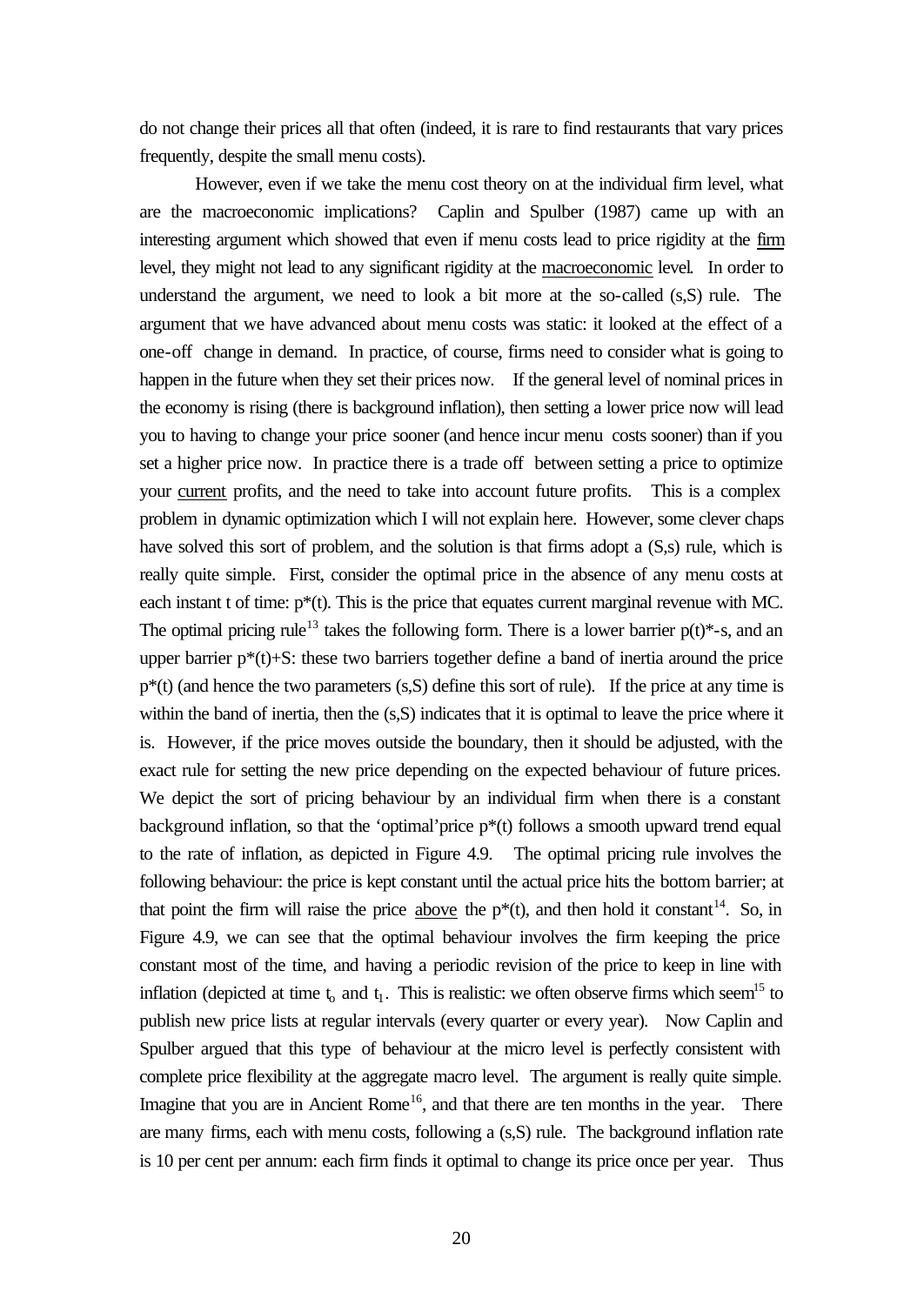in terms of Figure 4.9, each individual firm keeps its price constant for 9 months of the year, and on the 10th it changes its price by 10 per cent. Now (and here is the interesting bit), if the critical month at which each firm changes its price are evenly spread over the year (1/10 each month), then the monthly inflation rate will be 1 per cent. To see why, in any one month 9/10 of prices are fixed, and 1/10 rise by 10 per cent: the average is therefore 1 per cent ((0 per centx0.9 )+ (10 per centx0.1)=1). Thus, each month we can see prices on average rising by 1 per cent: and over the 10 months there is a cumulative increase of 10 per cent<sup>17</sup>. Thus, although there is a nominal rigidity at the individual firm level, the aggregate price time series is perfectly smooth. Caplin and Spulber's argument rests on the notion that the incidence of price adjustment through time is even: each month sees an equal proportion of firms changing price. In fact they made a lot of very special assumptions to ensure that this was the case, and it is not a general result. Alan Sutherland (1995) analysed this in somewhat more detail, and found that 'clustering' was a more common phenomenon: firms would tend to arrange to change their prices together. In that case the aggregate price index would not be so smooth. In practice, we often observe such 'clustering': lots of prices change just after Christmas, and so on. Hence the microeconomic price rigidity can lead to macroeconomic price rigidity.

One of the main empirical tests of the menu cost theory suggested by Ball, Mankiw and Romer (1988) was that there would be a relationship between inflation and the responsiveness of output to nominal demand shocks. In a high inflation country, the frequency with which firms adjust their prices will be higher. Hence any potential nominal rigidity will be less persistent, so that if there is a nominal demand shock (e.g. an unanticipated change in nominal national income), then the possibility of it translating into a real output change is less. The main prediction of the menu cost theory is therefore that the translation of nominal demand shocks into real output changes will be less in high inflation countries. They found some empirical evidence for this relationship looking at a large cross section of countries over a couple of decades.

#### **4.10 Imperfect competition and the multiplier with flexible prices**

Imperfect competition plays a crucial role in the theory of new Keynesian macroeconomics. As we saw in the analysis of menu costs, it provides the basis of a theory of nominal price rigidity. However, it also provides the foundation of a theory of real rigidity: imperfect competition is an alternative equilibrium concept to the Walrasian one where supply equals demand. Imperfect competition provides an explanation of how prices are set by optimizing agents rather than by fictitious auctioneers. However, the importance goes further than that, since the imperfectly competitive equilibrium may well be one where price exceeds marginal cost, and if the labour market is unionised, one where there might be involuntary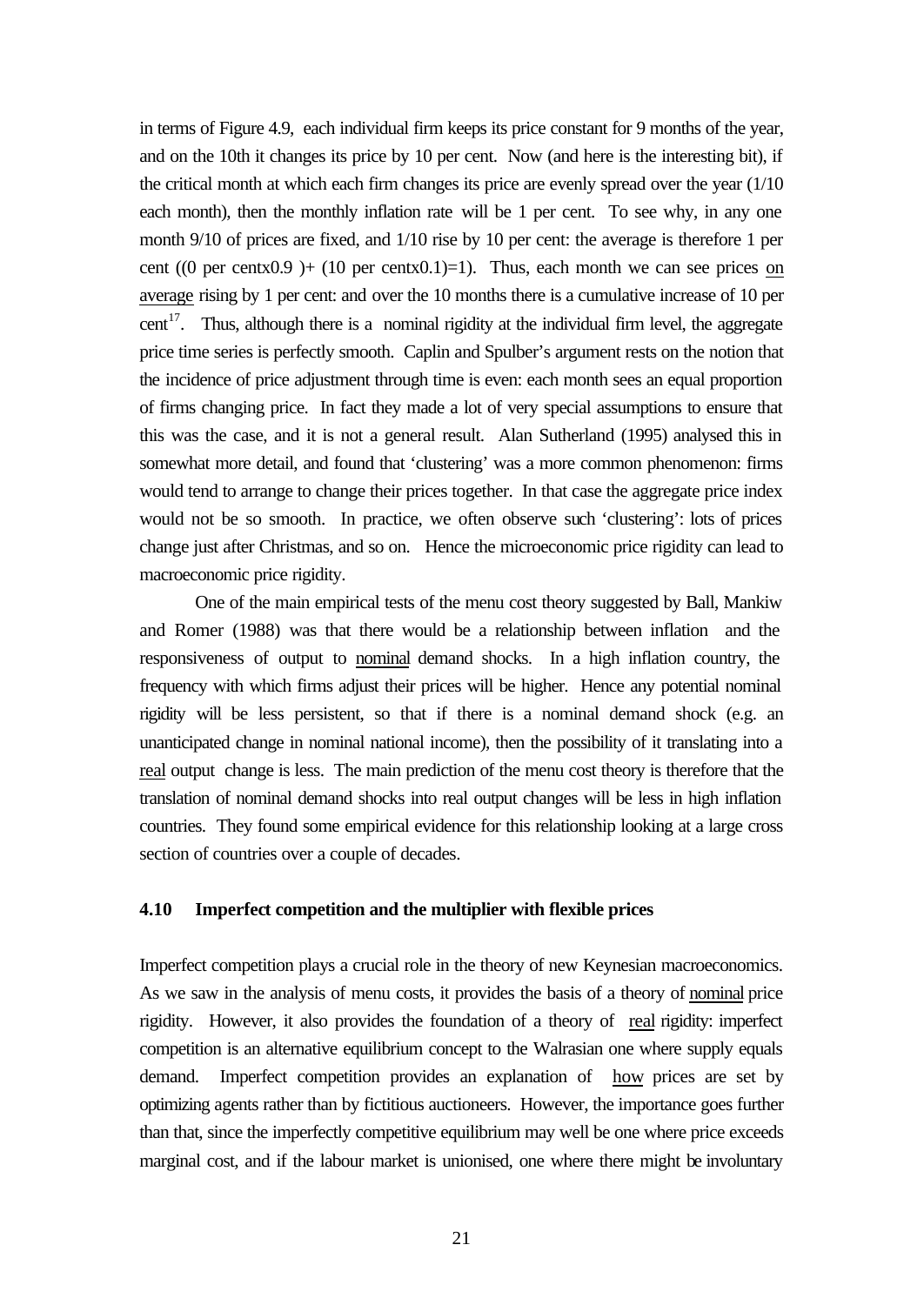unemployment. In short, the imperfectly competitive equilibrium might be 'Keynesian' in some sense. It is this possibility that I explore next. What does an imperfectly competitive economy without menu costs look like: is it possible to get something that is Keynesian even when prices and wages are perfectly flexible? I will look at this in two stages: first, I will examine an economy in which the labour market is competitive, and the only imperfection is that the product market is imperfectly competitive; secondly, I will look at an economy in which the labour market is not perfectly competitive.

#### **4.10.1 Imperfect competition in the product market**

A few papers have looked at the effect of imperfect competition on the size of the fiscal multiplier (Dixon (1987), Mankiw (1988), Startz (1989), Marris (1991), Dixon and Lawler (1996)). Three of the authors have made the claim that in some sense imperfect competition makes the economy Keynesian, and in particular that the traditional Keynesian multiplier  $(1/(1-mpc))$  can in some sense be said to arise in an imperfectly competitive economy. Let us look a bit more closely at this claim.

In order to keep things ultra simple, let us consider an economy in which labour is the only factor of production, and the marginal product of labour is equal to unity: output equals employment:  $y=N$ . There are two goods, leisure L=1-N, and consumption C. Households have the utility function

$$
U(C,L) = C^{\alpha} L^{(1-\alpha)}.
$$

subject to the standard budget constraint we discussed earlier:

$$
C=W.(1-L)+\Pi-T
$$
 (10)

Again, we are treating the output good as the numeraire. We can set up the lagrangean for this problem as follows:

$$
\Im = C^{a} L^{(1-a)} + I[W.(1-L) + \Pi - T]
$$

The first order conditions are then:

$$
\frac{\sqrt{3}}{\sqrt{2}} = aC^{a-1}L^{1-a} - 1 = 0
$$
  

$$
\frac{\sqrt{3}}{\sqrt{2}} = (1-a)C^a L^{-a} - 1 = 0
$$

From the first equation we have <sup>18</sup>  $\lambda = \alpha U/C$ , and from the second equation we have  $\mathbf{l} = (1 - \mathbf{a}) \mathbf{U} / \mathbf{W}$ . Combining these two, we have the equation:

$$
\frac{C}{L} = \frac{a}{1-a} . W \tag{11}
$$

We can represent this graphically in Figure 4.10. The household wants to consume consumption and leisure in fixed proportions, so that C/L is determined by its preferences (  $\alpha$ ) and the real wage (W) it faces. Thus, for any given value of W, the desired ratio C/L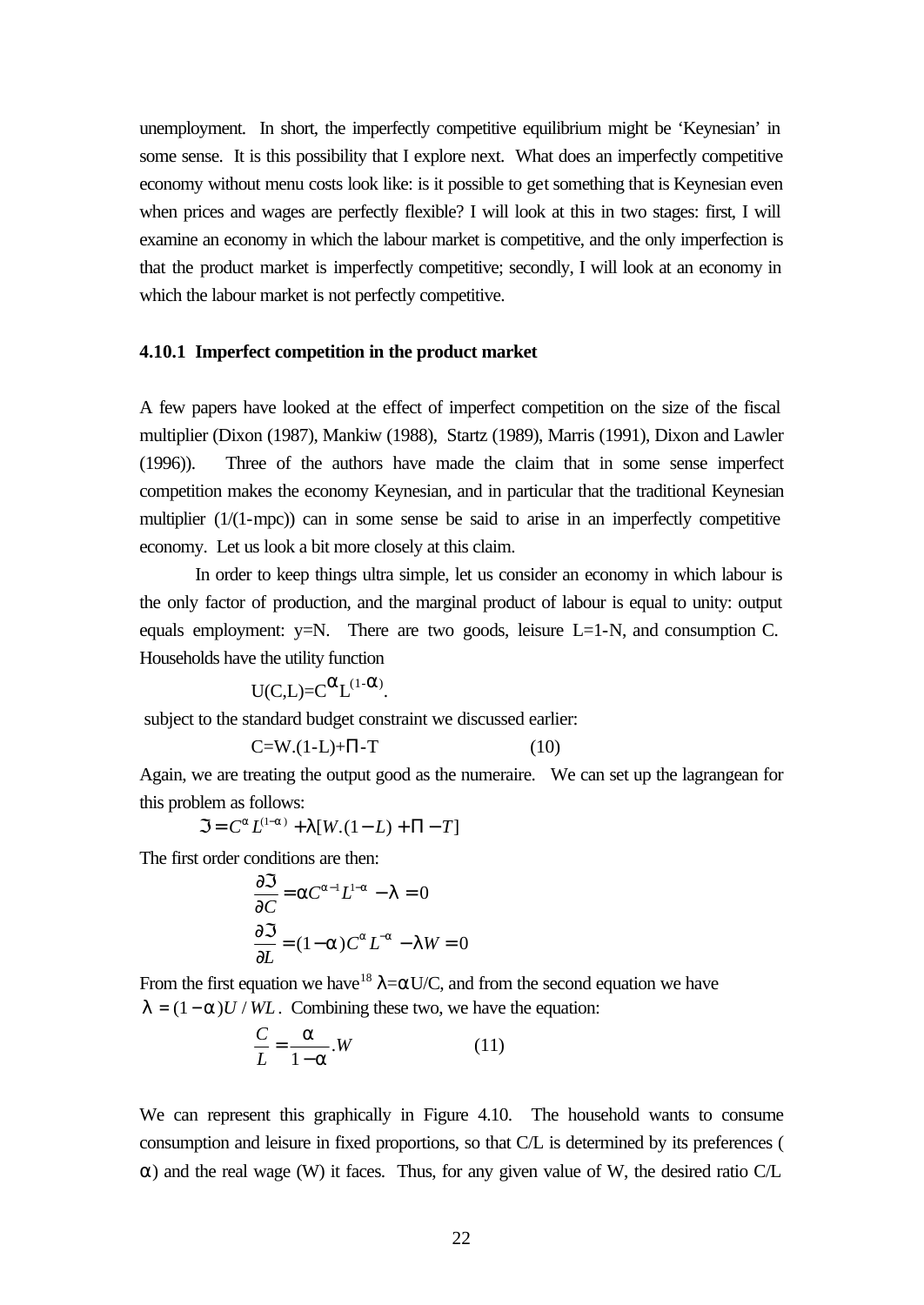can be represented as a ray from the origin, with slope  $(1-\alpha)/\alpha W$ . In Figure 4.10, we have depicted two such rays<sup>19</sup>, one corresponding to a wage of 1 and the other a wage W<1. As the real wage falls, the household responds by consuming less and enjoying more leisure, since the rewards to work are less.

To find the actual level of consumption, you simply substitute equation (11) into the budget constraint (10), so that:

$$
C = \alpha(W + \Pi - T) \tag{12}
$$

Now comes the relevance of imperfect competition. Firms produce one unit of output with one unit of labour, so that MC is W. Let us simply assume that there is some imperfect competition, so that the typical firm<sup>20</sup> is able to mark up the price over marginal cost: in particular, the so called 'price-cost margin'  $^{21}$ :

$$
\mathbf{m} = \frac{P - W}{P} = 1 - W \tag{13}
$$

Since we are treating the output price as the numeraire, this has a very simple form. The meaning of (13) is really quite simple: the more monopoly power the firm has, the more it is able to mark up price over marginal cost, and hence the larger is P-W relative to P (i.e. the larger is  $1-W$ ), and  $\mu$  is large. In the case of perfect competition, the firm sets price equal to marginal cost, so that W=1, and  $\mu$ =0: there is no monopoly power. Note that  $\mu$  lies in the range 0 to 1: even if wages are 0,  $\mu$  is still only 1. In fact, it is more useful to invert (13), and to express W as a function of  $\mu$ , so that:

$$
W = 1 - \mu \tag{14}
$$

The real wage that the household receives is decreasing in the market power of the firm. This makes sense: each unit of labour produces one unit of output, and this unit of output is divided so that  $\mu$  goes in profits<sup>22</sup> and 1- $\mu$  in wages. Total profits are in real terms  $\mu$ N and total real wages are  $N(1-\mu)$ . If we consider equation (14), we can see that with imperfect competition in the product market the first postulate of classical economics is broken: unless there is perfect competition  $(\mu=0)$ , then the real wage is strictly less than the marginal product of labour (which equals one in our example).

So, what has all this got to do with macroeconomics? Well, quite a lot, because with these simple equations we can find out the effect of imperfect competition on the fiscal multiplier. If we add government expenditure to the consumers expenditure, and substitute for wages and profits in terms of  $\mu$  and we have the income-expenditure equilibrium in the output market: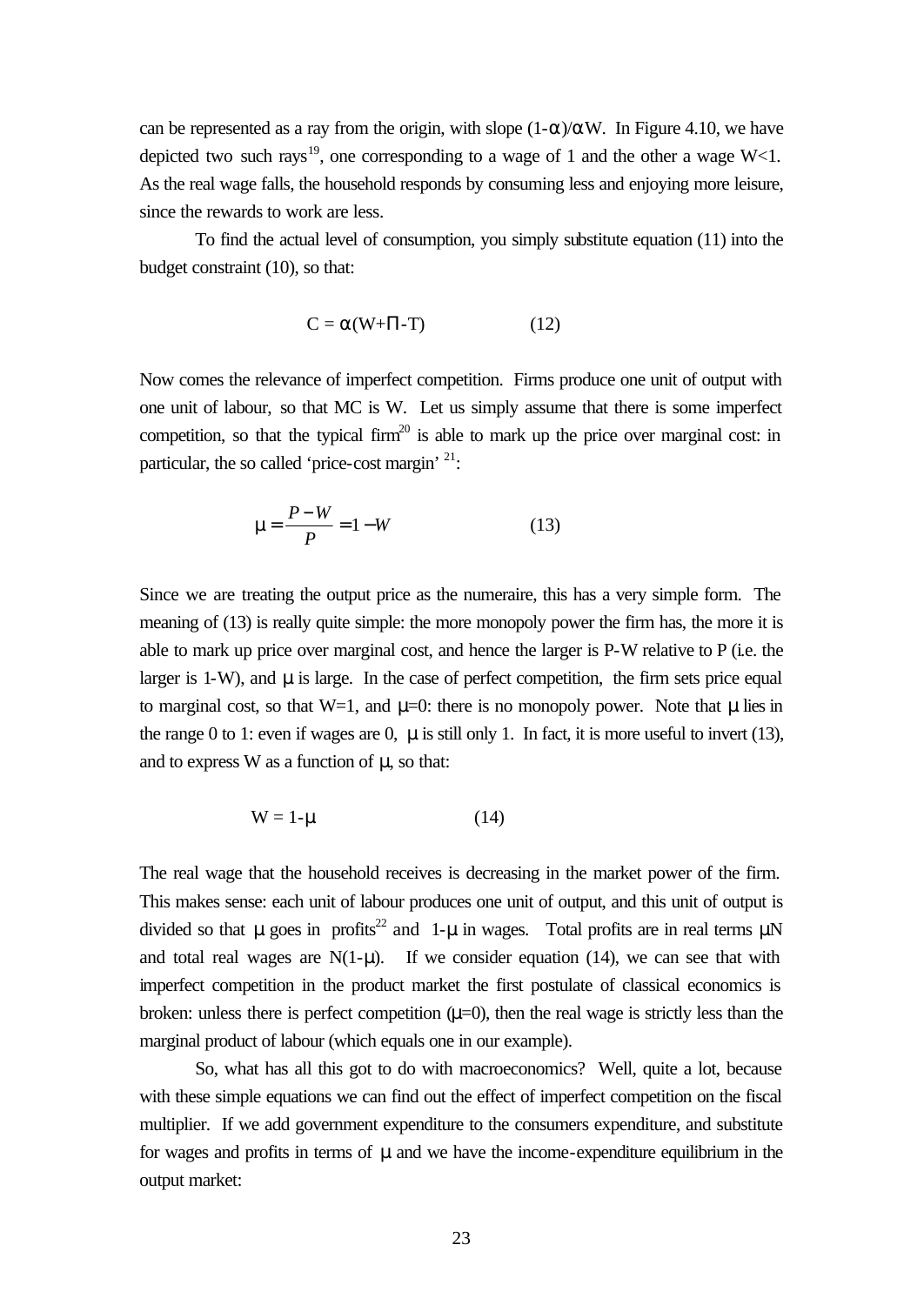$$
y = C+g = \alpha[W + \Pi - T] + g
$$

Since y=N, W=1- $\mu$  and  $\Pi$ = $\mu$ N, also assuming a balanced budget (g=T), this becomes:

$$
N = \alpha [(1-\mu) + \mu N - T] + g
$$
  
so that: 
$$
N = \frac{a(1-m) + g(1-a)}{1-am}
$$
 (15)

This is the exact solution for equilibrium output and employment. As we illustrate in Table 4.1 below, as μ increases (firms have more market power), the level of output and employment decrease<sup>23</sup>. This is a standard result, which in no way depends on the functional form we have chosen. In order to obtain the multiplier, you differentiate (15) with respect to g:

$$
\frac{dN}{dg} = \frac{1 - a}{1 - am} \le 1\tag{16}
$$

Equation (16) is very interesting: it shows that there is a direct link between the market power of firms μ and the size of the expenditure multiplier. Note first that the multiplier must be less than 1: even if μ takes its largest possible value of 1, the multiplier is just equal to unity. However, for all practical values of  $\mu$ , the multiplier will be less than 1. This means that there is some crowding out of consumption, which is not surprising given that the increase in expenditure is financed by tax. Second, note that in a Walrasian world with perfect competition,  $\mu$ =0, and the multiplier is:

$$
\left. \frac{dN}{dg} \right|_{m=0} = 1 - a \tag{17}
$$

Now what happens as we increase  $\mu$ ? From (16), it is clear that an increase in  $\mu$  increases the multiplier: an increase in imperfect competition leads to an increase in the value of the multiplier. Let us take an example: suppose that  $\alpha$ =0.8 (a very plausible value if we interpret  $\alpha$  as the marginal propensity to consume). In Table 4.1 we give the value of the multiplier for different values of μ. For reference, we also compute the equilibrium output and employment level N, given g=0.25.

| 0.837 | 0.821 | 0.803 | 0.780 | 0.750 |
|-------|-------|-------|-------|-------|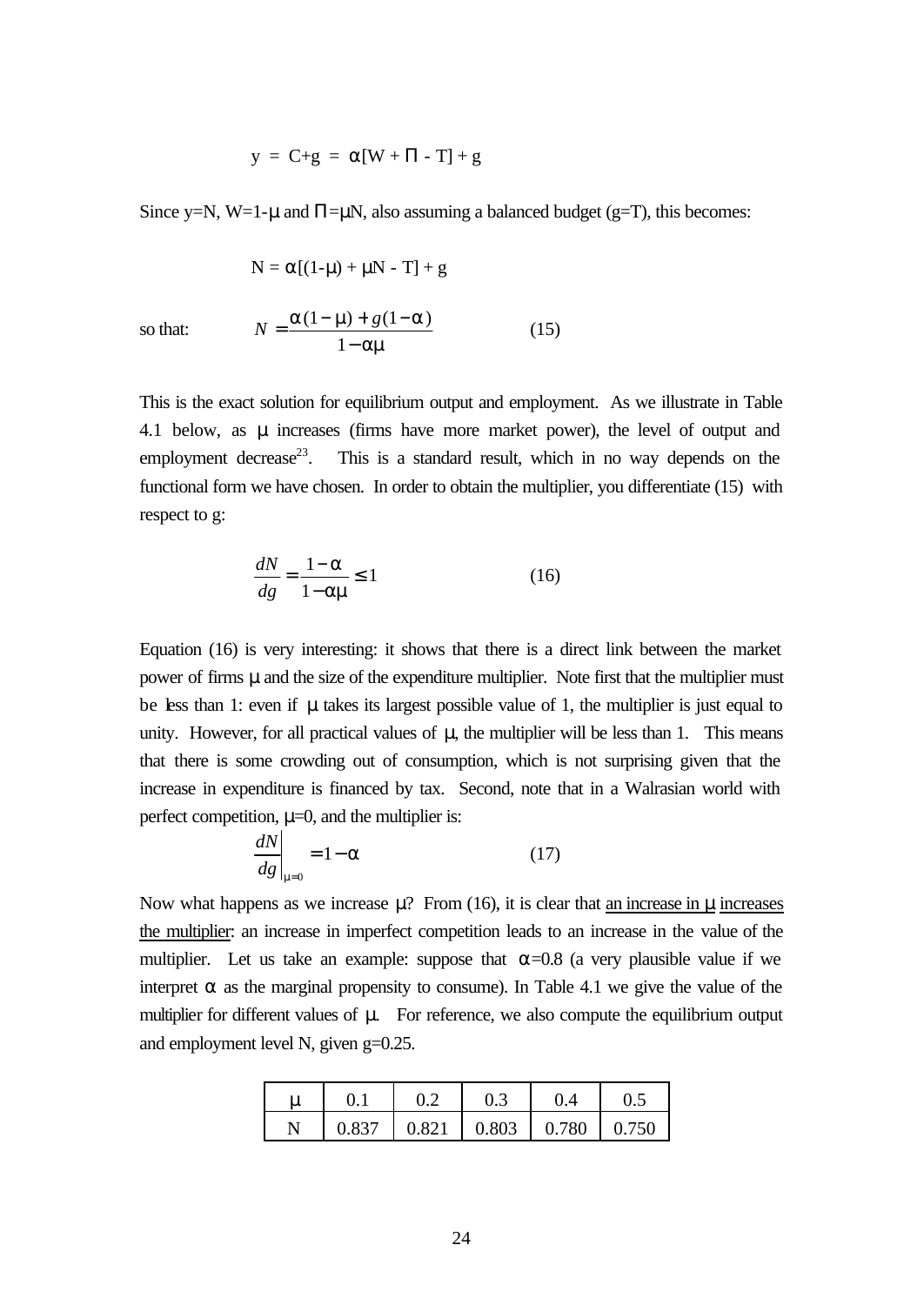| dN         |  |  |  |
|------------|--|--|--|
| $d\varrho$ |  |  |  |

Table 4.1: The relationship between the multiplier, output and the degree of imperfect competition. obtained from (15) and (15) setting  $\alpha$ =0.8 and g=0.25.

If we compare the Walrasian value  $(0.2)$  with the plausible empirical value for  $\mu$  of 0.3, we can see that the multiplier is 19 per cent larger under imperfect competition. This means that the amount of expenditure necessary to yield a given increase in employment is smaller.

Whilst we can see the mathematics quite clearly, what is the intuitive reason behind this result? All three authors (Dixon, Mankiw and Startz) provide the same explanation, in terms of the profit multiplier. This is really quite simple to understand. Suppose that the government increases expenditure by an amount dg. Now, this will be received by the firms as income: they will pass some of the income to households in the form of profits. The initial increase in output associated with the increased expenditure is  $dN = dg$ : the extra profits resulting from this are then μ.dg, which will then appear in the household's budget constraint in the form of profits. The household will (from (12)), decide to spend a proportion  $\alpha$  of this, thus causing an additional increase in output of  $\alpha \mu$ dg, and so on<sup>24</sup>. If there is perfect competition and no profits, then there can be no profit multiplier: but with more imperfect competition and a larger mark-up, this effect will be more powerful. Whilst we have looked at the impact of imperfect competition of the government expenditure, it will also apply to other real shocks, such as productivity and real exchange rate shocks.

We can show the effect of imperfect competition on the multiplier diagrammaticaly in Figure 4.11. The vertical axis and the horizontal axis are consumption and leisure as before, and the income expansion paths correspond to those in Figure 4.10. The new feature is to include the production possibility frontier for the case where there is government expenditure. There is one unit of time allocated to the household: it can spread this between work to produce output and leisure:

$$
y + L = 1 \tag{18}
$$

We can think of this as the production possibility frontier (PPF) for the economy. However, since output is divided between C and g, we can rewrite (18) as:

$$
C = 1 - L - g.\tag{19}
$$

This is represented by the downward sloping  $45^{\circ}$  in Figure 4.11. Clearly, if L=0 (the household works all of the time), then C=1-g; this is the intercept term for the PPF on the consumption axis. If L=1 (the household does not work at all), then consumption should be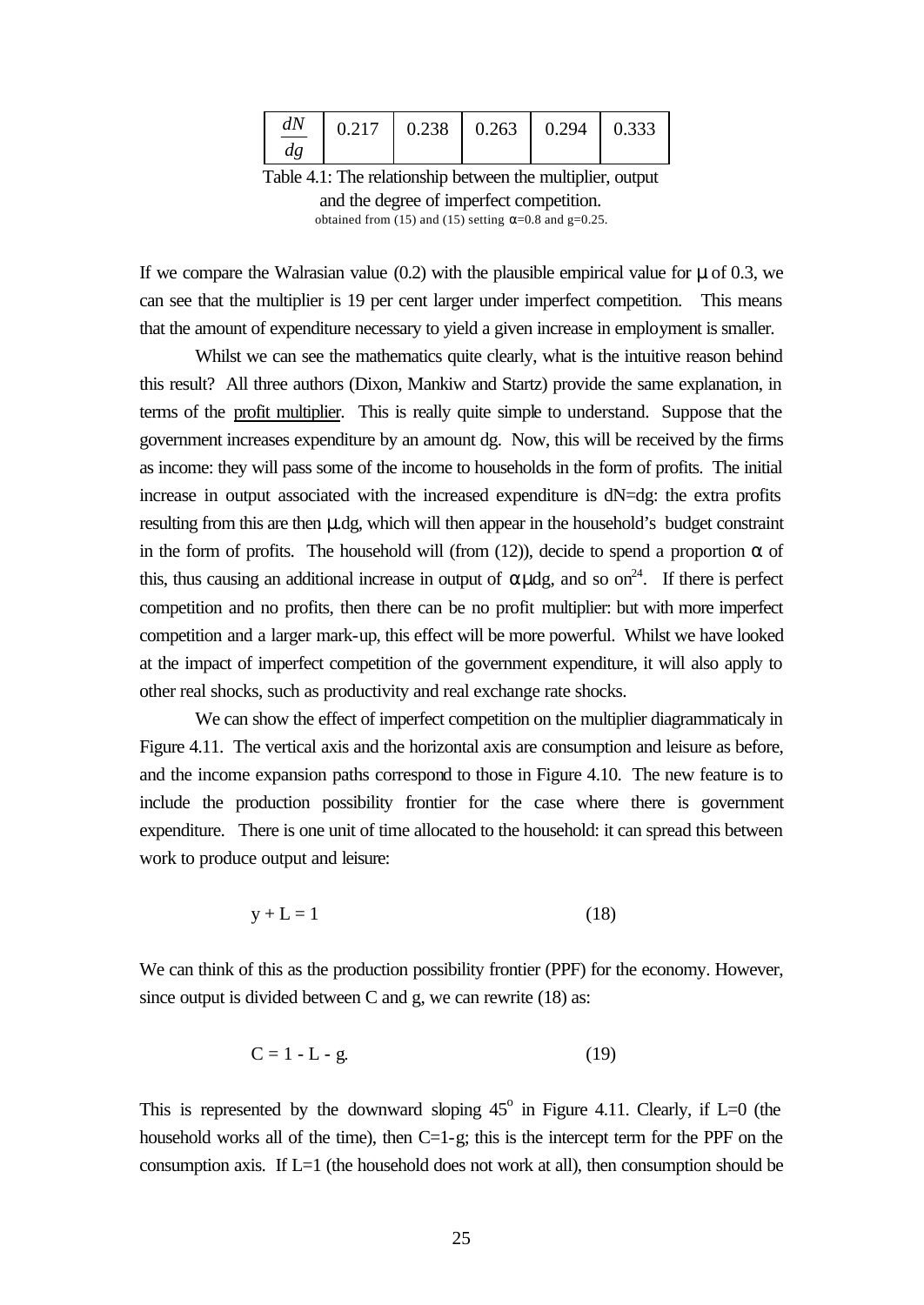equal to -g, a negative number: this is why we have allowed for negative consumption in Figure 4.11 (this makes for graphical clarity - the household would of course never choose  $1-L = N \le g$ ).

An increase in g means that the PPF in (C,L) space shifts downwards by the size of the increase in g,  $\Delta$ g. Now the initial equilibrium for the economy will occur where the relevant income expansion path intersects the production possibility frontier: in the Walrasian case at PCB, or for the case with imperfect competition at ICE. After the increase in g, the new equilibria will be PC2 and IC2 respectively. Clearly, in both of these cases, the level of consumption has been reduced in response to the increase in government expenditure (there is crowding out): however, the reduction is less than the increase in government expenditure (there is less than 100 per cent crowding out). In the Walrasian case, the reduction in consumption is  $\Delta C_{w}$ , and in the imperfectly competitive case  $\Delta C_{u}$ . Clearly, since the slope of the imperfectly competitive  $IEP_{\mu}$  is less than the Walrasian  $IEP_{w}$ , it follows that the degree of crowding out is less, since:

$$
\Delta C_w > \Delta C_{\mu}.
$$

Thus, the reason that the multiplier is greater in the imperfectly competitive case is that there is less crowding out.

As you can see from the above analysis, there is an important issue as to whether the multiplier is Keynesian or not: in Dixon (1987), I called the multiplier 'Walrasian', since the mechanism by which output increases is that households are made worse off (since leisure is a normal good, if the labour supply increases, then the household must be worse off if the real wage is unchanged). Others (Mankiw (1988), Startz (1989)) have interpreted such effects as Keynesian. However, whatever interpretation one has, the clear message is that imperfect competition matters here.

#### **4.10.2 Imperfect competition in the labour market**

Whilst imperfect competition in the output market alone can give rise to some Keynesian effects, it cannot explain involuntary unemployment. If the labour market is perfectly competitive, then real wages will be such that households will be able to supply all of the labour they wish. Whilst there may be underemployment in the labour market (in the sense that the level of employment is lower than in the Walrasian equilibrium), any unemployment is voluntary.

Let us look a little bit more closely at the nature of underemployment. We can look a bit more closely at the model of the previous section. Equation (14) can be interpreted as the demand curve for labour: it states that the real wage W equals the marginal product of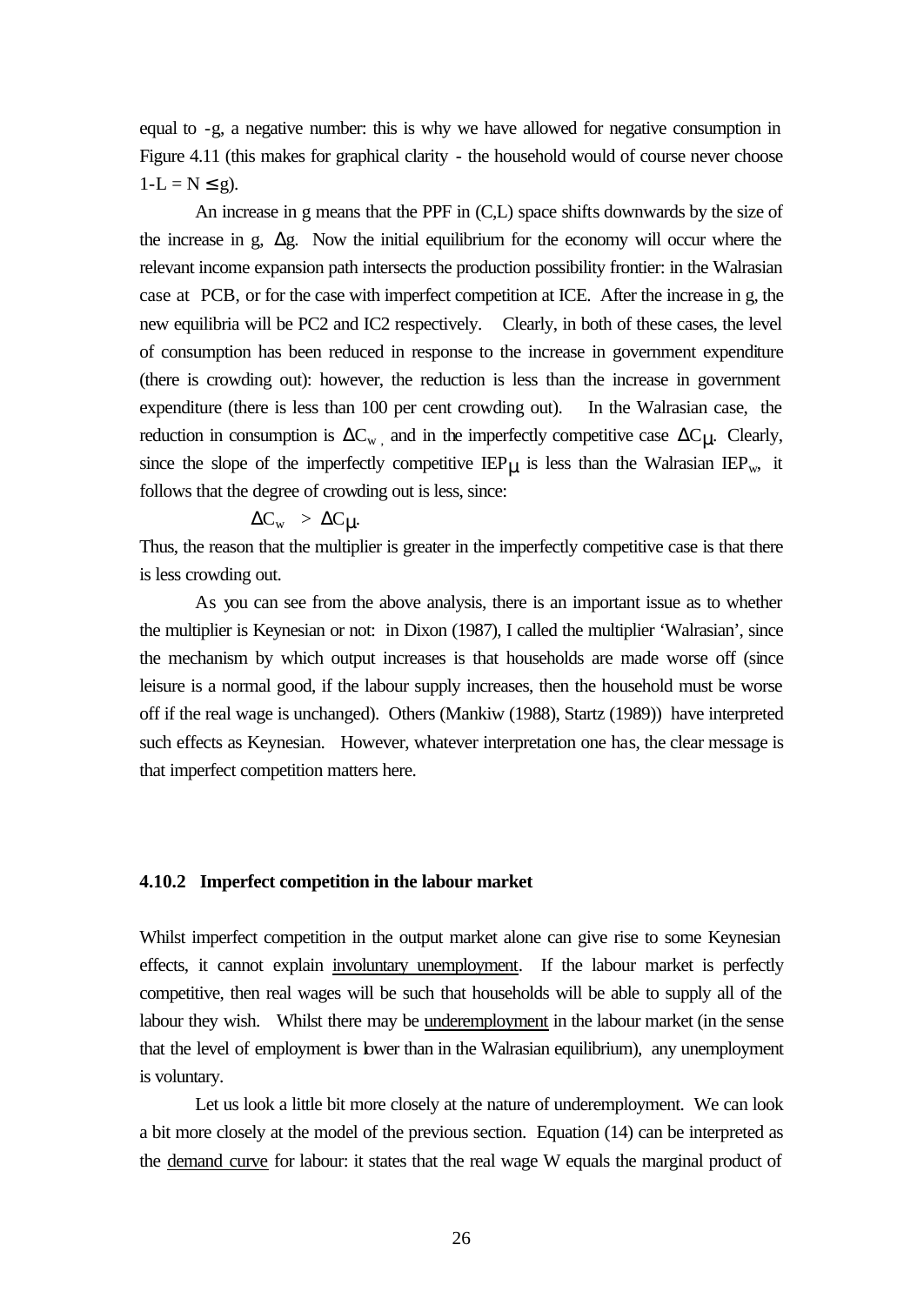labour (which was assumed to equal 1) times  $(1-\mu)$ . The usual demand for labour curve is of course assumed downward sloping, because it is usual to assume a diminishing marginal product of labour. However, whether the marginal product of labour is constant or decreasing does not alter the argument. Suppose we depict a labour supply curve, and suppose that the labour supply depends only upon the real wage as depicted in Figure 4.12. In this case as μ increases, the labour demand curve shifts downwards: and hence the equilibrium level of employment decreases. The fact that employment is below its Walrasian level when μ>0 is defined as underemployment*.*

However, involuntary unemployment arises only if the household is off its labour supply curve. Imperfect competition is a way of explaining why this might be the case. The simplest idea is to imagine that the household/union acts as a 'monopolist' in its supply of labour, see for example Blanchard and Kiyotaki (1987), Dixon (1987). It is able to restrict the supply of labour in order to increase the real wage (in effect it acts as union). For example, suppose that the union likes employment and real wages: that is it has a union utility function defined over real wages and employment V(W,N). Assuming that these have the usual properties of utility functions, we can represent them by downward sloping indifference curves that are convex to the origin. Suppose that the technology of firms displays the usual diminishing marginal product of labour, so that we have the standard downward sloping demand for labour. The utility maximizing union will choose the real wage and employment level so that the indifference curve is tangential to the labour demand curve, as at V\* in Figure 4.13. We have also drawn in the usual labour supply curve: the union will choose to restrict the level of unemployment to a position as represented in the figure at U, at which the marginal disutility of labour is less than the real wage: i.e. there is involuntary (or 'unionvoluntary') unemployment, represented by the horizontal distance from U to the labour supply curve. The equilibrium with perfect competition and no union is represented by  $N_0$ ; the equilibrium level of employment and the real wage with imperfect competition only in the output market is represented by  $(W_{\text{u}}, N_{\text{u}})$ ; the unionised equilibrium with the imperfectly competitive output market is (Wu, Nu). Clearly,  $N_0 > N_{\mu} > Nu$ ; furthermore  $W_0 > W_{\mu}$  and Wu $>W_{\mu}$ ; the relationship between W<sub>o</sub>and Wu is in general ambiguous, although we have depicted the case where the unionised wage with imperfectly competitive output market exceeds the Walrasian wage.

#### **4.11 The Cambridge soap: what might have been**

In this chapter I have argued that imperfect competition is the key aspect of new Keynesian economics. It is interesting to look back and ask why did it not feature in Keynes's writing, or indeed in subsequent 'Keynesian' writing. On the former, Robin Marris (1991) has written definitively on the subject of Keynes and imperfect competition. There is little doubt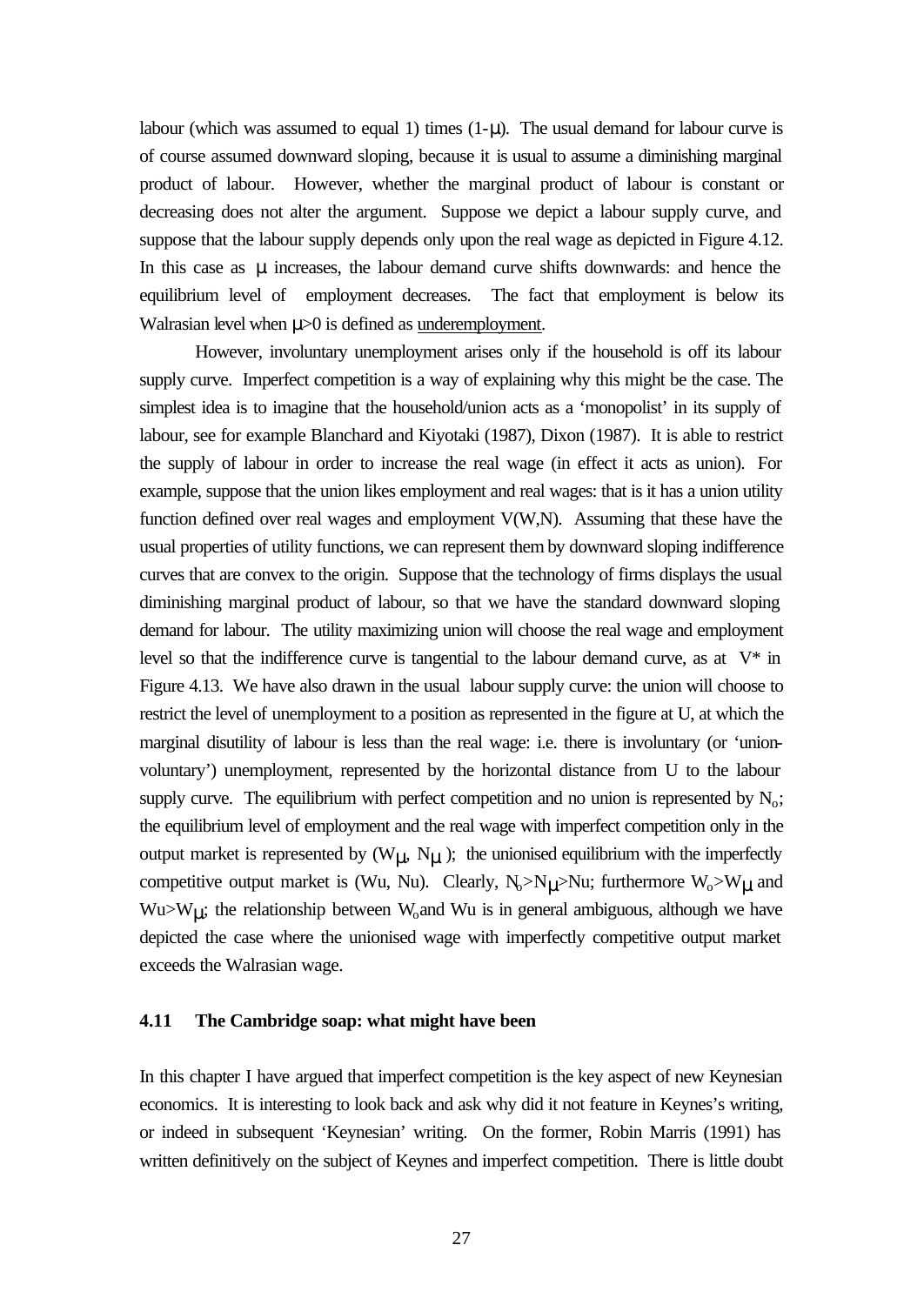that Keynes rarely thought about imperfect competition. However, this is in a sense very surprising since at the same time as Keynes was developing his macroeconomic theory, the theory of imperfect 'compassion' was being developed at the same university by Joan Robinson and Richard Kahn. The explanation appears to have to do with social mores of Cambridge in the 1930s and personal tensions between the three. Unlike Keynes, Kahn and Robinson were very much heterosexual: Cambridge legend has it that each Sunday Mrs Robinson would wave bye-bye to her husband and enjoy an erotic tryst with Richard Kahn<sup>25</sup>. The ensuing discussion no doubt included the topic of imperfect competition, and the resultant creation was Robinson's (1933) The Economics of Imperfect Competition. Although Joan Robinson did indeed discuss the General Theory with Keynes, the link between imperfect competition and the ideas of the General Theory was never made<sup>26</sup>. It had been Richard Kahn (1931) who first thought of the multiplier and who helped Robinson (1933) develop her own theory of imperfect competition. Had Kahn and Keynes been able to work together, or Keynes and Robinson, the General Theory might have been very different. Another 'K' is of course Kalecki, a much more sensible person who ended up at Oxford. He did certainly make the link between imperfect competition and Keynesian economics. However, the idea was buried in a review of Keynes written in Polish in 1936 which was not translated into English until 1982. Kalecki never developed the idea in English, nor in Polish so far as I know. Thus, although there are many 'might have beens', it is clear that in Keynes's writing, imperfect competition played no role, and it was really only with the new Keynesians that the idea was pushed to the forefront of macroeconomics $2^7$ .

#### **4.12 Conclusion**

In this chapter, I have explored the key insights of new Keynesian economics as I see them. It is of course something of a presumption to batch together a range of individual people and denote them as 'new Keynesian'. However, some individuals have certainly called themselves 'new Keynesian' (most obviously Greg Mankiw and David Romer): others have acquiesced in being so called<sup>28</sup>. However, there are certainly some common themes that seem to be shared in the ideas that we have explored in this chapter. I will draw these together in the conclusion.

In a perfectly competitive or 'Walrasian' world, the price mechanism ensures that the economy is Pareto optimal. Even if there are fluctuations in output (due, for example to changes in technology and so on, as stressed by Real Business Cycle Theory), these fluctuations are optimal: just as a farmer 'makes hay whilst the sun shines', a prudent firm will try to produce more output in periods which are favourable to production. Deviations of output from the perfectly competitive equilibrium have no first order effects on welfare,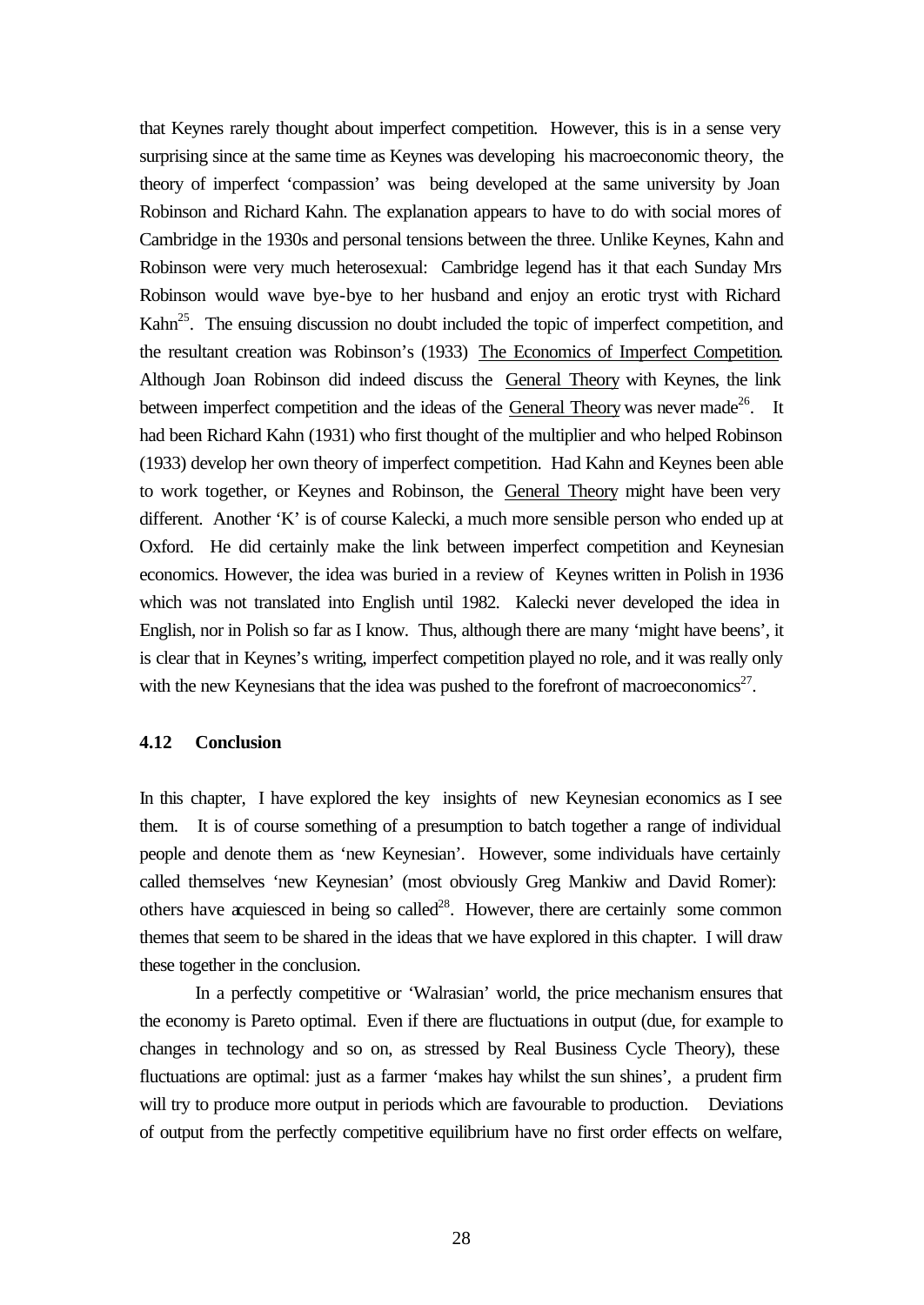and increases in output above the equilibrium will if anything tend to reduce the level of welfare.

However, an imperfectly competitive world is inherently non-Pareto-optimal: in such a world, fluctuations in output can have positive (negative) first order effects on welfare. If there is equilibrium involuntary (union voluntary) unemployment, then an increase in output and employment can increase profits and the welfare of workers. There can be a Pareto improvement, with everyone better off. The microeconomics of the consumer and the firm with arbitrary fixed wages and prices was developed and perfected in the 1970s, and this was well understood. The key contribution of new Keynesian economics has been to use imperfect competition as a foundation for an equilibrium in which firms and households both want to sell more, and also as a theory of nominal rigidity.

I started off this chapter by looking at the word 'new' in economics: how it applied to such areas as the new industrial economics and the new trade theory in the 1980s. I will conclude with the observation that in all of these fields, much of the 'newness' has arisen from the introduction of imperfectly competitive models into what were before either ad hoc or Walrasian approaches. In this sense, the new Keynesian macroeconomics is simply one aspect of the increasing recognition of economists of the importance of imperfect competition in explaining the economic world in which we live.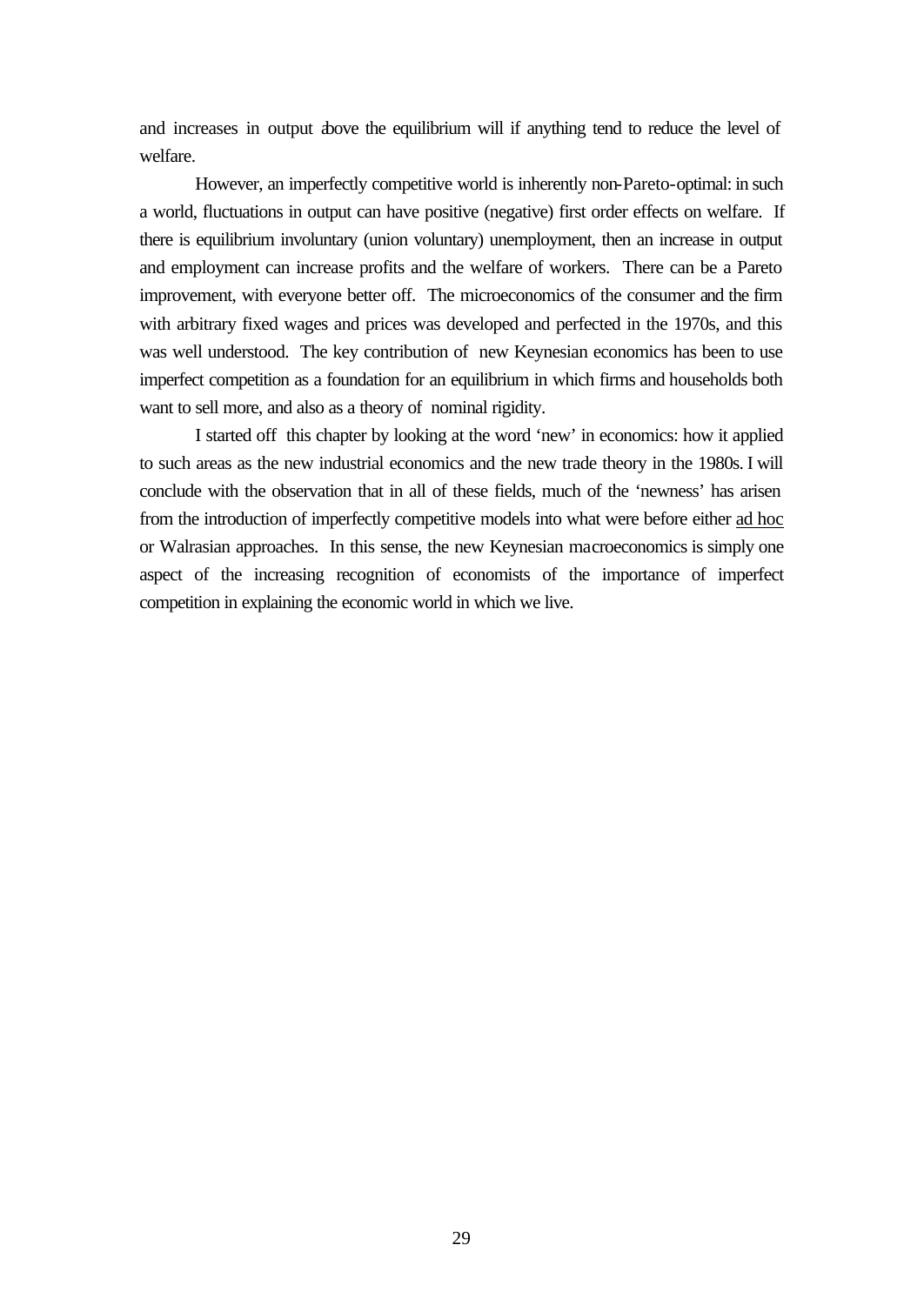### Chapter 4: Reflections on New Keynesian Economics: the role of imperfect competition

Huw David Dixon, June 2000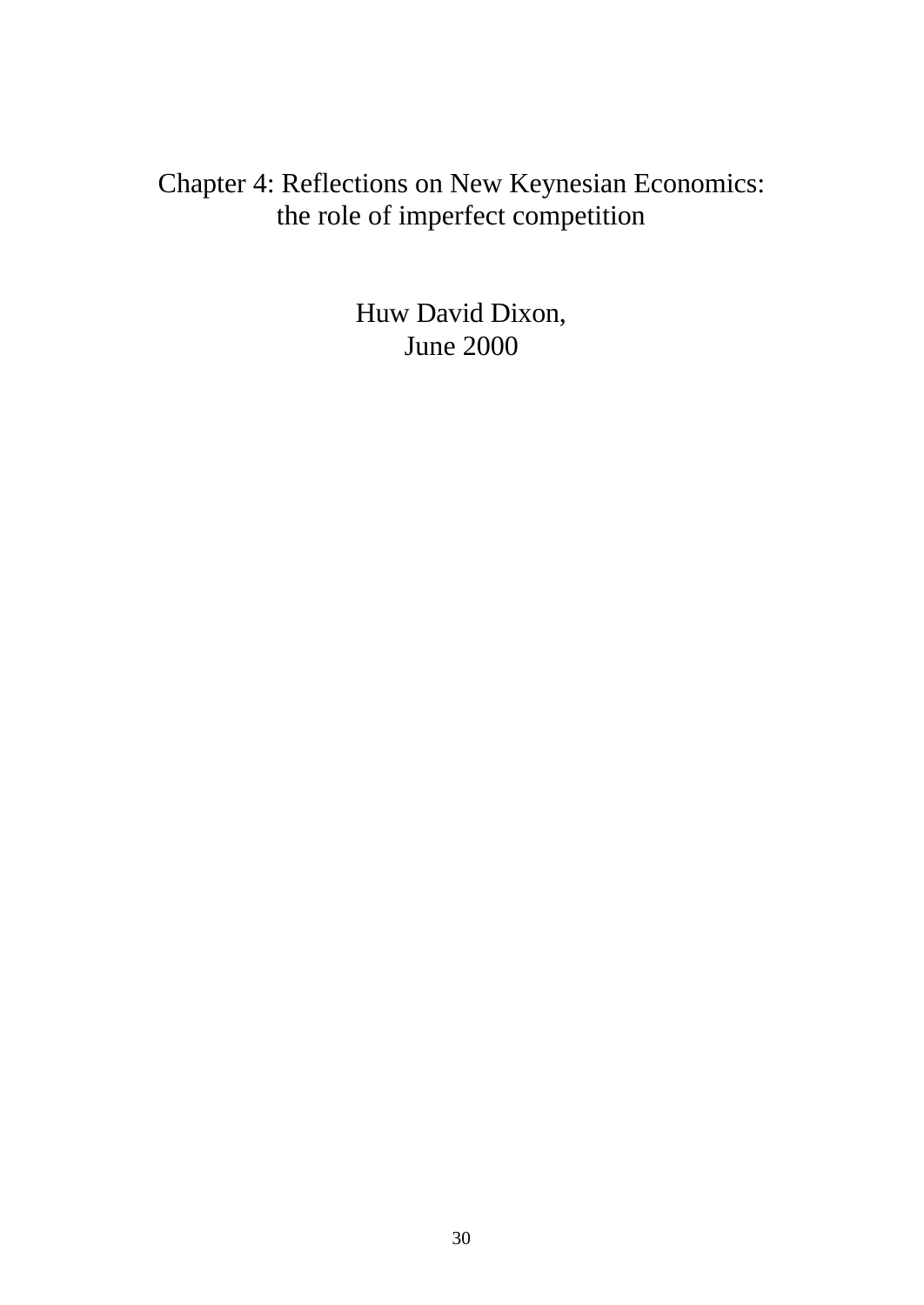$2\;\;$  In macroeconomics, whilst we talk of perfect competition, the term 'Walrasian equilibrium' is often used instead of 'perfectly competitive equilibrium' , in deference to the work of Leon Walras (of which more anon).

 $3$  We do not wish to enter into the details of different measures of social welfare here: any good intermediate micro text will have a lot to say on alternative measures of welfare.

<sup>4</sup> See Dixon (1990) for a detailed exploration of this theme.

j

<sup>5</sup> This may seem a rather odd and special assumption. However, it is common to assume that there are constant returns to scale in production. Since labour is the only input here, that means that the marginal and average product of labour are both constant. The normalisation of this input/output coefficient to 1 can be achieved by choosing units.

<sup>6</sup> Since there are two goods (C,L), there is really only one price, and we can choose either W or P as the numeraire, and set it to 1.

<sup>7</sup> This is the solution to maximizing  $C^{\alpha}L^{(1-\alpha)}$  subject to C=w.(1-L)+ $\Pi$ -T.

<sup>8</sup> Although the original papers were written with overlapping wage contracts, the analysis applies with price setting firms as well.

<sup>9</sup> The astute reader will note that I am assuming that the hill is smooth, i.e.that it does not have a corner at the top, as in the case (for example) of a pyramid.

<sup>&</sup>lt;sup>1</sup>. The latter is included in a collection entitled The New Macroeconomics, edited by Dixon and Rankin.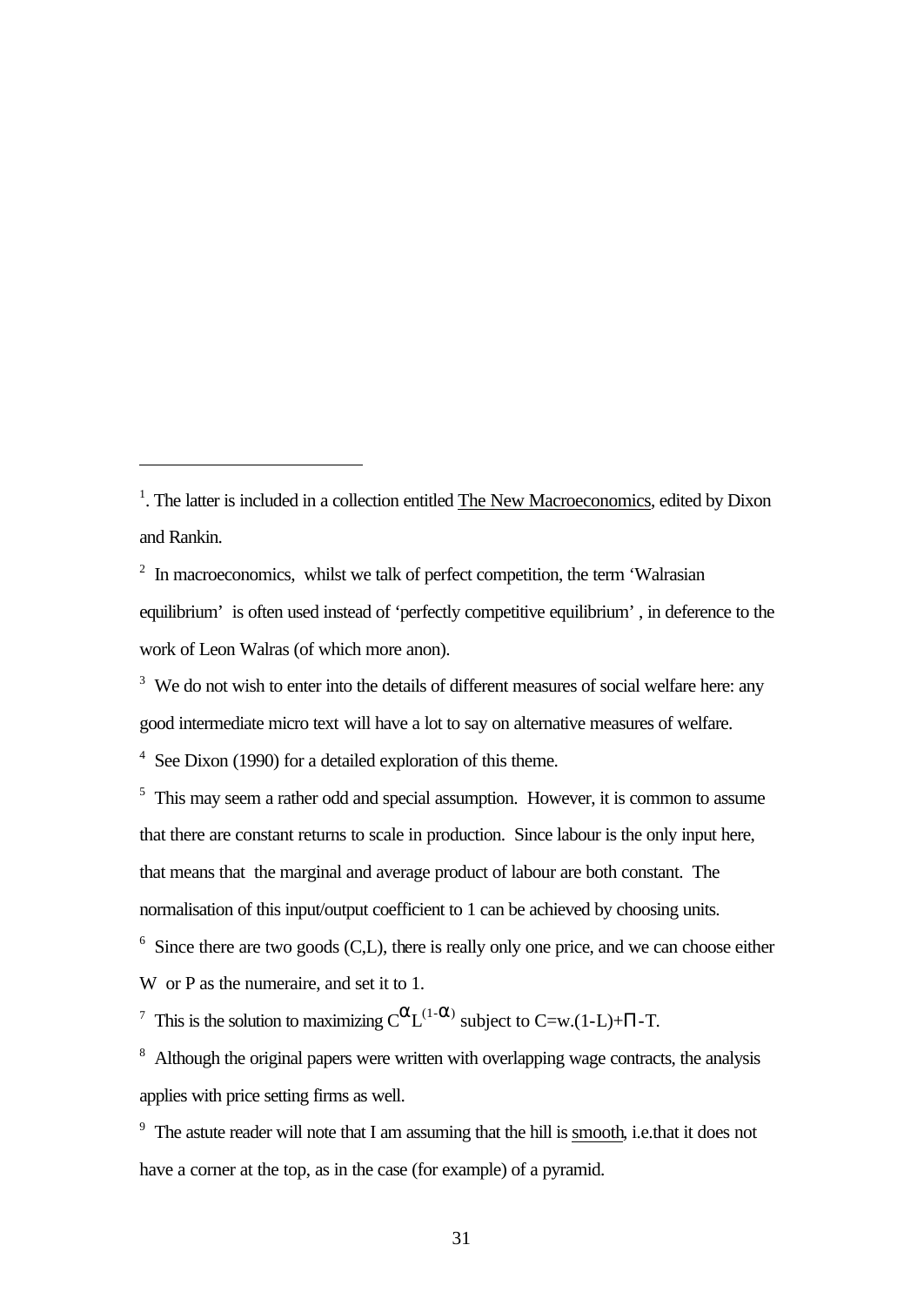<sup>10</sup> I leave it to the reader's imagination to wonder what the envelopes have to do with mountains. However, you can also look it up. Sometimes the envelope theorem is also called the Theorem of the Maximum.

<sup>11</sup> I have drawn it here as a big shift simply to make Figure 4.8 clearer, so it should not be taken as drawn 'to scale' with Figure 4.7.

<sup>12</sup> I do not really agree with this interpretation: see Dixon (199<sup>\*</sup>).

 $13$  Like many solutions in dynamic optimization, this is not a general result in a mathematical sense, but economists (and engineers) usually assume that the world is sufficiently like it needs to be for this rule to be optimal.

<sup>14</sup> This is called a 'pone-sided'  $(S,s)$  rule, because only one barrier is ever hit: inflation means that the optimal price p\* is always rising, and the problem that the firm faces is that once it has set its price, its real value is falling due to background inflation until it changes its price again.

<sup>15</sup> I say 'seem', because there is a distinction between list prices (the advertised prices) and transactions prices (the prices at which the goods are actually sold). Obviously, discounts given to customers are hard to observe by an outside observer, but they clearly happen (in some markets a discount is expected - for example in the UK car market, no one expects to pay the list price).

<sup>16</sup> The Roman setting is needed because an example with 12 months is slightly more complex.

<sup>17</sup> The astute reader (or the aspirant bank clerk) will have noticed that I am ignoring the compounding of interest rates over the 10 months. The real annual inflation rate would be a little over 11 per cent if the monthly was 1 per cent. However , in the interested of keeping things simple, I return to the main text.

 $18$  Note that C

j

<sup>19</sup> These rays are of course the Income Expansion paths for consumption and leisure.

32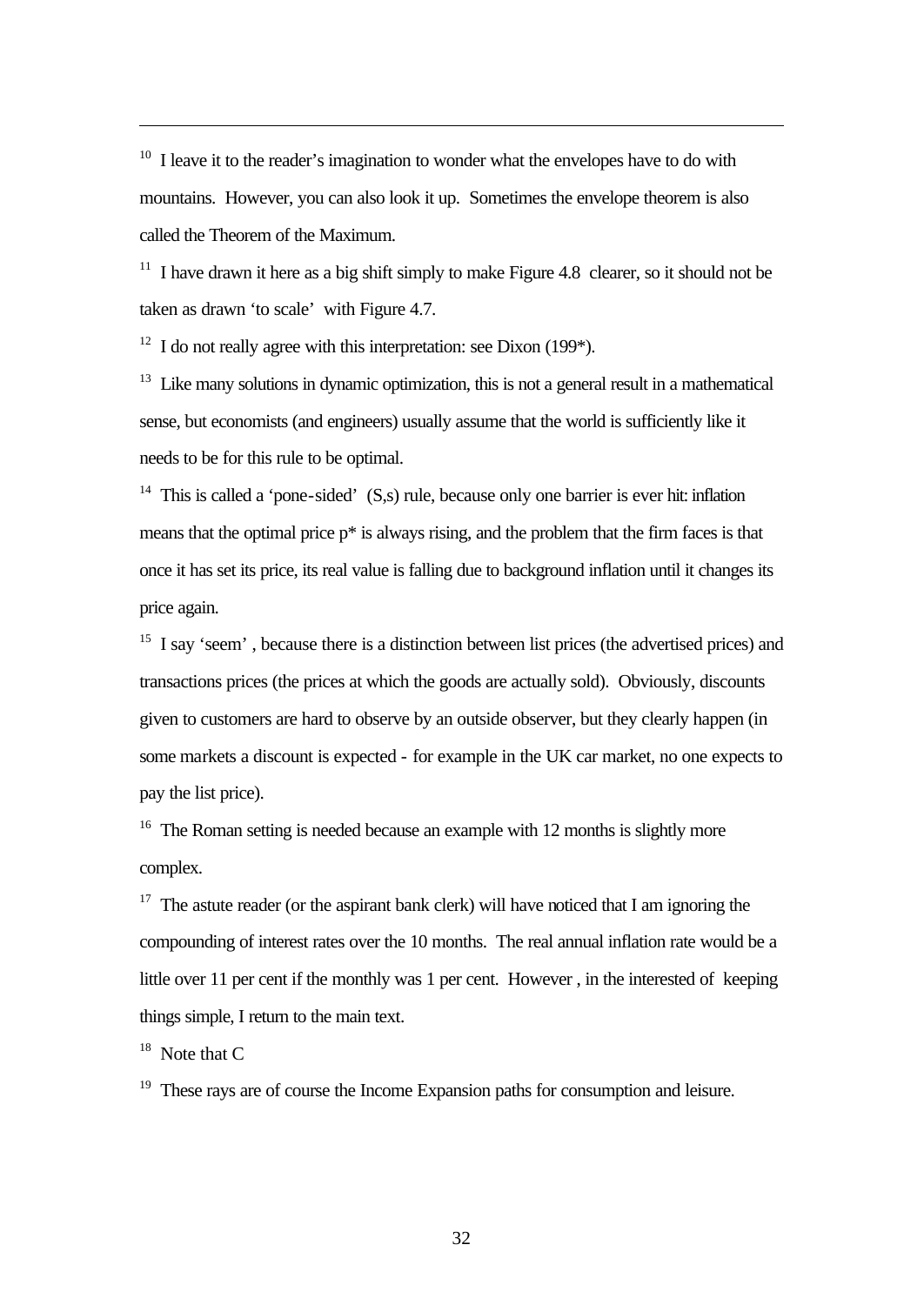<sup>20</sup> The reader may need to be reminded at this point that although we talk about 'the' household, and ' the'firm, output and so on, this is just a simplifying device: the model is valid with many households, many markets and many goods.

 $21$  This term is sometimes called the Lerner index of monopoly, after the economist Abba Lerner who invented it in 1933.

<sup>22</sup> Profts are  $\Pi = (P-W) \cdot N = (1-W) \cdot N = \mu \cdot N$ 

<sup>23</sup> You can find this by differentiating (15) with respect to  $\mu$ , in which case you obtain: *dN d g m*  $a(1-a)$ *am*  $=-\frac{a(1-a)(1-a)}{2}$ −  $(1 - a)(1 - g)$  $(1 - am)$  $(1 - a)(1)$  $\frac{a_{1}(1 - g)}{1 - am^2},$ 

which is negative since for N to be positive,  $g<1$ .

<sup>24</sup> The multiplier is the sum of the infinite geometric series dg(1- $\alpha$ )[1+ $\alpha\mu$ + $(\alpha\mu)^2$ + $(\alpha\mu)$ 

$$
)^{3}+...].
$$

j

<sup>25</sup> Indeed, in his biography of Keynes, Lord Skidelsky relates how Keynes once entered a room to find the lovers in flagrente delectio.

<sup>26</sup> On the details of the Cambridge soap, see Marris (1991, pp. 181 - 187)

<sup>27</sup> Although, of course there were several people who recognised the importance of

imperfect competition and macroeconomics; see Dixon and Rankin (1995 pp 3-5).

 $28 \text{ In my own case, it is really the latter: my original (1987) paper stressed the Walrasian.}$ rather than the Keynesian features of the multpliers.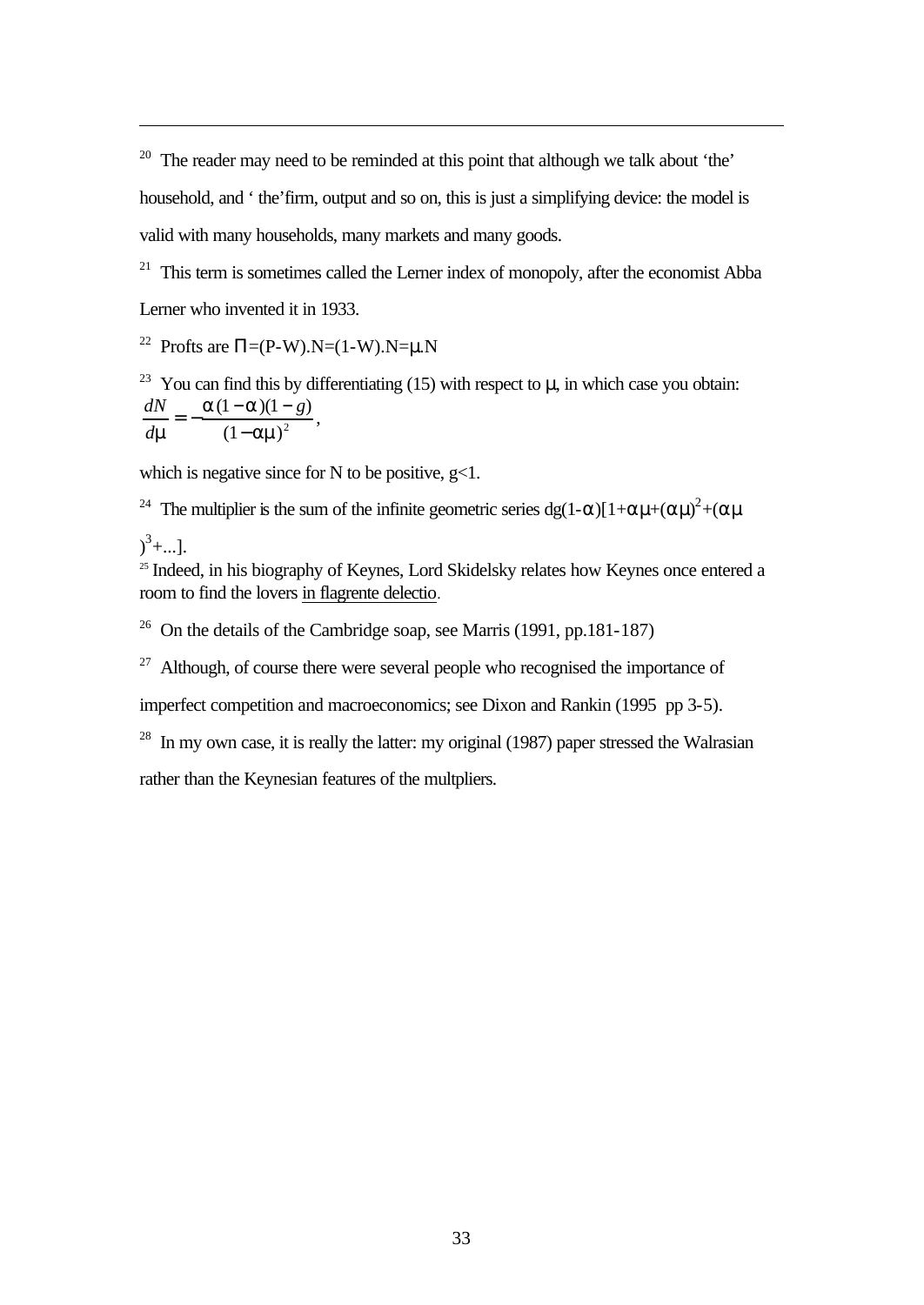**Price** 



belowthecompetitivlevel

### Figure 4.1: The competitive equilibrium maximizes total surplus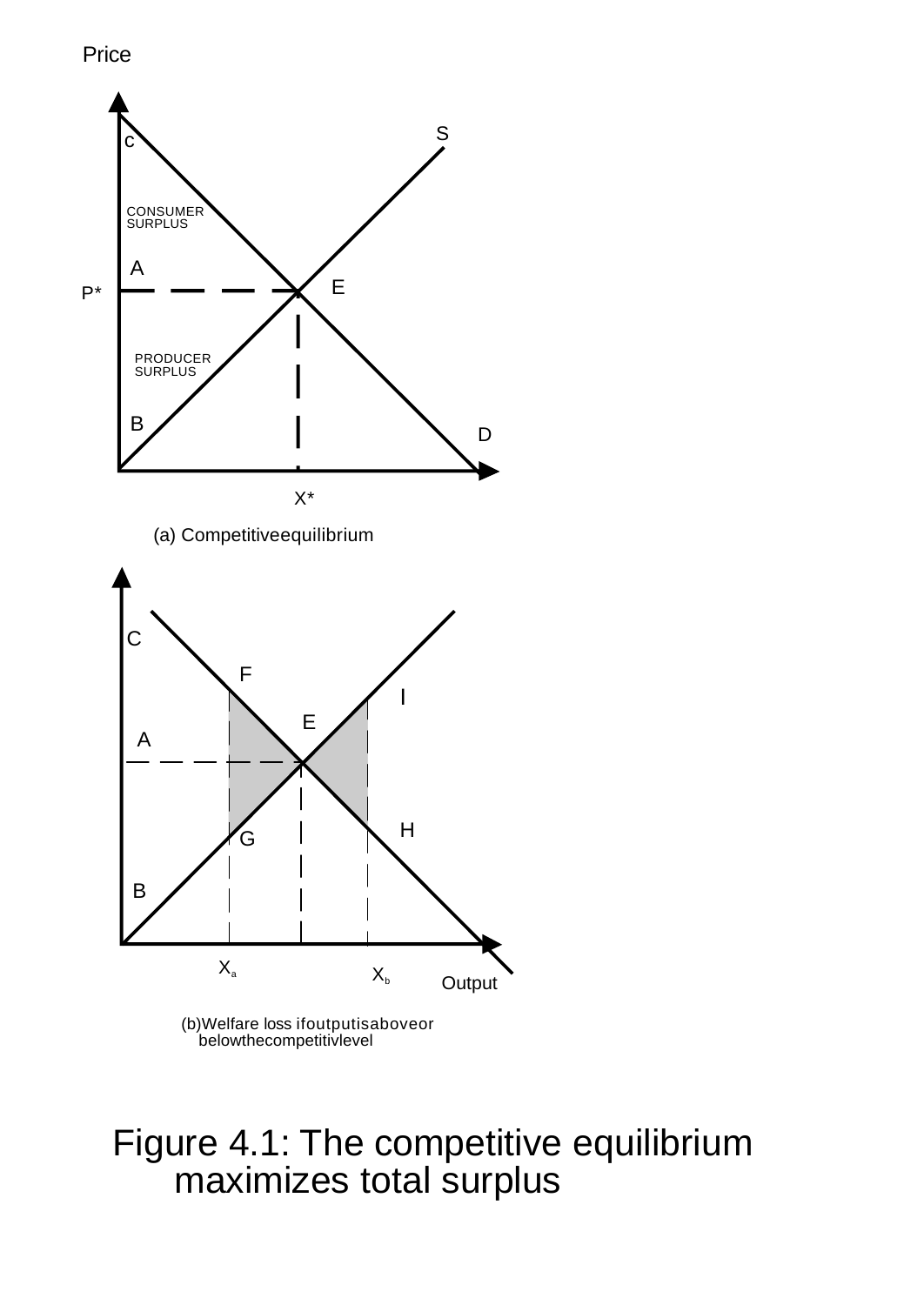

(a)Thesocialcostofmonopoly



(b)Increasingoutputabovethemonopoly levelincreaseswelfare,

## Figure 4.2: Welfare loss with Imperfect **Competition**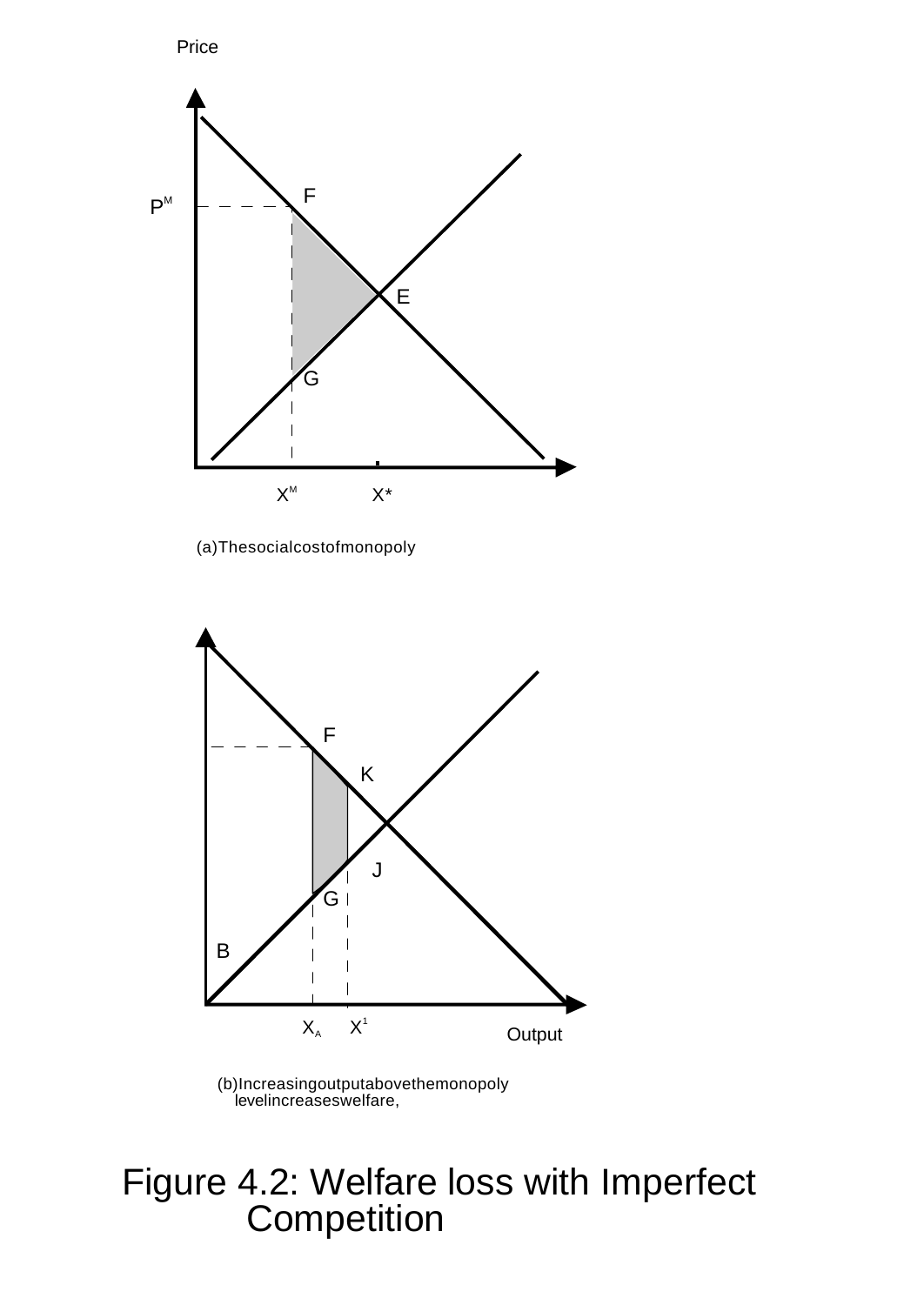

competitive equilibrium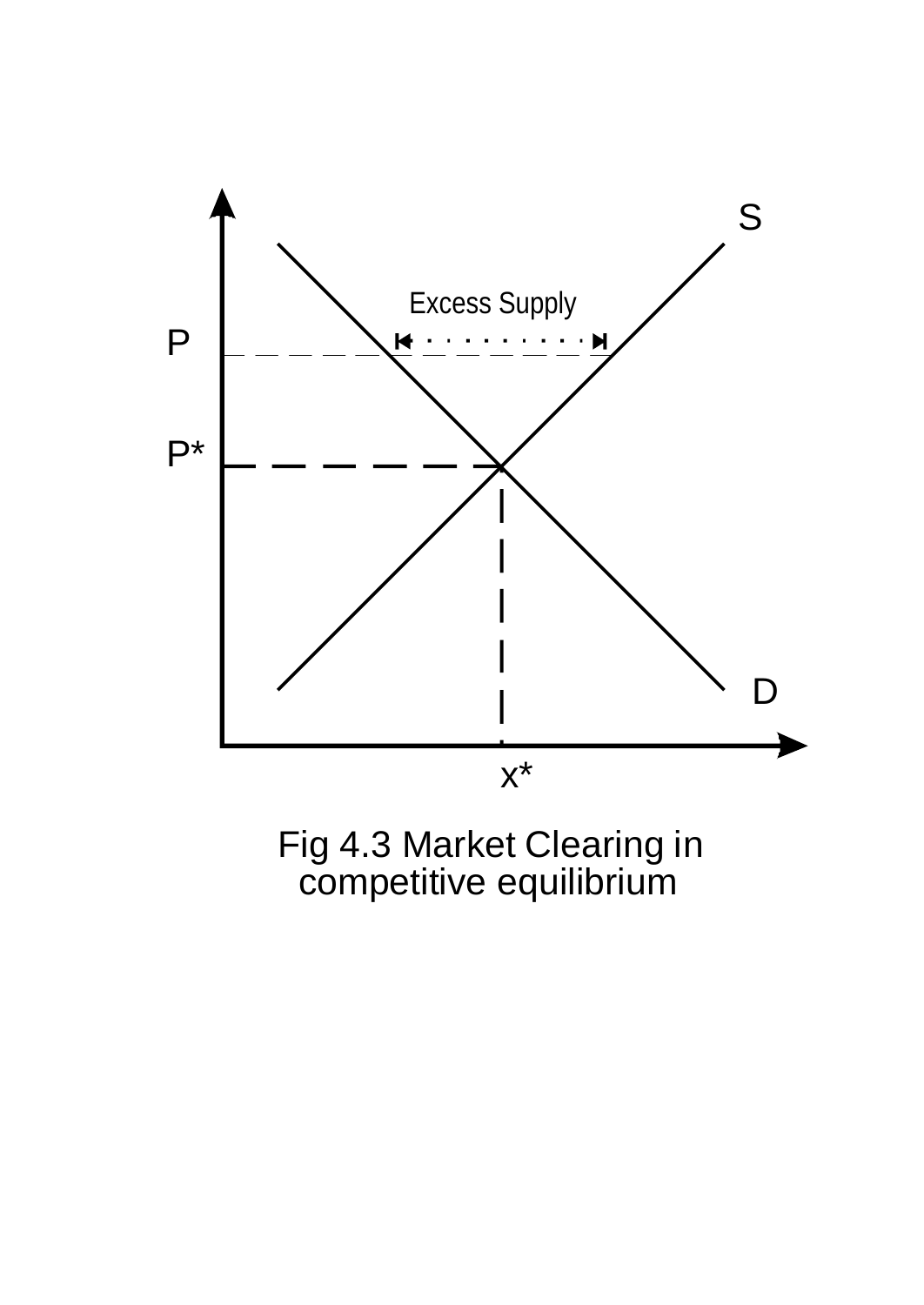

Fig 4.4. The Min Condition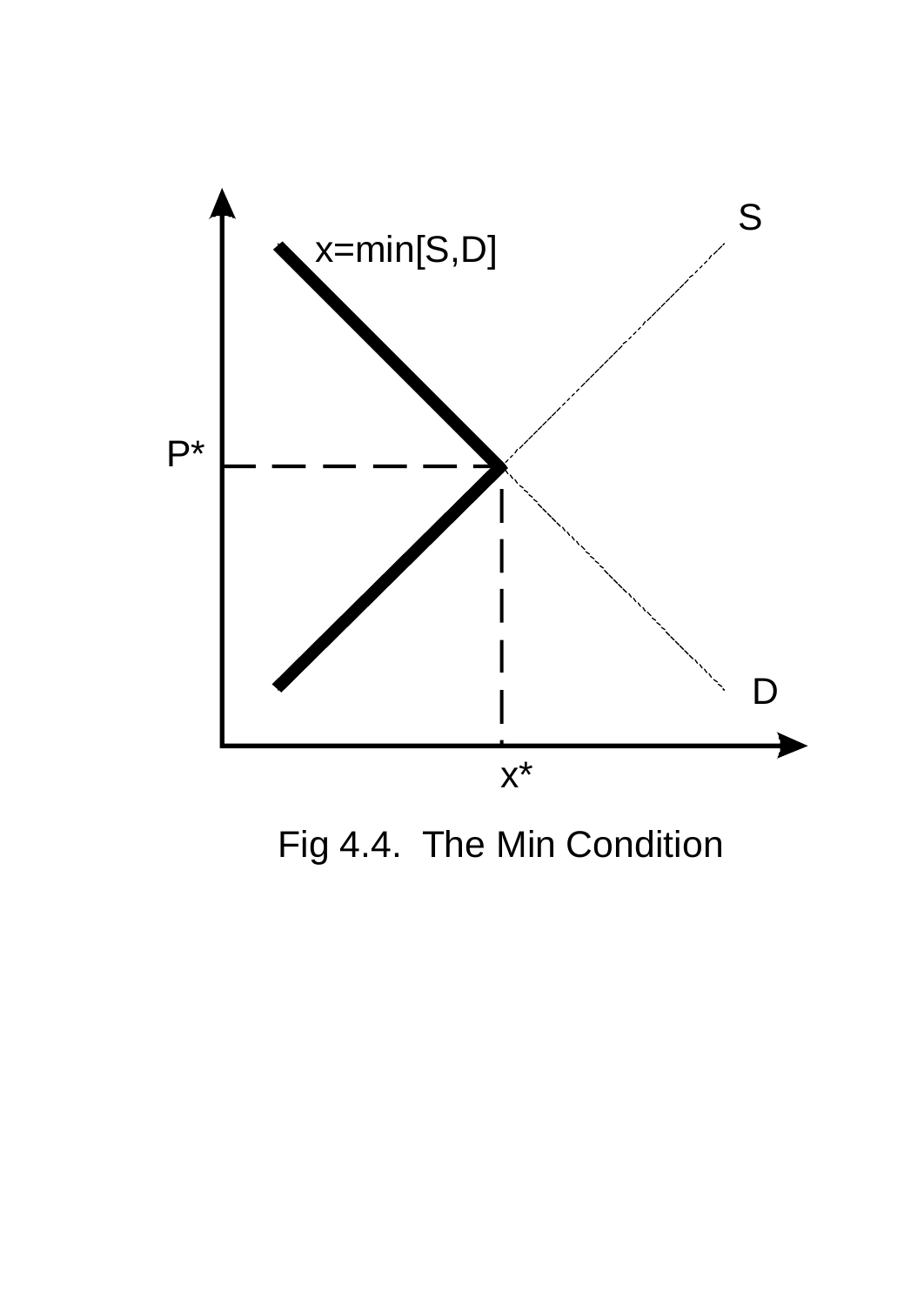

Fig 4.5 Effective Demand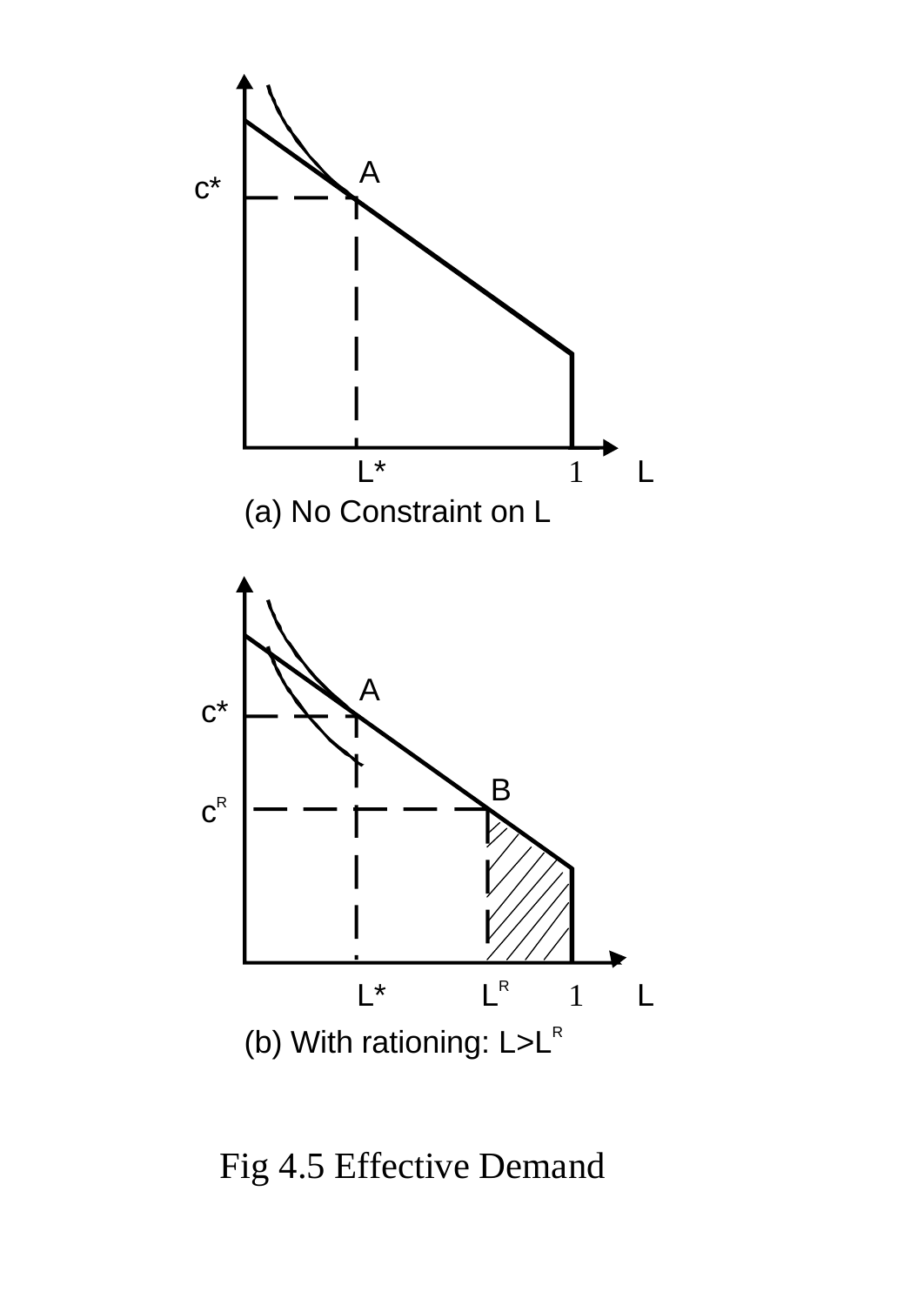

Figure 4.6: The spillover of demand constraints on output onto the firm's demand for labour.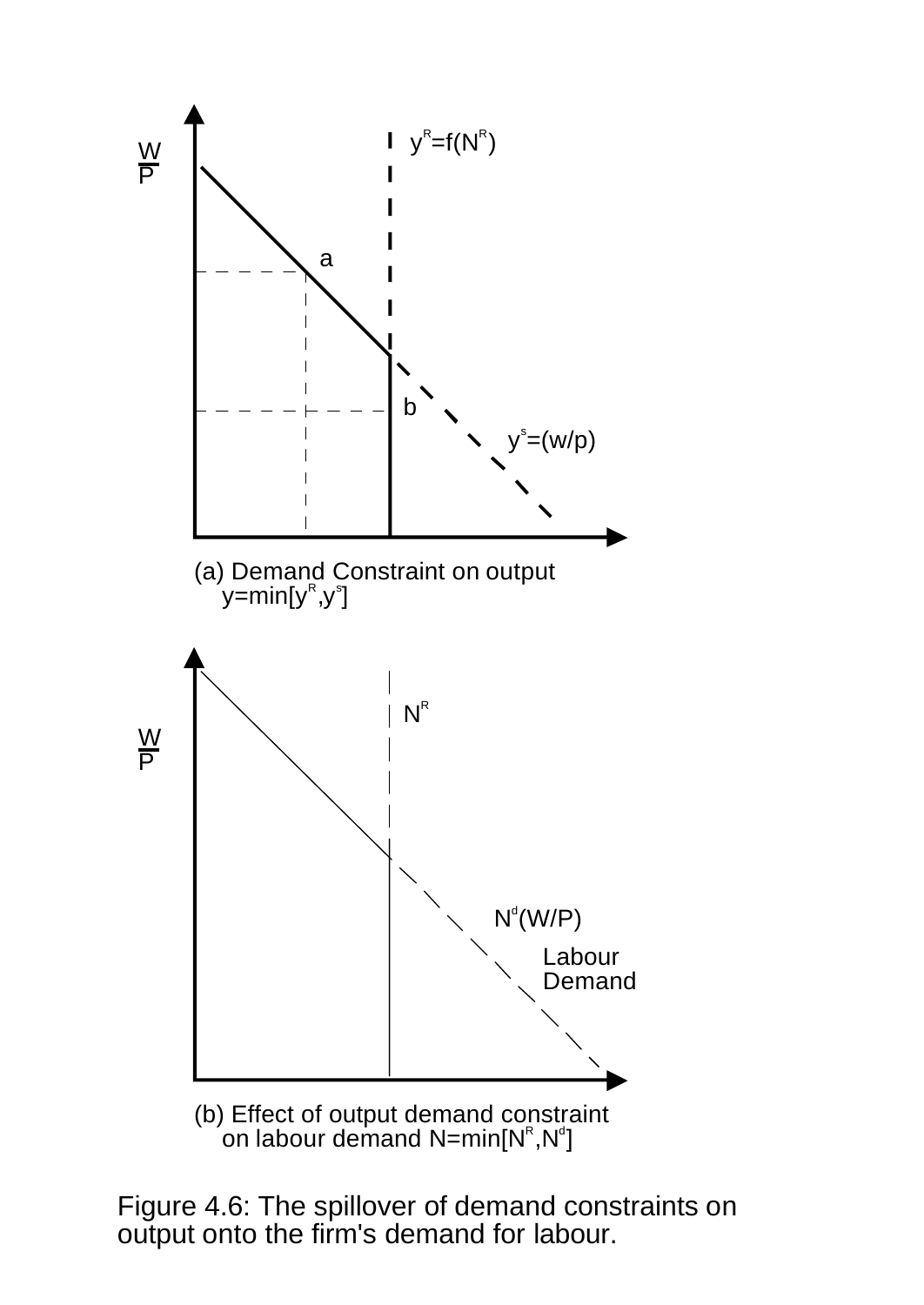

Fig 4.7: Menu costs and the band of inertia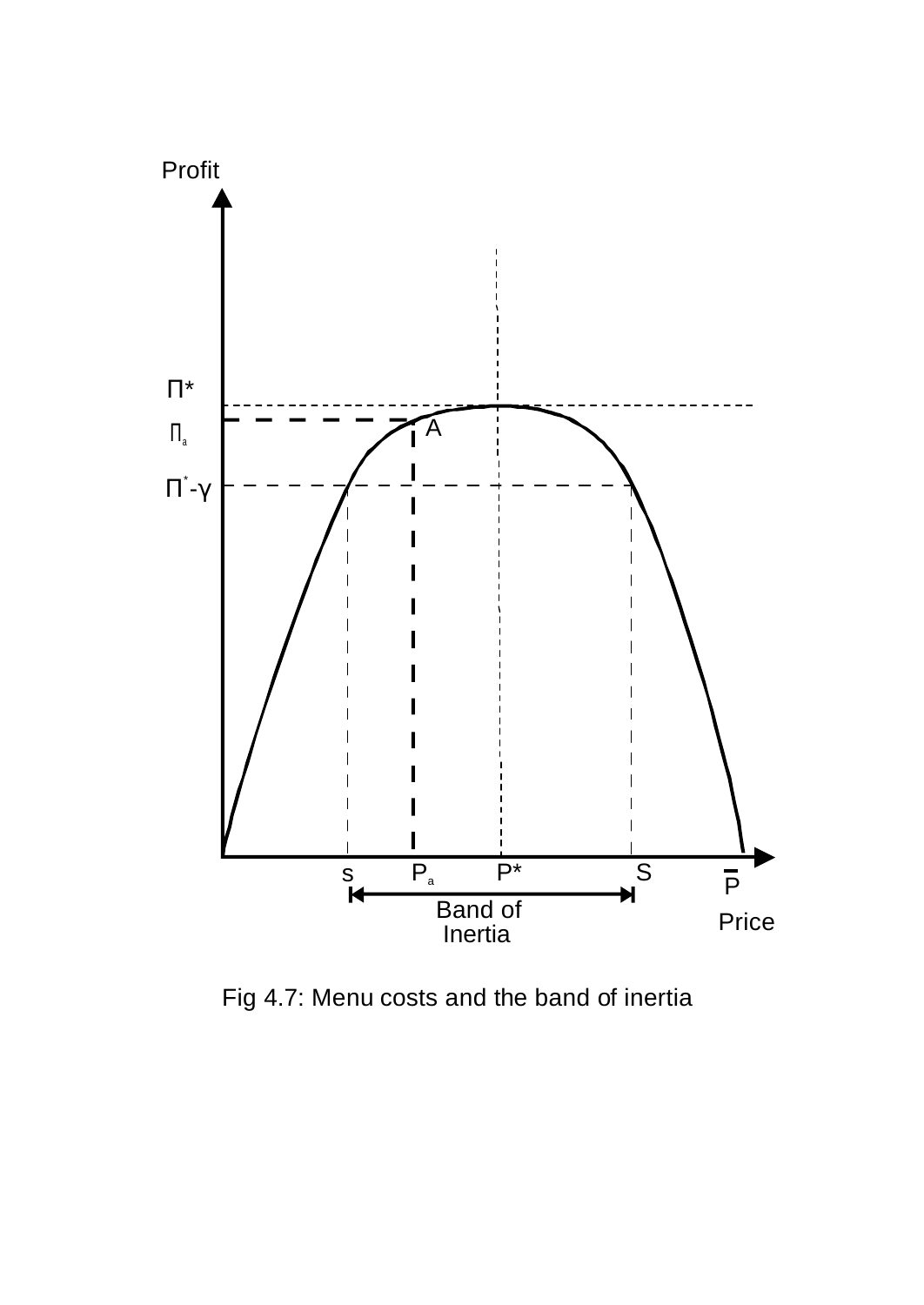

Fig 4.8: Pareto Improvement with a rigid nominal price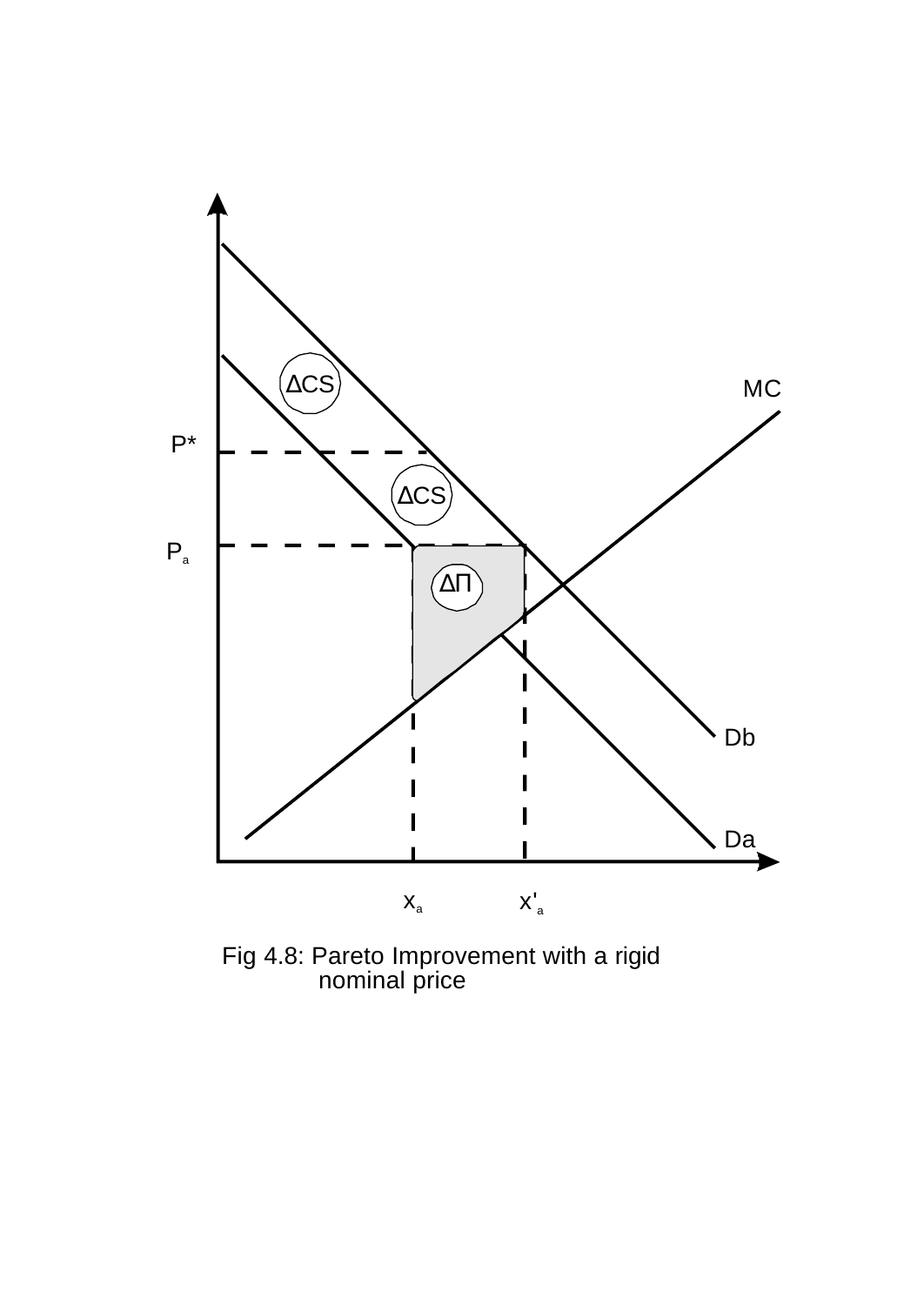

Fig. 4.9: Optimal pricing under an (s,S) rule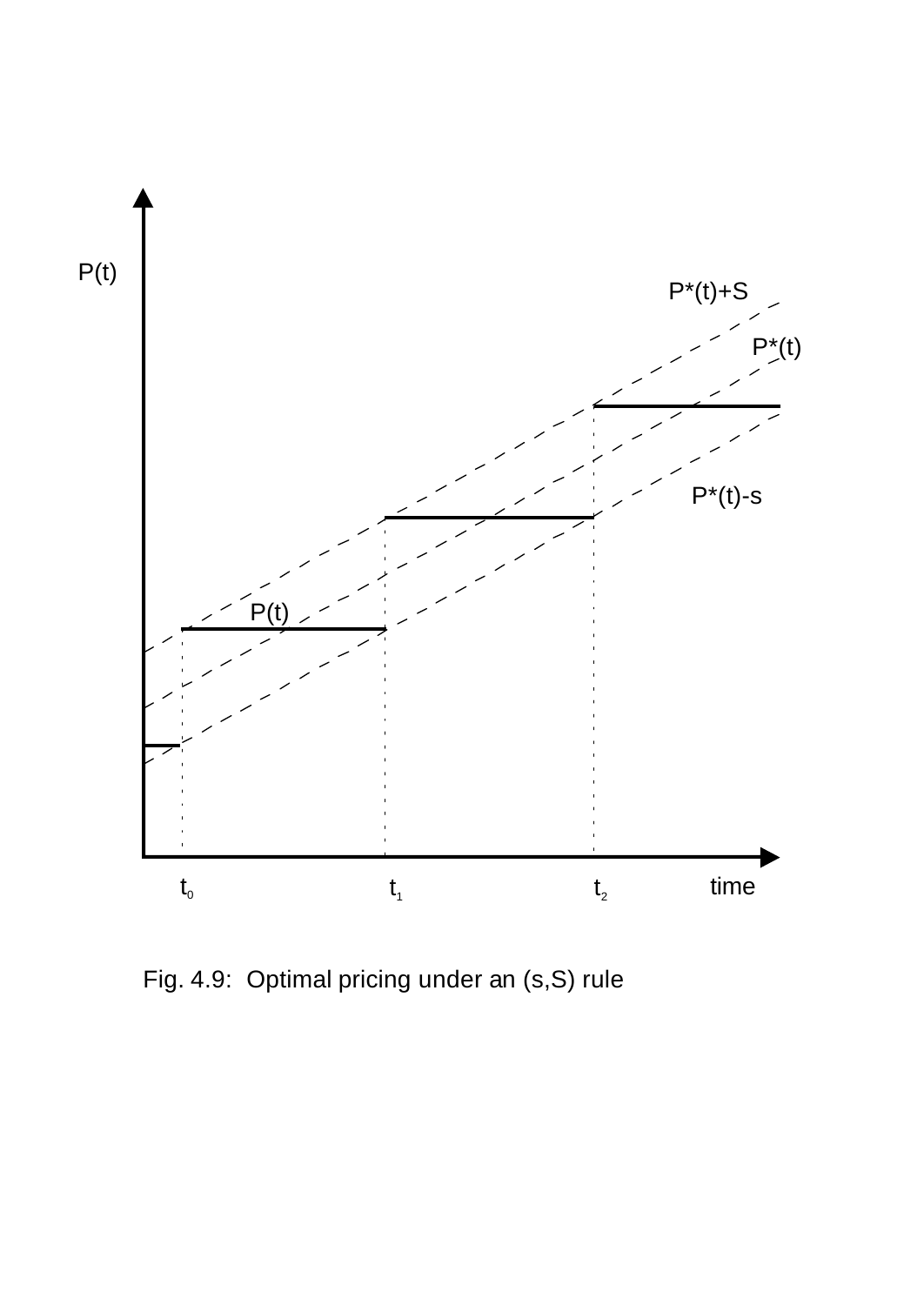

Fig 4.10: Income expansion paths in consumptionleisure space with cobb-douglas preferences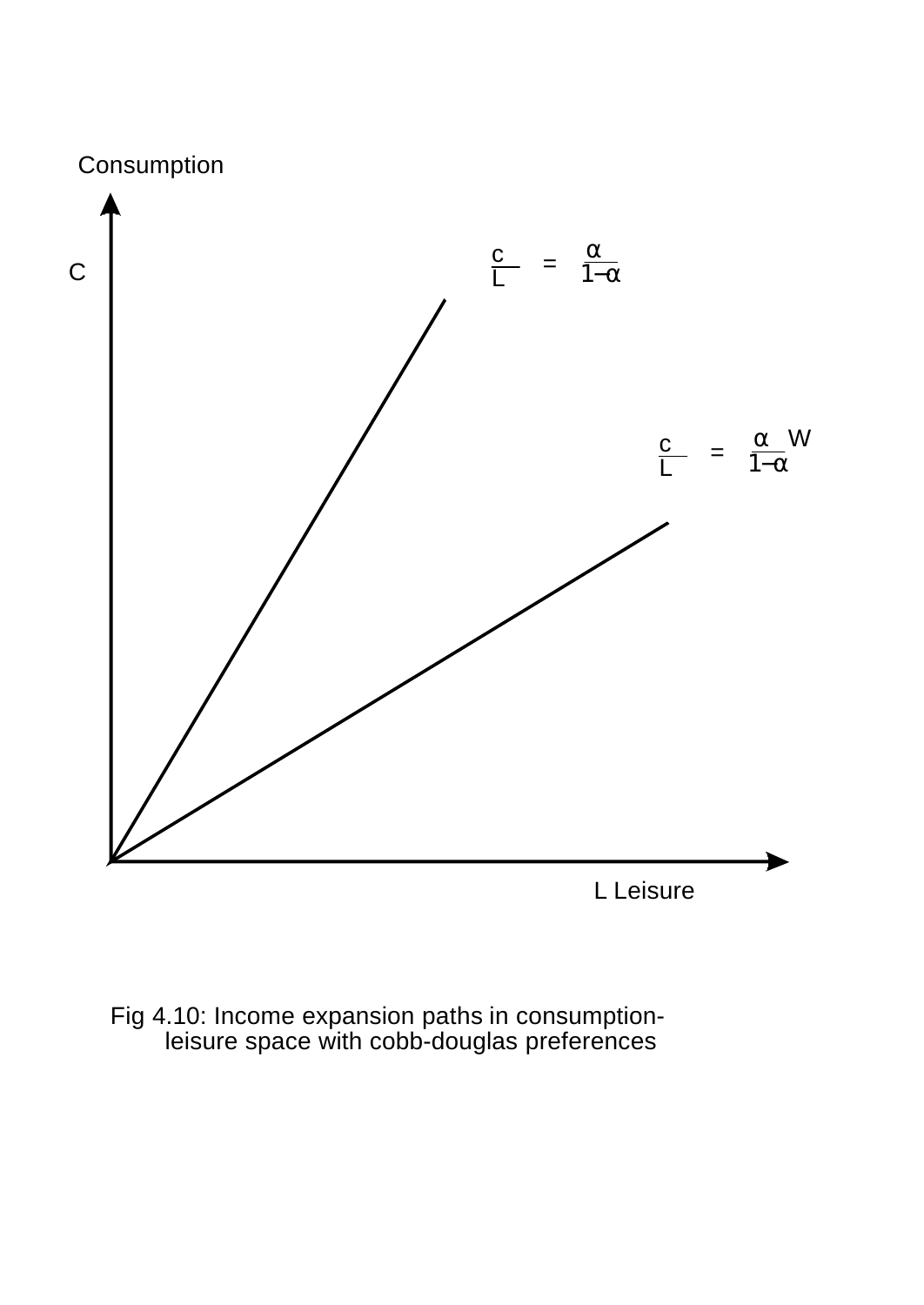

Fig 4.11: Imperfect competition and the multiplier